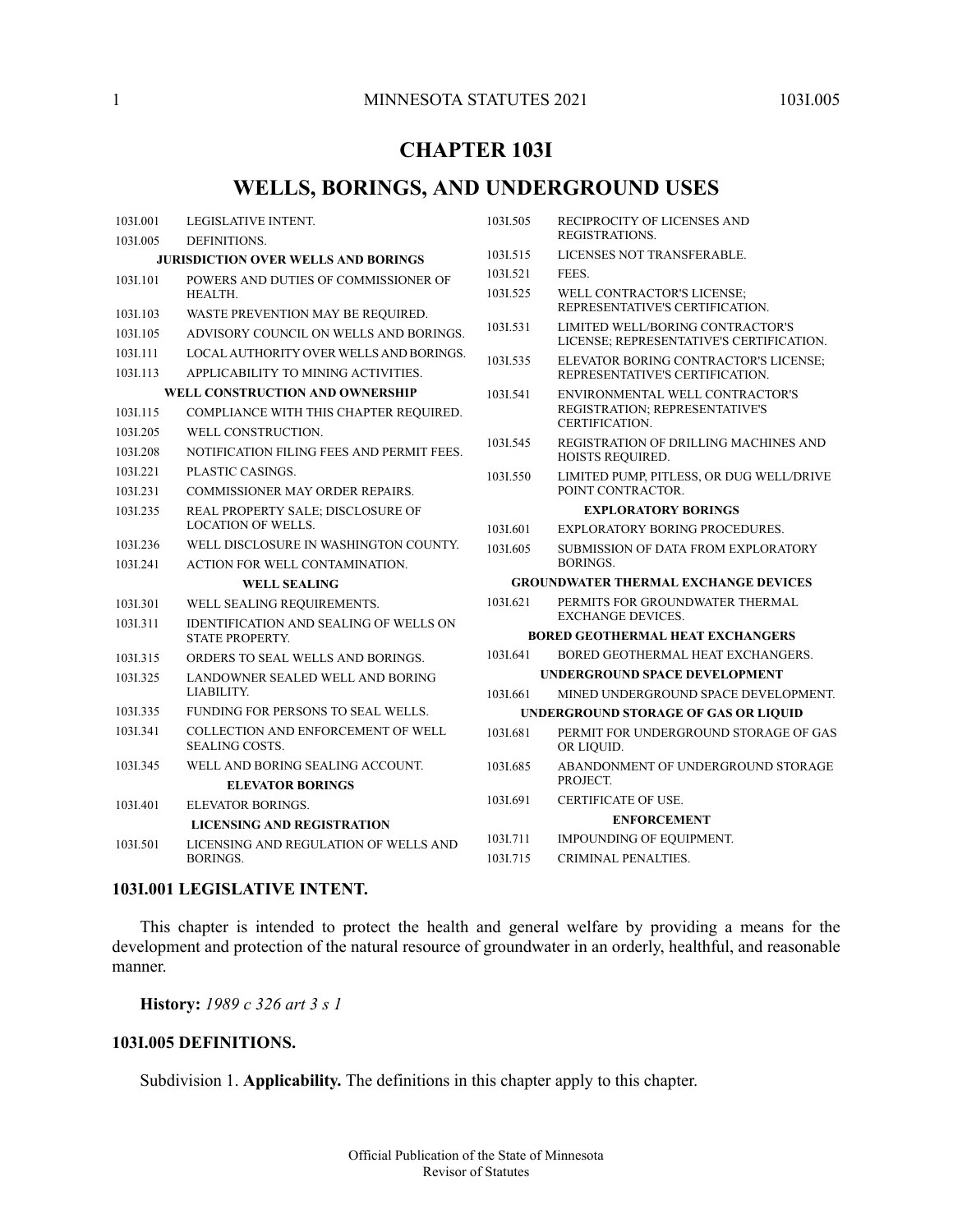Subd. 1a. **Bored geothermal heat exchanger.** "Bored geothermal heat exchanger" means an earth-coupled heating or cooling device consisting of a sealed closed-loop piping system installed in a boring in the ground to transfer heat to or from the surrounding earth with no discharge.

Subd. 2. **Boring.** "Boring" means a hole or excavation that includes exploratory borings, bored geothermal heat exchangers, temporary borings, and elevator borings.

Subd. 2a. **Certified representative.** "Certified representative" means a person certified by the commissioner to represent a well contractor, limited well/boring contractor, environmental well contractor, or elevator boring contractor.

Subd. 3. **Commissioner.** "Commissioner" means the commissioner of health.

Subd. 4. **Department.** "Department" means the Department of Health.

Subd. 4a. **Dewatering well.** "Dewatering well" means a nonpotable well used to lower groundwater levels to allow for construction or use of underground space. A dewatering well does not include:

(1) an excavation 25 feet or less in depth for temporary dewatering during construction; or

(2) a well used to lower groundwater levels for control or removal of groundwater contamination.

Subd. 5. **Drive point well.** "Drive point well" means a well constructed by forcing a pointed wellscreen, attached to sections of pipe, into the ground with the screen and casing forced or driven into the ground with a hammer, maul, or weight.

Subd. 6. **Elevator boring.** "Elevator boring" means a bore hole, jack hole, drilled hole, or excavation constructed to install an elevator hydraulic cylinder.

Subd. 7. **Elevator boring contractor.** "Elevator boring contractor" means a person with an elevator boring contractor's license issued by the commissioner.

Subd. 8. [Repealed, 1Sp2017 c 6 art 10 s 148]

Subd. 8a. **Environmental well.** "Environmental well" means an excavation 15 or more feet in depth that is drilled, cored, bored, washed, driven, dug, jetted, or otherwise constructed to:

(1) conduct physical, chemical, or biological testing of groundwater, and includes a groundwater quality monitoring or sampling well;

(2) lower a groundwater level to control or remove contamination in groundwater, and includes a remedial well and excludes horizontal trenches; or

(3) monitor or measure physical, chemical, radiological, or biological parameters of the earth and earth fluids, or for vapor recovery or venting systems. An environmental well includes an excavation used to:

(i) measure groundwater levels, including a piezometer;

(ii) determine groundwater flow direction or velocity;

(iii) measure earth properties such as hydraulic conductivity, bearing capacity, or resistance;

(iv) obtain samples of geologic materials for testing or classification; or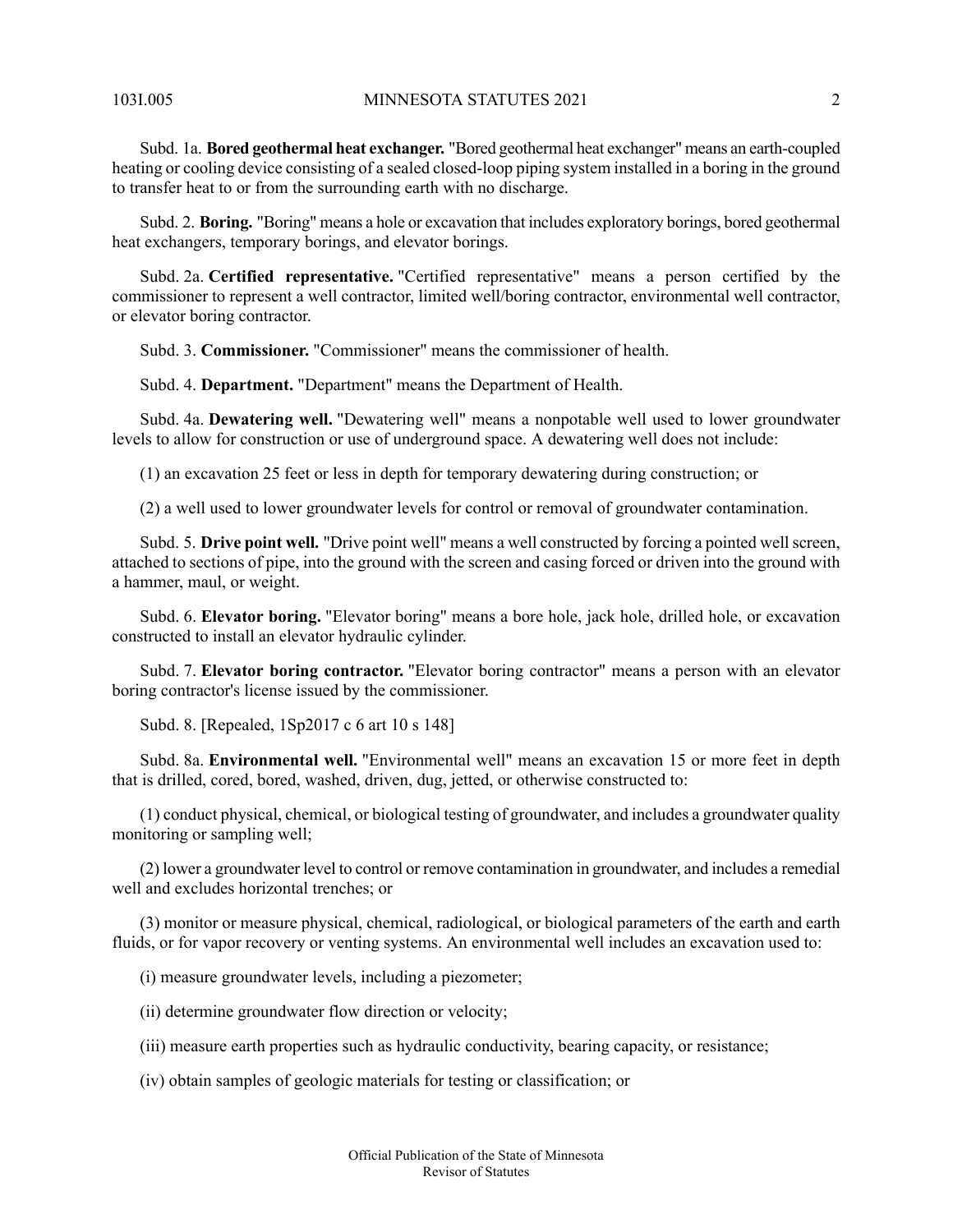(v) remove or remediate pollution or contamination from groundwater or soil through the use of a vent, vapor recovery system, or sparge point.

An environmental well does not include an exploratory boring.

Subd. 8b. **Environmental well contractor.** "Environmental well contractor" means a person with an environmental well contractor's license issued by the commissioner.

Subd. 9. **Exploratory boring.** "Exploratory boring" means a surface drilling done to explore or prospect for oil, natural gas, apatite, diamonds, graphite, gemstones, kaolin clay, and metallic minerals, including iron, copper, zinc, lead, gold, silver, titanium, vanadium, nickel, cadmium, molybdenum, chromium, manganese, cobalt, zirconium, beryllium, thorium, uranium, aluminum, platinum, palladium, radium, tantalum, tin, and niobium, and a drilling or boring for petroleum.

Subd. 10. **Explorer.** "Explorer" means a person with an explorer's license issued by the commissioner.

Subd. 11. **Groundwater thermal exchange device.** "Groundwater thermal exchange device" means a heating or cooling device that depends on extraction and reinjection of groundwater from an independent aquifer to operate.

Subd. 12. **Limited well/boring contractor.** "Limited well/boring contractor" means a person with a limited well/boring contractor's license issued by the commissioner. Limited well/boring contractor's licenses are issued for:

(1) constructing, repairing, and sealing bored geothermal heat exchangers;

(2) installing, repairing, and modifying pitless units and pitless adaptors, well casings above the pitless unit or pitless adaptor, well screens, well diameters, and well pumps and pumping equipment;

(3) constructing, repairing, and sealing dewatering wells; and

(4) sealing wells and borings.

Subd. 13. [Repealed, 2005 c 106 s 68]

Subd. 14. [Repealed, 1Sp2017 c 6 art 10 s 148]

Subd. 15. [Repealed, 1Sp2017 c 6 art 10 s 148]

Subd. 16. **Person.** "Person" means an individual, firm, partnership, association, or corporation or other entity including the United States government, any interstate body, the state, and any agency, department, or political subdivision of the state.

Subd. 17. **Provisions of this chapter.** "Provisions of this chapter" means the sections in this chapter and rules adopted by the commissioner under this chapter.

Subd. 17a. **Temporary boring.** "Temporary boring" means an excavation that is 15 feet or more in depth, is sealed within 72 hours of the time of construction, and is drilled, cored, washed, driven, dug, jetted, or otherwise constructed to:

(1) conduct physical, chemical, or biological testing of groundwater, including groundwater quality monitoring;

(2) monitor or measure physical, chemical, radiological, or biological parameters of earth materials or earth fluids, including hydraulic conductivity, bearing capacity, or resistance;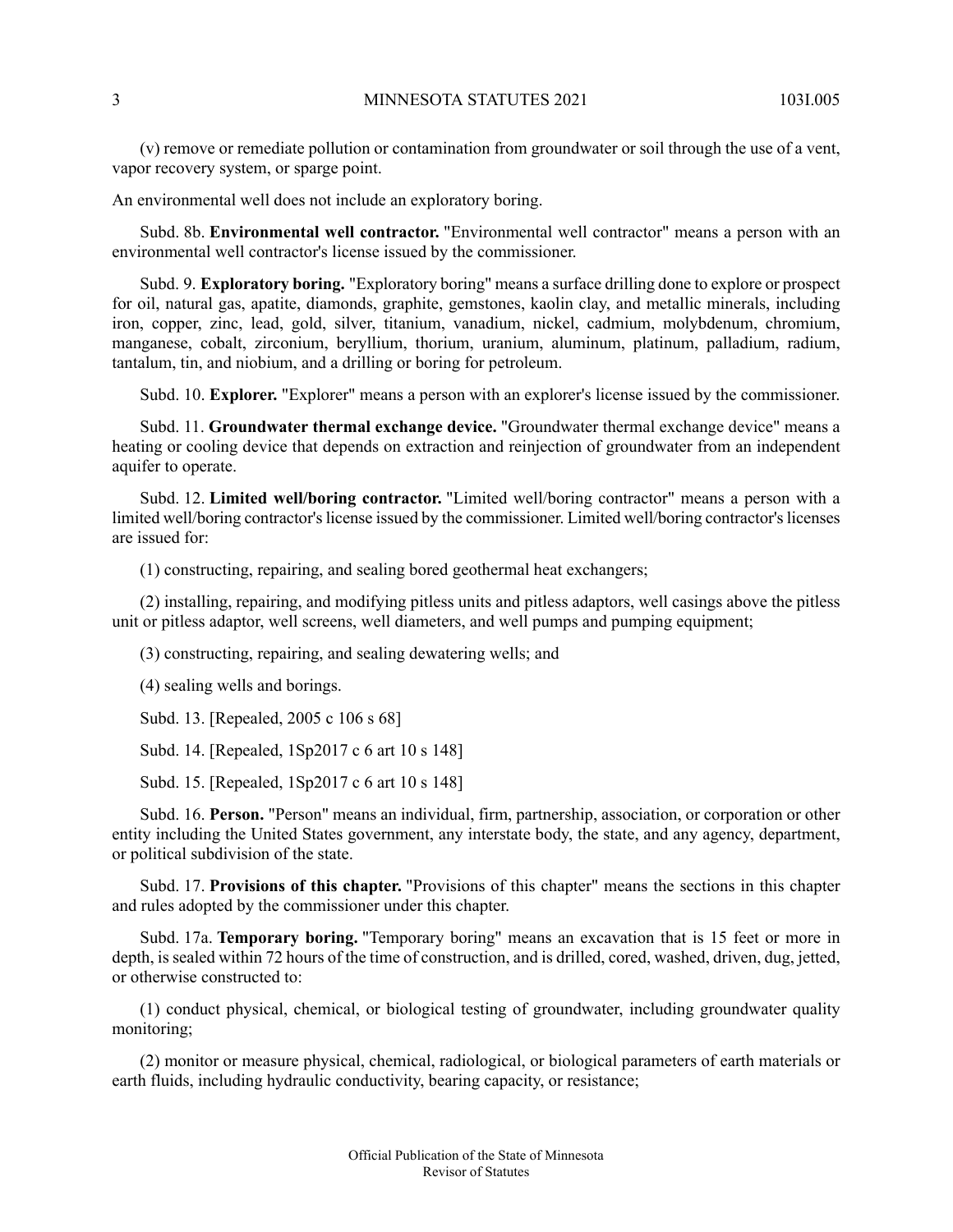(3) measure groundwater levels, including use of a piezometer; and

(4) determine groundwater flow direction or velocity.

Subd. 18. [Repealed, 1991 c 199 art 2 s 29; 1991 c 355 s 54]

Subd. 19. [Repealed, 1990 c 597 s 73]

Subd. 20. [Repealed, 2013 c 108 art 12 s 109]

Subd. 20a. **Water supply well.** "Water supply well" means a well that is not a dewatering well or environmental well and includes wells used:

(1) for potable water supply;

(2) for irrigation;

(3) for agricultural, commercial, or industrial water supply;

(4) for heating or cooling; and

(5) for testing water yield for irrigation, commercial or industrial uses, residential supply, or public water supply.

Subd. 21. **Well.** "Well" means an excavation that is drilled, cored, bored, washed, driven, dug, jetted, or otherwise constructed if the excavation isintended for the location, diversion, artificial recharge, monitoring, testing, remediation, or acquisition of groundwater. Well includes environmental wells, drive point wells, and dewatering wells. "Well" does not include:

(1) an excavation by backhoe, or otherwise for temporary dewatering of groundwater for nonpotable use during construction, if the depth of the excavation is 25 feet or less;

(2) an excavation made to obtain or prospect for oil, natural gas, minerals, or products of mining or quarrying;

(3) an excavation to insert media to repressure oil or natural gas bearing formations or to store petroleum, natural gas, or other products;

(4) an excavation for nonpotable use for wildfire suppression activities; or

(5) borings.

Subd. 22. **Well disclosure certificate.** "Well disclosure certificate" means a certificate containing the requirements of section 103I.235, subdivision 1, paragraph (j).

Subd. 23. **Well contractor.** "Well contractor" means a person with a well contractor's license.

Subd. 23a. **Well that is in use.** A "well that is in use" means a well that operates on a daily, regular, or seasonal basis. A well in use includes a well that operates for the purpose of irrigation, fire protection, or emergency pumping.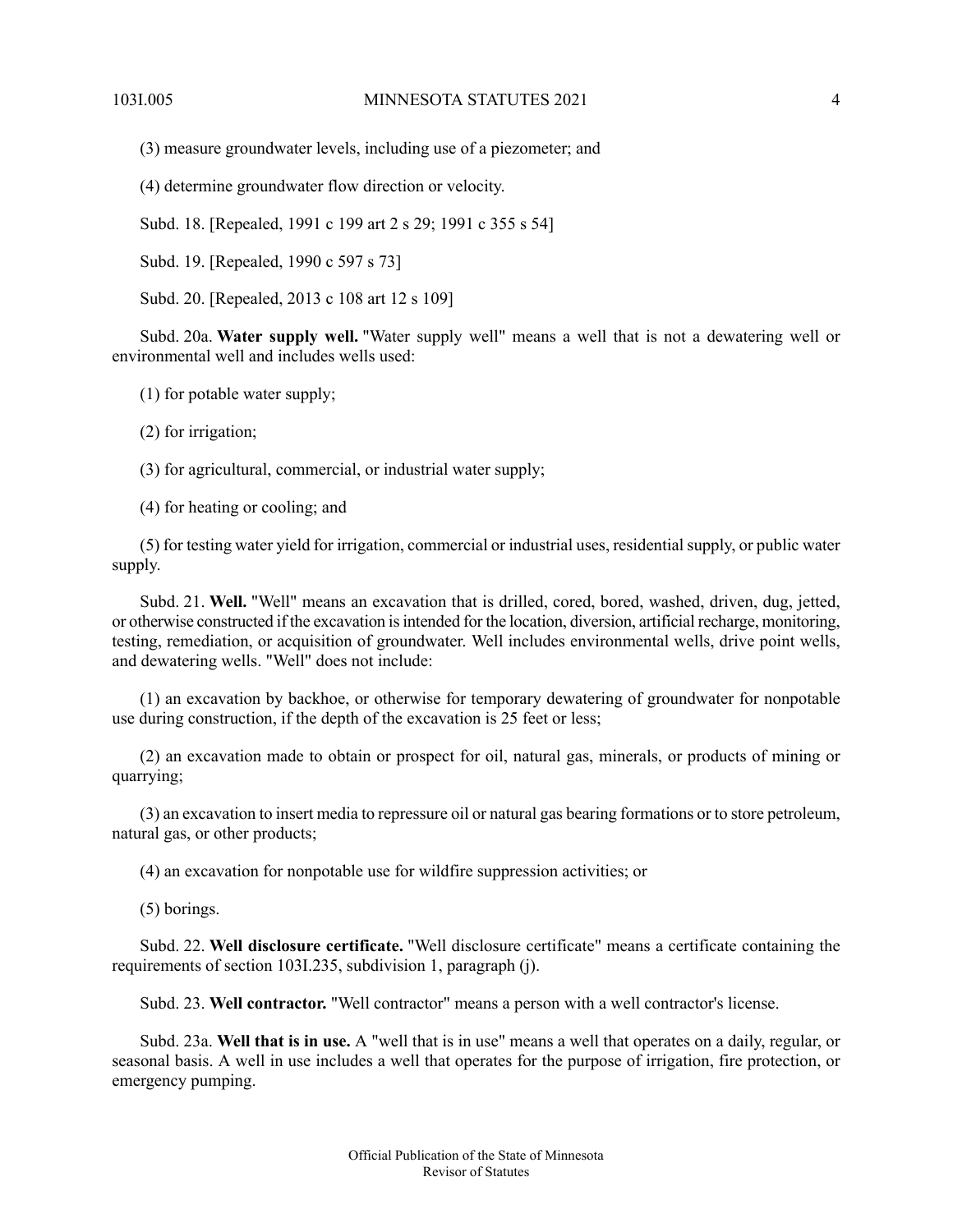Subd. 24. **Wellhead protection area.** "Wellhead protection area" means the surface and subsurface area surrounding a well or well field that supplies a public water system, through which contaminants are likely to move toward and reach the well or well field.

<span id="page-4-0"></span>History: 1989 c 326 art 3 s 2; 1990 c 597 s 16-20; 1991 c 355 s 6-8; 1999 c 153 s 1-3; 2000 c 260 s 15; 2005 c 106 s 9-15; 2006 c 281 art 3 s 16; 2008 c 277 art 1 s 5; 2013 c 108 art 12 s 11, 108; 1Sp2017 c *6 art 10 s 1-8; 1Sp2019 c 9 art 11 s 4-6*

# **JURISDICTION OVER WELLS AND BORINGS**

#### <span id="page-4-1"></span>**103I.101 POWERS AND DUTIES OF COMMISSIONER OF HEALTH.**

Subdivision 1. **Powers of commissioner.** The commissioner has the powers reasonable and necessary to effectively exercise the authority granted by this chapter.

Subd. 2. **Duties.** The commissioner shall:

(1) regulate the drilling, construction, modification, repair, and sealing of wells and borings;

(2) examine and license:

(i) well contractors;

(ii) persons constructing, repairing, and sealing bored geothermal heat exchangers;

(iii) persons modifying or repairing well casings above the pitless unit or adaptor, well screens, well diameters, and installing well pumps or pumping equipment;

(iv) persons constructing, repairing, and sealing dewatering wells;

(v) persons sealing wells or borings; and

- (vi) persons excavating or drilling holes for the installation of elevator borings;
- (3) examine and license environmental well contractors;

(4) license explorers engaged in exploratory boring and examine individuals who supervise or oversee exploratory boring;

(5) after consultation with the commissioner of natural resources and the Pollution Control Agency, establish standards for the design, location, construction, repair, and sealing of wells and borings within the state; and

(6) issue permitsfor wells, groundwater thermal devices, bored geothermal heat exchangers, and elevator borings.

Subd. 3. **Procedures for permits.** The commissioner shall establish procedures for application, approval, and issuance of permits by rule.

Subd. 4. **Inspections by commissioner.** The commissioner may inspect, collect water samples, and have access, at all reasonable times, to a well or boring site, including wells or borings drilled, sealed, or repaired.

Subd. 5. **Commissioner to adopt rules.** The commissioner shall adopt rules including: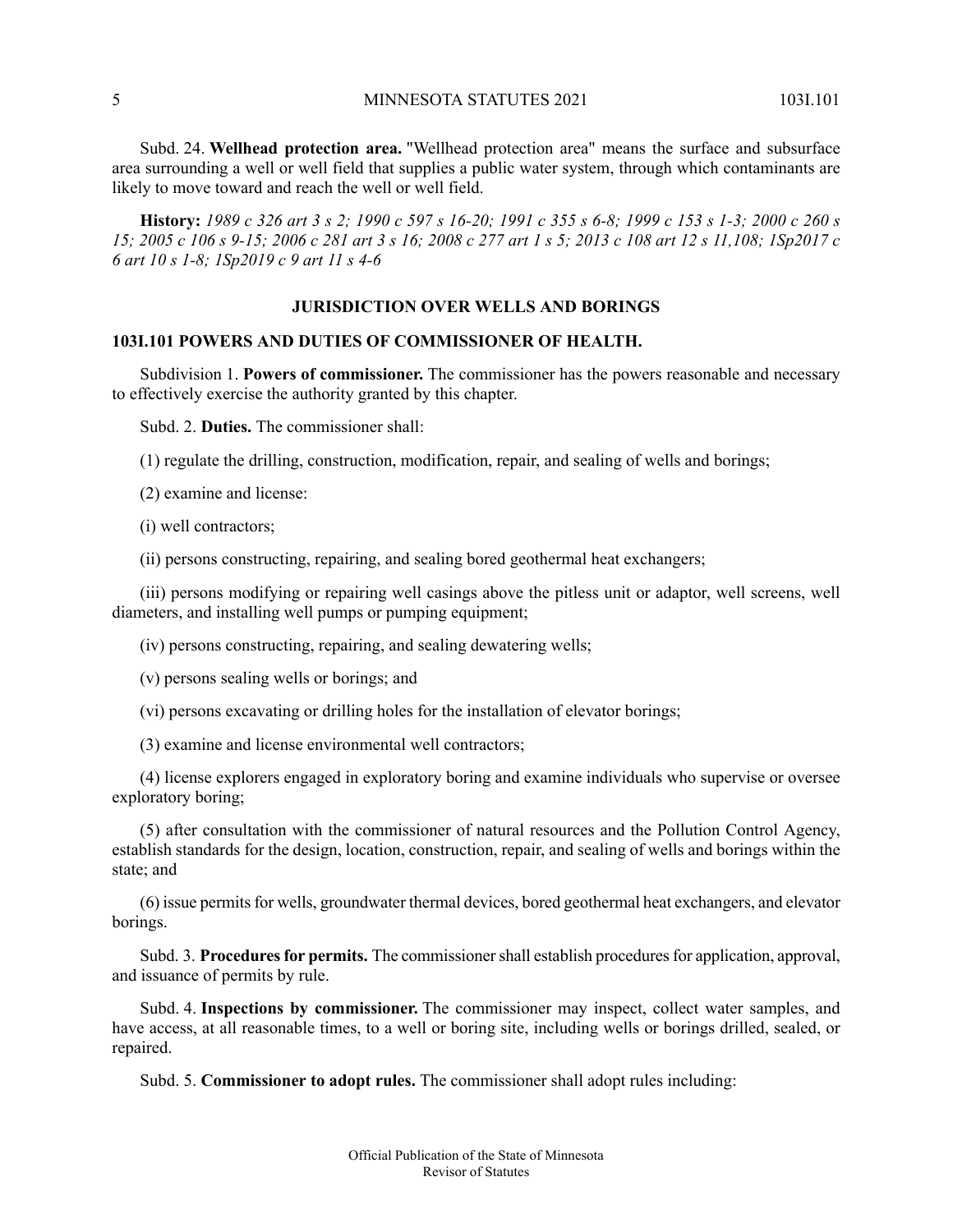(1) issuance of licenses for:

(i) qualified well contractors;

(ii) persons constructing, repairing, and sealing dewatering wells;

(iii) persons sealing wells or borings;

(iv) persons installing, modifying, or repairing well casings, well screens, well diameters, and well pumps or pumping equipment;

(v) persons constructing, repairing, and sealing bored geothermal heat exchangers;

(vi) persons constructing, repairing, and sealing elevator borings; and

(vii) persons constructing, repairing, and sealing environmental wells;

(2) establishment of conditions for examination and review of applications for license and certification;

(3) establishment of conditions for revocation and suspension of license and certification;

(4) establishment of minimum standards for design, location, construction, repair, and sealing of wells and borings to implement the purpose and intent of this chapter;

(5) establishment of a system for reporting on wells and borings drilled and sealed;

(6) establishment of standards for the construction, maintenance, sealing, and water quality monitoring of wells in areas of known or suspected contamination;

(7) establishment of wellhead protection measures for wells serving public water supplies;

(8) establishment of procedures to coordinate collection of well and boring data with other state and local governmental agencies;

(9) establishment of criteria and procedures for submission of well and boring logs, formation samples or well or boring cuttings, water samples, or other special information required for and water resource mapping; and

<span id="page-5-0"></span>(10) establishment of minimum standardsfor design, location, construction, maintenance, repair,sealing, safety, and resource conservation related to borings, including exploratory borings as defined in section 103I.005, subdivision 9.

Subd. 6. **Fees for variances.** The commissioner shall charge a nonrefundable application fee of \$275 to cover the administrative cost of processing a request for a variance or modification of rules adopted by the commissioner under this chapter.

History: 1989 c 326 art 3 s 3; 1990 c 597 s 21-23; 1991 c 355 s 9-12; 1994 c 557 s 19; 1996 c 305 art 2 s 21; 1997 c 203 art 2 s 4; 1999 c 153 s 4.5; 1Sp2001 c 9 art 1 s 3; 2002 c 379 art 1 s 113; 2005 c 106 s 16,17; 1Sp2005 c 4 art 6 s 2; 2007 c 147 art 16 s 2; 1Sp2011 c 9 art 2 s 5; 2013 c 108 art 12 s 108; 1Sp2017 *c 6 art 10 s 9-11*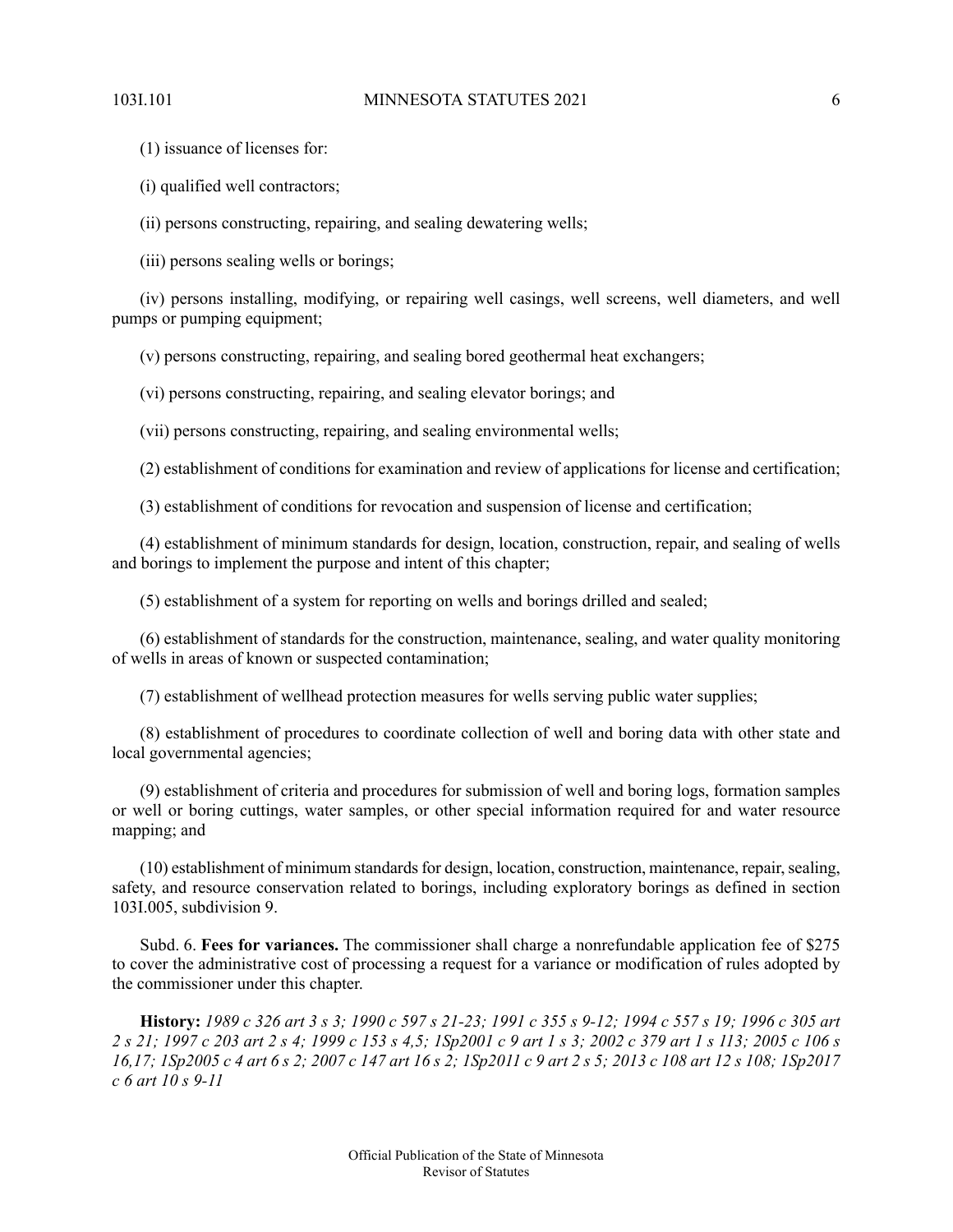#### **103I.103 WASTE PREVENTION MAY BE REQUIRED.**

The commissioner of natural resources may require the owners of wells, especially flowing artesian wells, to prevent waste to conserve the groundwater water supply of the state.

### <span id="page-6-0"></span>**History:** *1989 c 326 art 3 s 4*

# **103I.105 ADVISORY COUNCIL ON WELLS AND BORINGS.**

(a) The Advisory Council on Wells and Boringsis established as an advisory council to the commissioner. The advisory council shall consist of 18 voting members. Of the 18 voting members:

(1) one member must be from the Department of Health, appointed by the commissioner of health;

(2) one member must be from the Department of Natural Resources, appointed by the commissioner of natural resources;

(3) one member must be a member of the Minnesota Geological Survey of the University of Minnesota, appointed by the director;

(4) one member must be a responsible individual for a licensed explorer;

(5) one member must be a certified representative of a licensed elevator boring contractor;

(6) two members must be members of the public who are not connected with the boring or well drilling industry;

(7) one member must be from the Pollution Control Agency, appointed by the commissioner of the Pollution Control Agency;

(8) one member must be from the Department of Transportation, appointed by the commissioner of transportation;

(9) one member must be from the Board of Water and Soil Resources appointed by its chair;

(10) one member must be a certified representative of an environmental well contractor;

(11) six members must be residents of this state appointed by the commissioner, who are certified representatives of licensed well contractors, with not more than two from the seven-county metropolitan area and at least four from other areas of the state who represent different geographical regions; and

(12) one member must be a certified representative of a licensed bored geothermal heat exchanger contractor.

(b) An appointee of the well drilling industry may not serve more than two consecutive terms.

(c) The appointees to the advisory council from the well drilling industry must:

(1) have been residents of this state for at least three years before appointment; and

(2) have at least five years' experience in the well drilling business.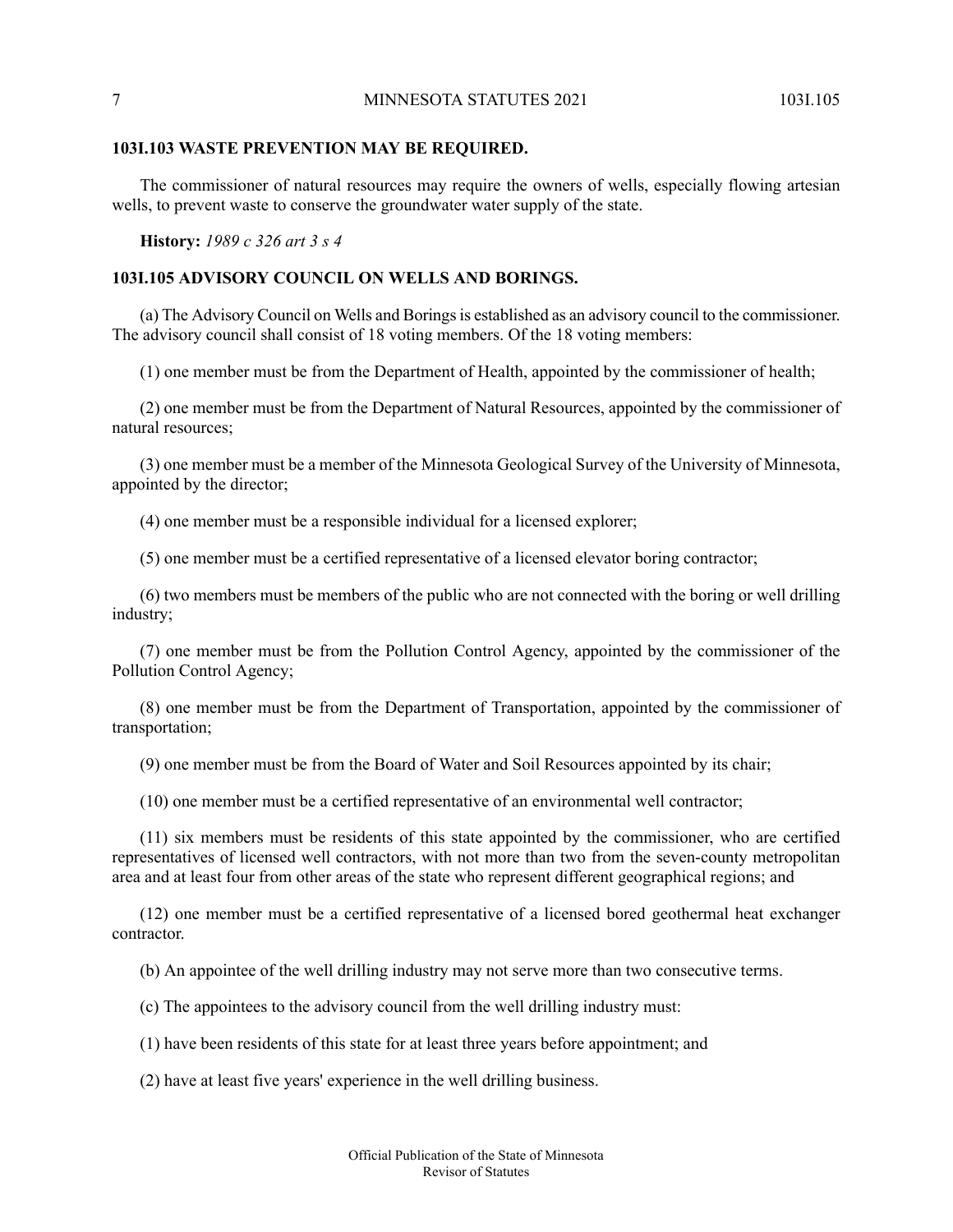(d) The terms of the appointed members and the compensation and removal of all members are governed by section 15.059.

<span id="page-7-0"></span>History: 1989 c 326 art 3 s 5; 1991 c 355 s 13; 1999 c 153 s 6; 2005 c 106 s 18; 2013 c 108 art 12 s *108; 2014 c 286 art 8 s 12; 1Sp2017 c 6 art 10 s 12*

# **103I.111 LOCAL AUTHORITY OVER WELLS AND BORINGS.**

Subdivision 1. **Delegation of duties of commissioner.** (a) The commissioner of health may enter into an agreement with a community health board to delegate all or part of the inspection, reporting, and enforcement duties authorized under provisions of this chapter pertaining to permitting, construction, repair, and sealing of wells and elevator borings.

(b) A community health board may delegate its powers and duties to other community health boards within its jurisdiction. An agreement to delegate powers and duties of a community health board must be approved by the commissioner and is subject to subdivision 3.

Subd. 2. **Delegation agreements.** (a) Agreements authorized under this section must be in writing and signed by the delegating authority and the designated agent.

(b) The agreement must list criteria the delegating authority will use to determine if the designated agent's performance meets appropriate standards and is sufficient to replace performance by the delegating authority.

(c) The agreement may specify minimum staff requirements and qualifications, set procedures for the assessment of costs, and provide for termination procedures if the delegating authority finds that the designated agent fails to comply with the agreement.

(d) A designated agent must not perform licensing, inspection, or enforcement duties under the agreement in territory outside its jurisdiction unless approved by the governing body for that territory through a separate agreement.

(e) The scope of agreements established under thissection islimited to duties and responsibilities agreed upon by the parties. The agreement may provide for automatic renewal and for notice of intent to terminate by either party.

(f) During the life of the agreement, the delegating authority shall not perform duties that the designated agent is required to perform under the agreement, except inspections necessary to determine compliance with the agreement and this section or as agreed to by the parties.

(g) The delegating authority shall consult with, advise, and assist a designated agent in the performance of its duties under the agreement.

(h) This section does not alter the responsibility of the delegating authority for the performance of duties specified in law.

Subd. 2a. **Fees.** A community health board under a delegation agreement with the commissioner may charge permit and notification fees, including a fee for well sealing, in excess of the fees specified in section 103I.208 if the fees do not exceed the total direct and indirect costs to administer the delegated duties.

Subd. 2b. **Ordinance authority.** A political subdivision may adopt ordinances to enforce and administer powers and duties delegated under this section. The ordinances may not be inconsistent with or be less restrictive than standards in state law or rule. Ordinances adopted by the governing body of a statutory or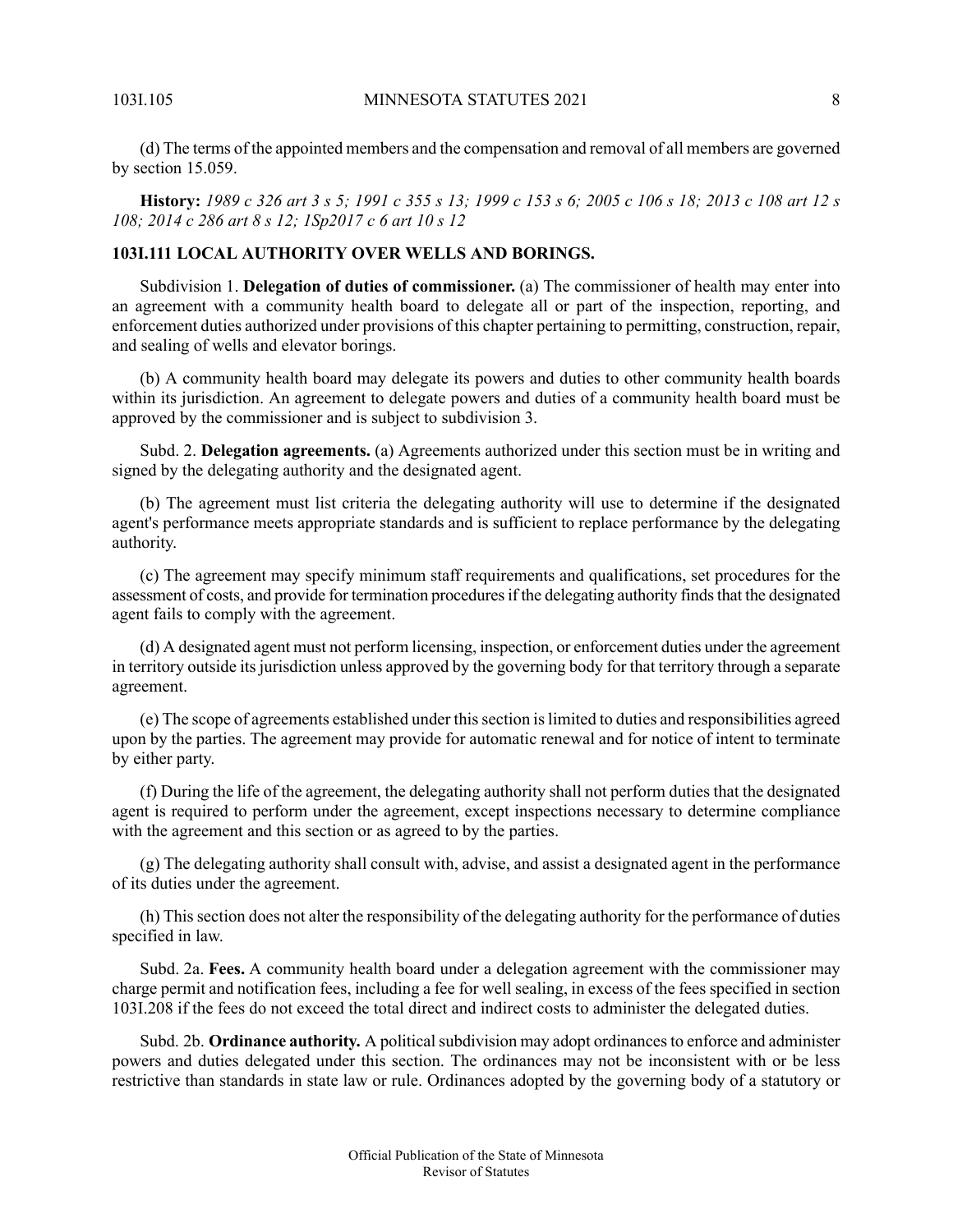home rule charter city or town may not be inconsistent with or be less restrictive than ordinances adopted by the county board. The commissioner shall review ordinances proposed under a delegation agreement. The commissioner shall approve ordinances if the commissioner determines the ordinances are not inconsistent with and not less restrictive than the provisions of this chapter.

Subd. 2c. **Permits.** A community health board under a delegation agreement with the commissioner may require permits in lieu of the notifications required under sections 103I.205 and 103I.301.

Subd. 3. **Preemption unless delegation.** Notwithstanding any other law, a political subdivision may not regulate the construction, repair, orsealing of wells or borings unlessthe commissioner delegates authority under subdivisions 1 and 2.

Subd. 4. **Local authority over exploratory boring.** This chapter does not limit the authority of a local unit of government to prohibit mineral exploration within its boundaries, require permits from explorers, or impose reasonable requirements and fees upon explorers, that are consistent with other law.

Subd. 5. **Local government regulation of open wells and recharging basins.** (a) The governing body of a county, municipality, statutory or home rule charter city, or town may regulate open wells and recharging basins in a manner not inconsistent with this chapter and rules and may provide penalties for the violations. The use or maintenance of an open well or recharging basin that endangers the safety of a considerable number of persons may be defined as a public nuisance and abated as a public nuisance.

(b) The abatement of the public nuisance may include covering the open well or recharging basin or surrounding the open well or recharging basin with a protective fence.

Subd. 6. **Unsealed wells and borings are public health nuisances.** A well or boring that is required to be sealed under section 103I.301 but is not sealed is a public health nuisance. A county may abate the unsealed well or boring with the same authority of a community health board to abate a public health nuisance under section 145A.04, subdivision 8.

Subd. 7. **Local license or registration fees prohibited.** (a) A political subdivision may not require a licensed well contractor to pay a license or registration fee.

(b) The commissioner of health must provide a political subdivision with a list of licensed well contractors upon request.

Subd. 8. **Municipal regulation of drilling.** A municipality may regulate all drilling, except well, elevator boring, and exploratory drilling that is subject to the provisions of this chapter, above, in, through, and adjacent to subsurface areas designated for mined underground space development and existing mined underground space. The regulations may prohibit, restrict, control, and require permits for the drilling.

<span id="page-8-0"></span>History: 1989 c 326 art 3 s 6; 1990 c 597 s 24-26; 1991 c 355 s 14-17; 2005 c 106 s 19,20; 2015 c 21 *art 1 s 109; 1Sp2017 c 6 art 10 s 13,14*

**103I.112** [Repealed, 2009 c 79 art 10 s 51]

# **103I.113 APPLICABILITY TO MINING ACTIVITIES.**

The provisions of this chapter do not apply to mining activities within a mining area described in a permit to mine issued under section 93.481 except a well or boring from which water is withdrawn. The provisions of this chapter do not apply to borings made within an area for which a conditional use permit for kaolin clay extraction has been obtained from the appropriate permitting authority when the kaolin clay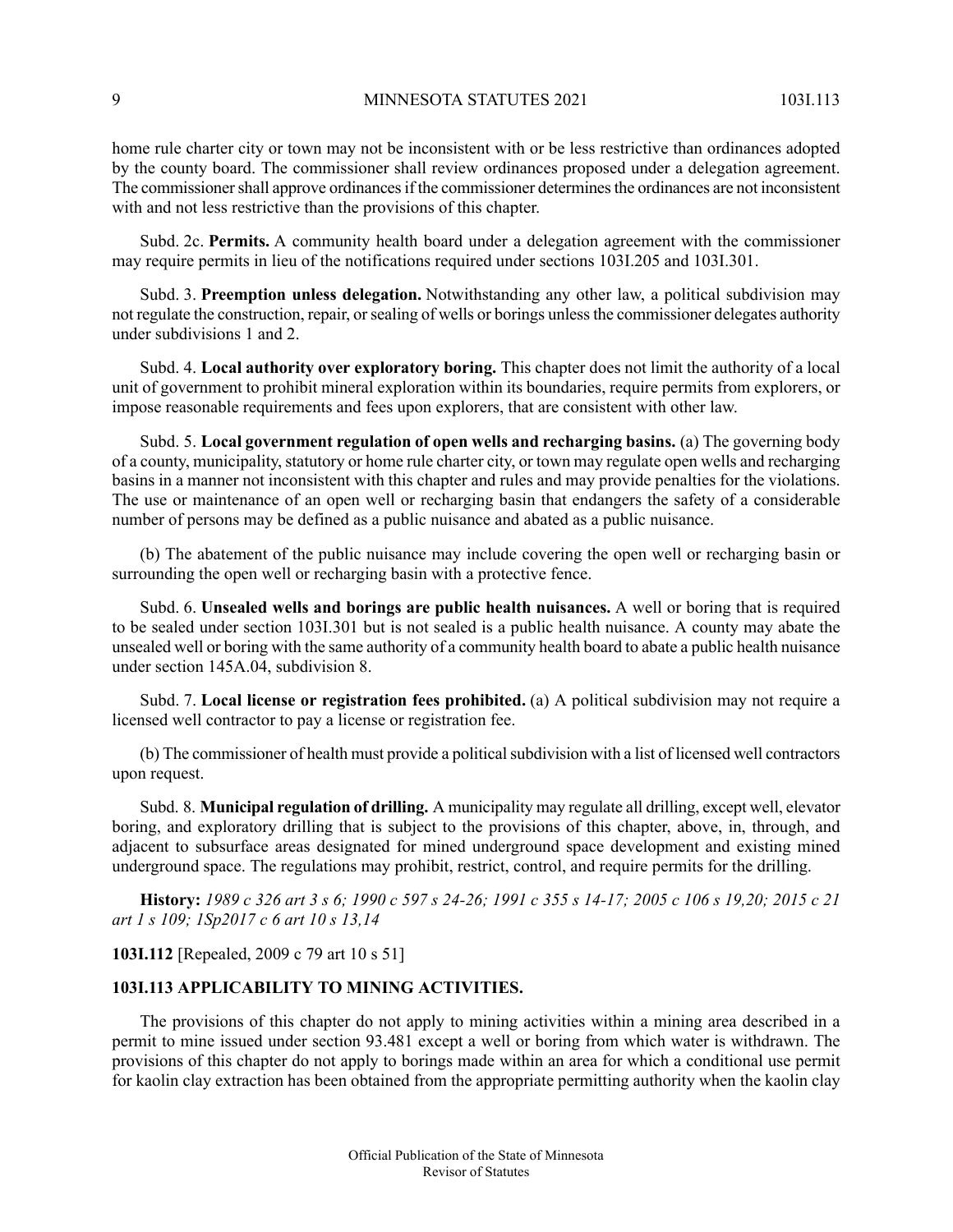extraction activity will remove all of the materials in which the borings occurred except a well or boring from which water is withdrawn.

<span id="page-9-0"></span>**History:** *1989 c 326 art 3 s 7; 1993 c 113 art 3 s 1*

#### **WELL CONSTRUCTION AND OWNERSHIP**

### <span id="page-9-1"></span>**103I.115 COMPLIANCE WITH THIS CHAPTER REQUIRED.**

<span id="page-9-2"></span>A person may not construct, repair, or seal a well or boring, except as provided under the provisions of this chapter.

**History:** *1989 c 326 art 3 s 8; 1992 c 544 s 5; 2005 c 106 s 21*

### **103I.205 WELL CONSTRUCTION.**

Subdivision 1. **Notification required.** (a) Except as provided in paragraph (d), a person may not construct a water-supply, dewatering, or environmental well until a notification of the proposed well on a form prescribed by the commissioner is filed with the commissioner with the filing fee in section 103I.208, and, when applicable, the person has met the requirements of paragraph (e). If after filing the well notification an attempt to construct a well is unsuccessful, a new notification is not required unless the information relating to the successful well has substantially changed. A notification is not required prior to construction of a temporary boring.

(b) The property owner, the property owner's agent, or the licensed contractor where a well is to be located must file the well notification with the commissioner.

(c) The well notification under this subdivision preempts local permits and notifications, and counties or home rule charter or statutory cities may not require a permit or notification for wells unless the commissioner has delegated the permitting or notification authority under section 103I.111.

(d) A person who is an individual that constructs a drive point water-supply well on property owned or leased by the individual for farming or agricultural purposes or asthe individual's place of abode must notify the commissioner of the installation and location of the well. The person must complete the notification form prescribed by the commissioner and mail it to the commissioner by ten days after the well is completed. A fee may not be charged for the notification. A person who sells drive point wells at retail must provide buyers with notification forms and informational materials including requirements regarding wells, their location, construction, and disclosure. The commissioner must provide the notification forms and informational materials to the sellers.

(e) When the operation of a well will require an appropriation permit from the commissioner of natural resources, a person may not begin construction of the well until the person submits the following information to the commissioner of natural resources:

(1) the location of the well;

(2) the formation or aquifer that will serve as the water source;

(3) the maximum daily, seasonal, and annual pumpage rates and volumes that will be requested in the appropriation permit; and

(4) other information requested by the commissioner of natural resources that is necessary to conduct the preliminary assessment required under section 103G.287, subdivision 1, paragraph (c).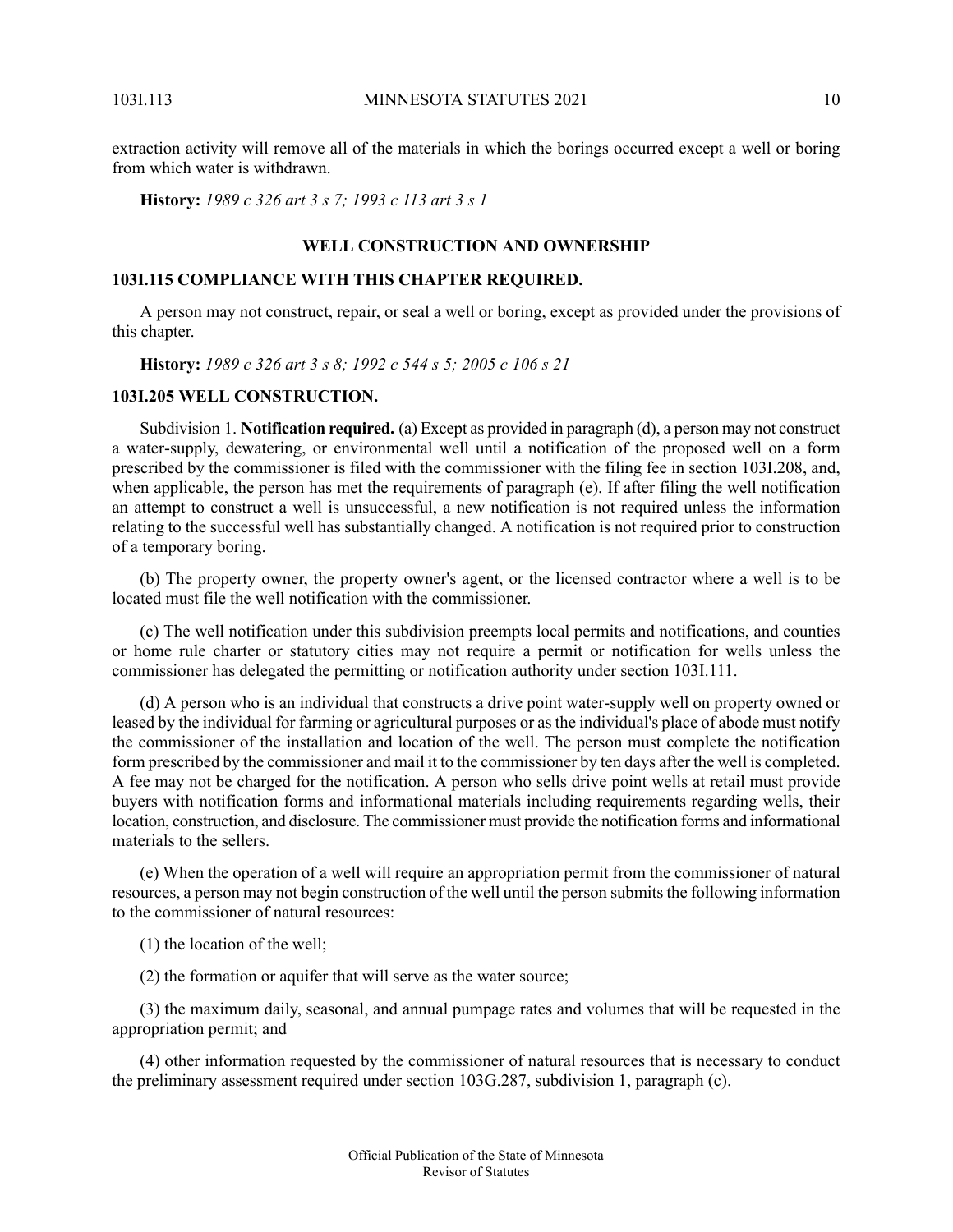The person may begin construction after receiving preliminary approval from the commissioner of natural resources.

Subd. 2. **Emergency permit and notification exemptions.** The commissioner may adopt rules that modify the procedures for filing a well notification or well or boring permit if conditions occur that:

(1) endanger the public health and welfare or cause a need to protect the groundwater; or

(2) require the environmental well contractor, limited well/boring contractor, or well contractor to begin constructing a well or boring before obtaining a permit or notification.

Subd. 3. **Maintenance permit.** (a) Except as provided under paragraph (b), a well that is not in use must be sealed or have a maintenance permit.

(b) If an environmental well or a dewatering well is not sealed by 14 months after completion of construction, the owner of the property on which the well is located must obtain and annually renew a maintenance permit from the commissioner.

Subd. 4. **License required.** (a) Except as provided in paragraph (b), (c), (d), or (e), section 103I.401, subdivision 2, or 103I.601, subdivision 2, a person may not drill, construct, repair, or seal a well or boring unless the person has a well contractor's license in possession.

(b) A person may construct, repair, and seal an environmental well or temporary boring if the person:

(1) is a professional engineer licensed under sections 326.02 to 326.15 in the branches of civil or geological engineering;

(2) is a hydrologist or hydrogeologist certified by the American Institute of Hydrology;

(3) is a professional geoscientist licensed under sections 326.02 to 326.15;

(4) is a geologist certified by the American Institute of Professional Geologists; or

(5) meets the qualifications established by the commissioner in rule.

A person must be licensed by the commissioner as an environmental well contractor on forms provided by the commissioner.

(c) A person may do the following work with a limited well/boring contractor's license in possession. A separate license is required for each of the four activities:

(1) installing, repairing, and modifying well screens, pitless units and pitless adaptors, well pumps and pumping equipment, and well casings from the pitless adaptor or pitless unit to the upper termination of the well casing;

(2) sealing wells and borings;

(3) constructing, repairing, and sealing dewatering wells; or

(4) constructing, repairing, and sealing bored geothermal heat exchangers.

(d) A person may construct, repair, and seal an elevator boring with an elevator boring contractor's license.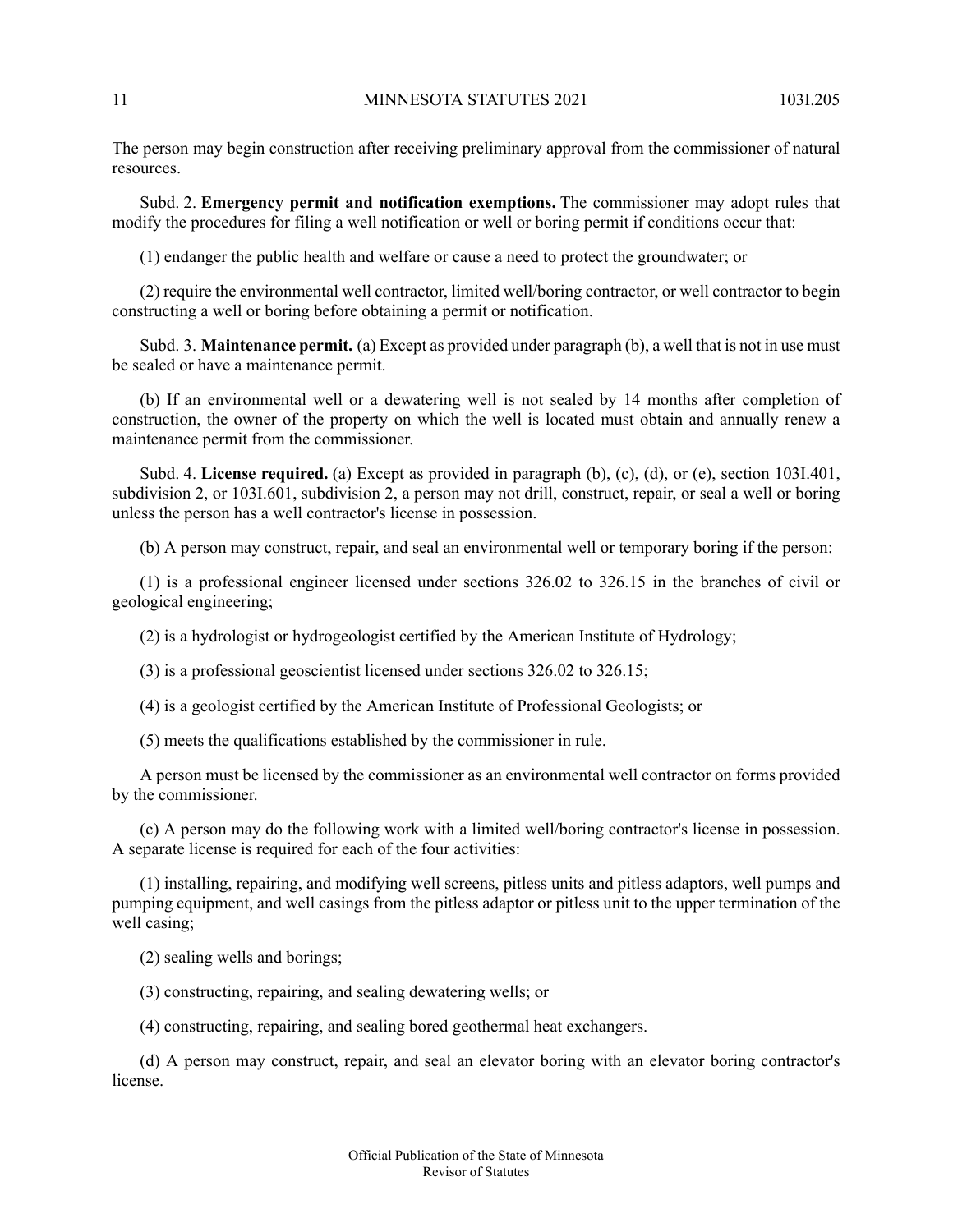(e) Notwithstanding other provisions of this chapter requiring a license, a license is not required for a person who complies with the other provisions of this chapter if the person is:

(1) an individual who constructs a water-supply well on land that is owned or leased by the individual and is used by the individual for farming or agricultural purposes or as the individual's place of abode; or

(2) an individual who performs labor or services for a contractor licensed under the provisions of this chapter in connection with the construction, sealing, or repair of a well or boring at the direction and under the personal supervision of a contractor licensed under the provisions of this chapter.

Subd. 5. **At-grade environmental wells.** At-grade environmental wells are authorized without variance and may be installed for the purpose of evaluating groundwater conditions or for use as a leak detection device. An at-grade environmental well must be installed in accordance with the rules of the commissioner. The at-grade environmental wells must be installed with an impermeable double locking cap approved by the commissioner and must be labeled environmental or monitoring wells.

Subd. 6. **Distance requirements for sources of contamination, buildings, gas pipes, liquid propane tanks, and electric lines.** (a) A person may not place, construct, or install an actual or potential source of contamination, building, gas pipe, liquid propane tank, or electric line any closer to a well or boring than the isolation distances prescribed by the commissioner by rule unless a variance has been prescribed by rule.

(b) The commissioner shall establish by rule reduced isolation distances for facilities which have safeguards in accordance with sections 18B.01, subdivision 26, and 18C.005, subdivision 29.

Subd. 7. **Well identification label required.** After a well has been constructed, the person constructing the well must attach a label to the well showing the unique well number.

Subd. 8. **Wells on property of another.** A person may not construct or have constructed a well for the person's own use on the property of another until the owner of the property on which the well is to be located and the intended well user sign a written agreement that identifies which party will be responsible for obtaining all permits or filing notification, paying applicable fees and for sealing the well. If the property owner refuses to sign the agreement, the intended well user may, in lieu of a written agreement, state in writing to the commissioner that the well user will be responsible for obtaining permits, filing notification, paying applicable fees, and sealing the well. Nothing in this subdivision eliminates the responsibilities of the property owner under this chapter, or allows a person to construct a well on the property of another without consent or other legal authority.

Subd. 9. **Report of work.** Within 60 days after completion or sealing of a well or boring, the person doing the work must submit a verified report to the commissioner containing the information specified by rules adopted under this chapter.

<span id="page-11-0"></span>Within 30 days after receiving the report, the commissioner shall send or otherwise provide access to a copy of the report to the commissioner of natural resources, to the local soil and water conservation district where the well is located, and to the director of the Minnesota Geological Survey.

History: 1989 c 326 art 3 s 9; 1990 c 597 s 28-33; 1991 c 355 s 18-23; 1992 c 507 s 22; 1994 c 557 s 20; 1999 c 153 s 7,8; 2005 c 106 s 22,23; 2013 c 108 art 12 s 108; 2013 c 114 art 4 s 74; 2014 c 312 art 23 s 1; 2015 c 54 art 1 s 1; 1Sp2017 c 6 art 10 s 15-20; 1Sp2019 c 9 art 11 s 7-9

# **103I.208 NOTIFICATION FILING FEES AND PERMIT FEES.**

Subdivision 1. **Well notification fee.** The well notification fee to be paid by a property owner is: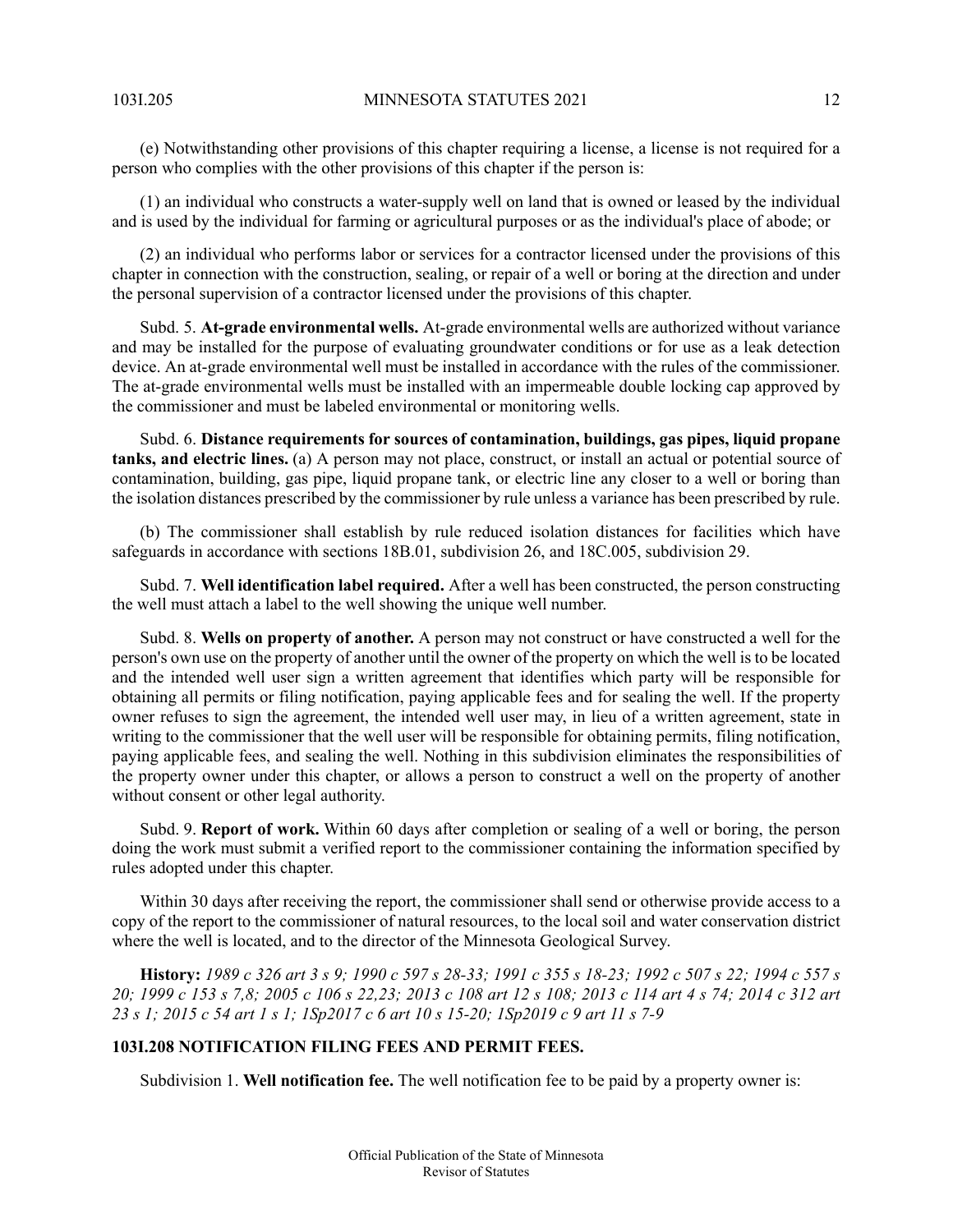(1) for construction of a water supply well, \$275, which includes the state core function fee;

(2) for a well sealing, \$75 for each well or temporary boring, which includes the state core function fee, except that: (i) a single notification and fee of \$75 is required for all temporary borings on a single property and sealed within 72 hours of start of construction; and (ii) temporary borings less than 25 feet in depth are exempt from the notification and fee requirements in this chapter;

(3) for construction of a dewatering well, \$275, which includes the state core function fee, for each dewatering well except a dewatering project comprising five or more dewatering wells shall be assessed a single fee of \$1,375 for the dewatering wells recorded on the notification; and

(4) for construction of an environmental well, \$275, which includes the state core function fee, except that a single fee of \$275 is required for all environmental wells recorded on the notification that are located on a single property, and except that no fee is required for construction of a temporary boring.

Subd. 1a. **State core function fee.** The state core function fee to be collected by the state and delegated community health boards and used to support state core functions is:

(1) for a new well, \$20; and

(2) for a well sealing, \$5.

Subd. 2. **Permit fee.** The permit fee to be paid by a property owner is:

(1) for a water supply well that is not in use under a maintenance permit, \$175 annually;

(2) for an environmental well that is unsealed under a maintenance permit, \$175 annually except no fee is required for an environmental well owned by a federal agency, state agency, or local unit of government that is unsealed under a maintenance permit. "Local unit of government" means a statutory or home rule charter city, town, county, or soil and water conservation district, watershed district, an organization formed for the joint exercise of powers under section 471.59, a community health board, or other special purpose district or authority with local jurisdiction in water and related land resources management;

(3) for environmental wells that are unsealed under a maintenance permit, \$175 annually per site regardless of the number of environmental wells located on site;

(4) for a groundwater thermal exchange device, in addition to the notification fee for water supply wells, \$275, which includes the state core function fee;

(5) for a bored geothermal heat exchanger with less than ten tons of heating/cooling capacity, \$275;

(6) for a bored geothermal heat exchanger with ten to 50 tons of heating/cooling capacity, \$515;

(7) for a bored geothermal heat exchanger with greater than 50 tons of heating/cooling capacity, \$740;

(8) for a dewatering well that is unsealed under a maintenance permit, \$175 annually for each dewatering well, except a dewatering project comprising more than five dewatering wells shall be issued a single permit for \$875 annually for dewatering wells recorded on the permit; and

(9) for an elevator boring, \$275 for each boring.

History: 1989 c 326 art 3 s 10; 1990 c 597 s 34; 1991 c 355 s 24; 1994 c 557 s 21; 1997 c 203 art 2 s 5; 1998 c 407 art 2 s 23; 1999 c 247 s 1; 1Sp2001 c 9 art 1 s 5,6; 2002 c 379 art 1 s 113; 2005 c 106 s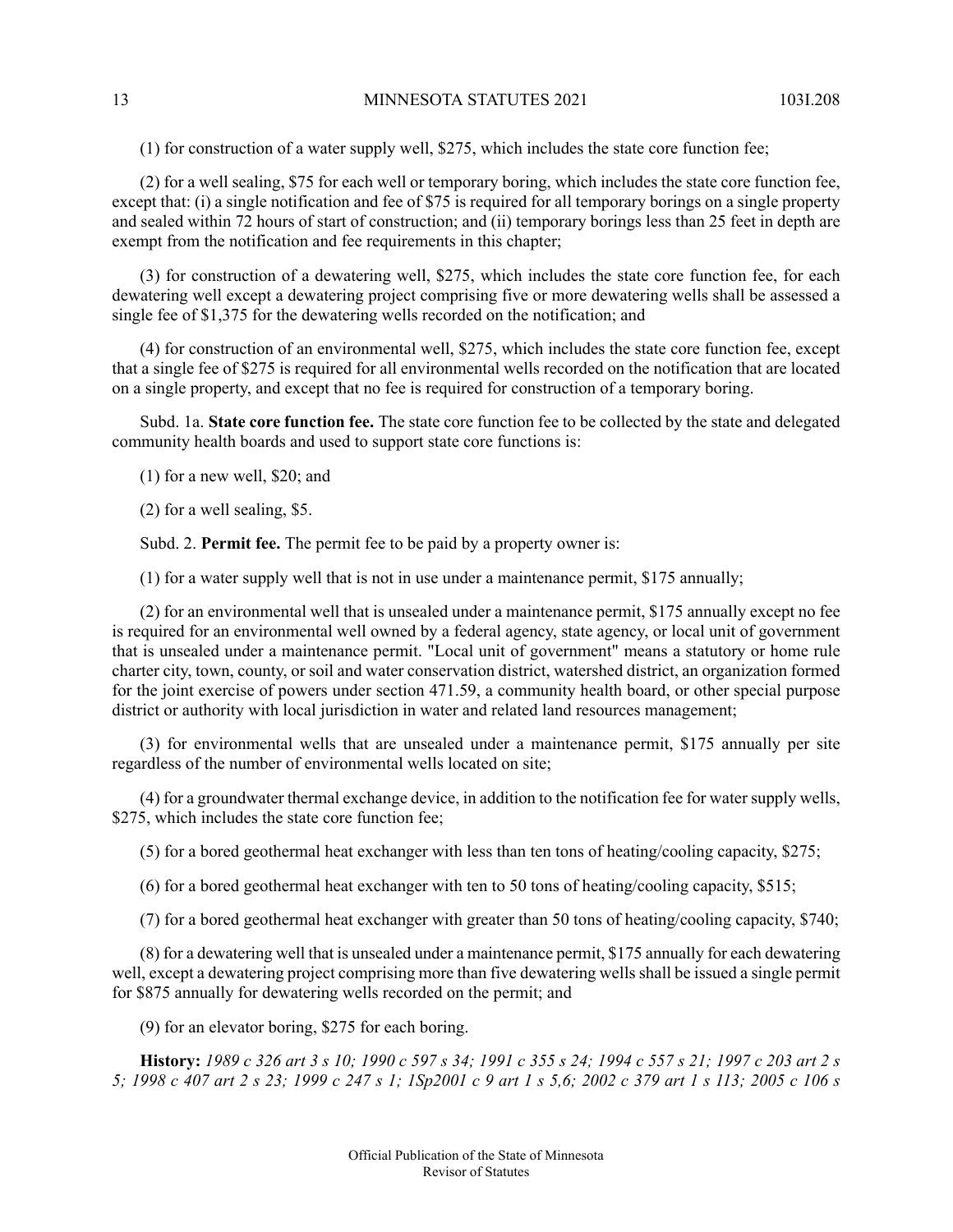24,25; ISp2005 c 4 art 6 s 3,4; 2007 c 147 art 16 s 3,4; 2009 c 79 art 10 s 1; ISp2011 c 9 art 2 s 6,7; 2013 c 108 art 12 s 108; 2015 c 21 art 1 s 109; 1Sp2017 c 6 art 10 s 21,22; 1Sp2019 c 9 art 11 s 10

<span id="page-13-0"></span>**103I.211** [Repealed, 1990 c 597 s 73]

### **103I.221 PLASTIC CASINGS.**

Subdivision 1. **Plastic casings allowed.** The use of plastic casings in wells is expressly authorized.

Subd. 2. **Rules.** The commissioner may adopt rules relating to the installation of plastic well casing.

<span id="page-13-1"></span>**History:** *1989 c 326 art 3 s 12*

**103I.222** [Repealed, 2005 c 106 s 68]

# **103I.231 COMMISSIONER MAY ORDER REPAIRS.**

(a) The commissioner may order a property owner to take remedial measures, including making repairs, reconstructing, or sealing a well or boring according to provisions of this chapter. The order may be issued if the commissioner determines, based on inspection of the water or the well or boring site or an analysis of water from the well or boring, that the well or boring:

(1) is contaminated or may contribute to the spread of contamination;

(2) is required to be sealed under this chapter and has not been sealed according to provisions of this chapter;

(3) is in a state of disrepair so that its continued existence endangers the quality of the groundwater;

(4) is a health or safety hazard; or

<span id="page-13-2"></span>(5) is located in a place or constructed in a manner that its continued use or existence endangers the quality of the groundwater.

(b) The order of the commissioner may be enforced in an action to seek compliance brought by the commissioner in the district court of the county where the well or boring is located.

**History:** *1989 c 326 art 3 s 13; 1991 c 355 s 25; 2005 c 106 s 26*

# **103I.235 REAL PROPERTY SALE; DISCLOSURE OF LOCATION OF WELLS.**

Subdivision 1. **Disclosure of wells to buyer.** (a) Before signing an agreement to sell or transfer real property, the seller must disclose in writing to the buyer information about the status and location of all known wells on the property, by delivering to the buyer either a statement by the seller that the seller does not know of any wells on the property, or a disclosure statement indicating the legal description and county, and a map drawn from available information showing the location of each well to the extent practicable. In the disclosure statement, the seller must indicate, for each well, whether the well is in use, not in use, or sealed.

(b) At the time of closing of the sale, the disclosure statement information, name and mailing address of the buyer, and the quartile, section, township, and range in which each well is located must be provided on a well disclosure certificate signed by the seller or a person authorized to act on behalf of the seller.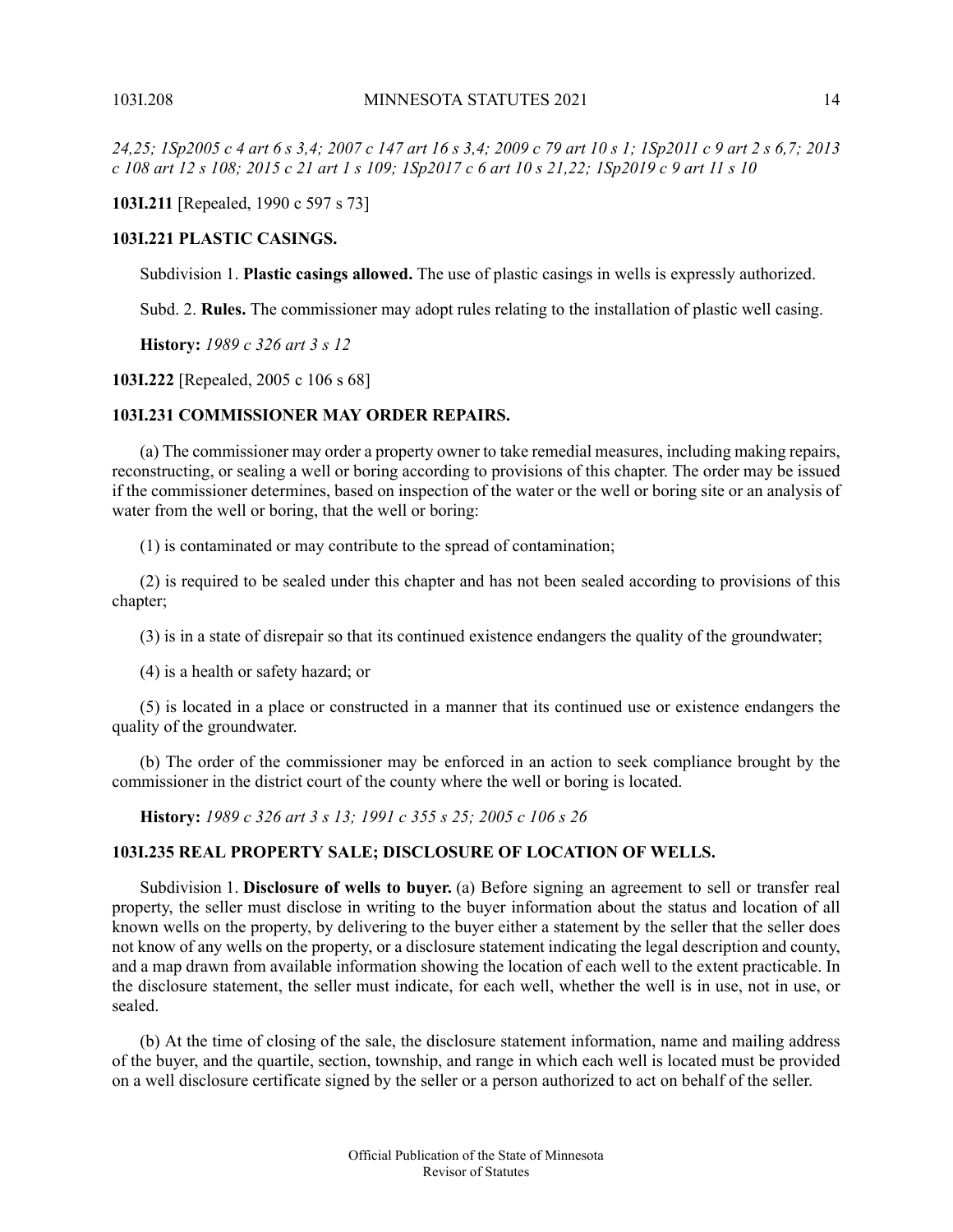(c) A well disclosure certificate need not be provided if the seller does not know of any wells on the property and the deed or other instrument of conveyance contains the statement: "The Seller certifies that the Seller does not know of any wells on the described real property."

(d) If a deed is given pursuant to a contract for deed, the well disclosure certificate required by this subdivision shall be signed by the buyer or a person authorized to act on behalf of the buyer. If the buyer knows of no wells on the property, a well disclosure certificate is not required if the following statement appears on the deed followed by the signature of the grantee or, if there is more than one grantee, the signature of at least one of the grantees: "The Grantee certifies that the Grantee does not know of any wells on the described real property." The statement and signature of the grantee may be on the front or back of the deed or on an attached sheet and an acknowledgment of the statement by the grantee is not required for the deed to be recordable.

(e) This subdivision does not apply to the sale, exchange, or transfer of real property:

(1) that consists solely of a sale or transfer of severed mineral interests; or

(2) that consists of an individual condominium unit as described in chapters 515 and 515B.

(f) For an area owned in common under chapter 515 or 515B the association or other responsible person must report to the commissioner by July 1, 1992, the location and status of all wells in the common area. The association or other responsible person must notify the commissioner within 30 days of any change in the reported status of wells.

(g) If the seller fails to provide a required well disclosure certificate, the buyer, or a person authorized to act on behalf of the buyer, may sign a well disclosure certificate based on the information provided on the disclosure statement required by this section or based on other available information.

(h) A county recorder or registrar of titles may not record a deed or other instrument of conveyance dated after October 31, 1990, for which a certificate of value is required under section 272.115, or any deed or other instrument of conveyance dated after October 31, 1990, from a governmental body exempt from the payment of state deed tax, unless the deed or other instrument of conveyance contains the statement made in accordance with paragraph  $(c)$  or  $(d)$  or is accompanied by the well disclosure certificate containing all the information required by paragraph (b) or (d). The county recorder or registrar of titles must not accept a certificate unless it contains all the required information. The county recorder or registrar of titles shall note on each deed or other instrument of conveyance accompanied by a well disclosure certificate that the well disclosure certificate was received. The notation must include the statement "No wells on property" if the disclosure certificate states there are no wells on the property. The well disclosure certificate shall not be filed or recorded in the records maintained by the county recorder or registrar of titles. After noting "No wells on property" on the deed or other instrument of conveyance, the county recorder or registrar of titles shall destroy or return to the buyer the well disclosure certificate. The county recorder or registrar of titles shall collect from the buyer or the person seeking to record a deed or other instrument of conveyance, a fee of \$50 for receipt of a completed well disclosure certificate. By the tenth day of each month, the county recorder or registrar of titles shall transmit the well disclosure certificates to the commissioner of health. By the tenth day after the end of each calendar quarter, the county recorder or registrar of titles shall transmit to the commissioner of health \$42.50 of the fee for each well disclosure certificate received during the quarter. The commissioner shall maintain the well disclosure certificate for at least six years. The commissioner may store the certificate as an electronic image. A copy of that image shall be as valid as the original.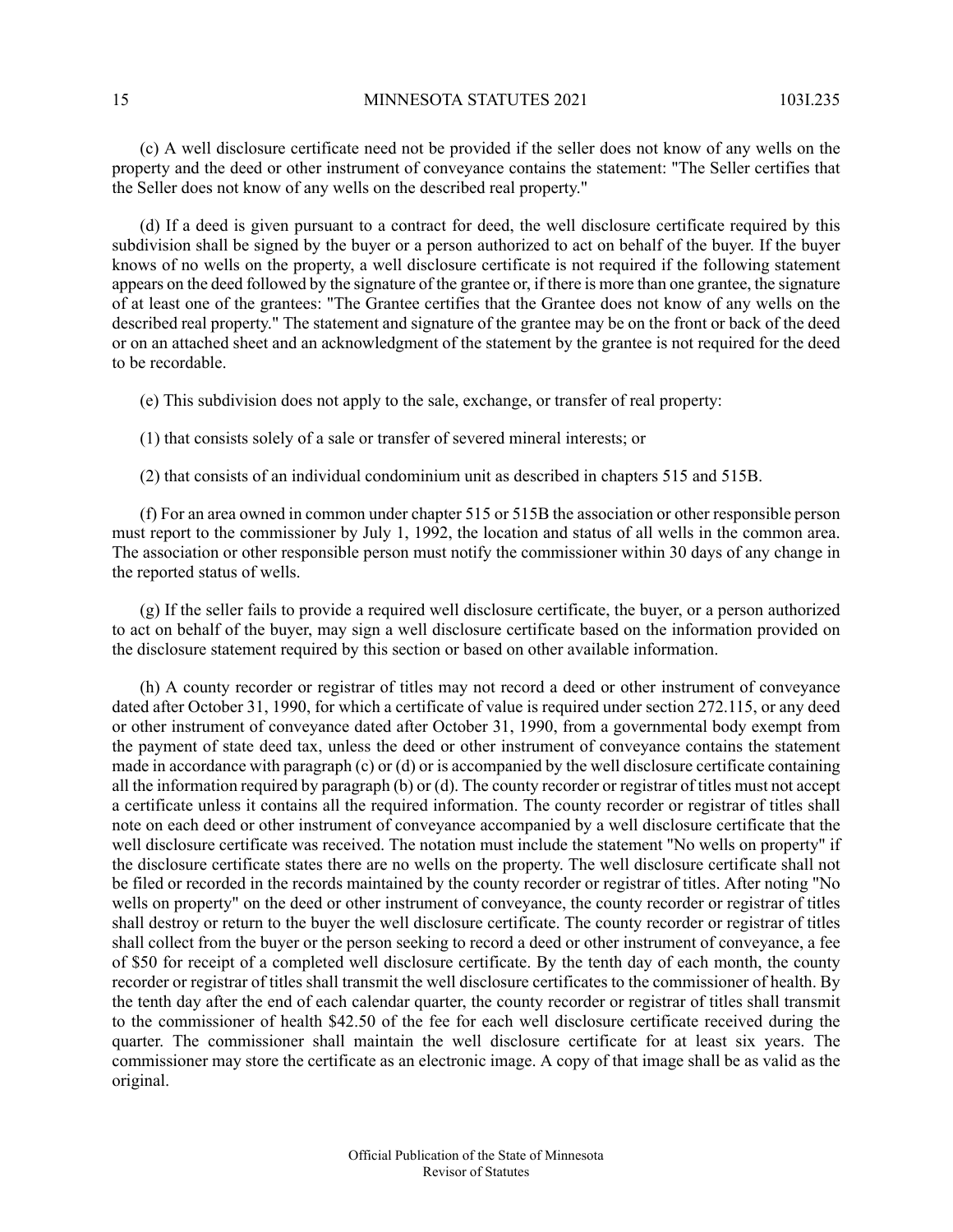(i) No new well disclosure certificate is required under this subdivision if the buyer or seller, or a person authorized to act on behalf of the buyer or seller, certifies on the deed or other instrument of conveyance that the status and number of wells on the property have not changed since the last previously filed well disclosure certificate. The following statement, if followed by the signature of the person making the statement, is sufficient to comply with the certification requirement of this paragraph: "I am familiar with the property described in this instrument and I certify that the status and number of wells on the described real property have not changed since the last previously filed well disclosure certificate." The certification and signature may be on the front or back of the deed or on an attached sheet and an acknowledgment of the statement is not required for the deed or other instrument of conveyance to be recordable.

(j) The commissioner in consultation with county recordersshall prescribe the form for a well disclosure certificate and provide well disclosure certificate forms to county recorders and registrars of titles and other interested persons.

(k) Failure to comply with a requirement of this subdivision does not impair:

(1) the validity of a deed or other instrument of conveyance as between the parties to the deed or instrument or as to any other person who otherwise would be bound by the deed or instrument; or

(2) the record, as notice, of any deed or other instrument of conveyance accepted for filing or recording contrary to the provisions of this subdivision.

Subd. 2. **Liability for failure to disclose.** Unless the buyer and seller agree to the contrary, in writing, before the closing of the sale, a seller who fails to disclose the existence or known status of a well at the time of sale and knew or had reason to know of the existence or known status of the well, is liable to the buyer for costs relating to sealing of the well and reasonable attorney fees for collection of costs from the seller, if the action is commenced within six years after the date the buyer closed the purchase of the real property where the well is located.

Subd. 3. **Temporary boring and unsuccessful well exemption.** Thissection does not apply to temporary borings or unsuccessful wells that have been sealed by a licensed contractor in compliance with this chapter.

<span id="page-15-0"></span>History: 1989 c 326 art 3 s 14; 1990 c 597 s 35; 1991 c 292 art 2 s 2; 1991 c 355 s 26; 1992 c 544 s 6; 1994 c 557 s 22; 1997 c 7 art 1 s 23; 1999 c 11 art 3 s 6; 1Sp2001 c 9 art 1 s 7; 2002 c 379 art 1 s 113; ISp2005 c 4 art 6 s 5; 2007 c 147 art 16 s 5; 2008 c 277 art 1 s 6; ISp2011 c 9 art 2 s 8; ISp2017 c 6 art *10 s 23; 1Sp2019 c 9 art 11 s 11*

#### **103I.236 WELL DISCLOSURE IN WASHINGTON COUNTY.**

<span id="page-15-1"></span>Before signing an agreement to sell or transfer real property in Washington County that is not served by a municipal water system, the seller must state in writing to the buyer whether, to the seller's knowledge, the property is located within a special well construction area designated by the commissioner of health under Minnesota Rules, part 4725.3650. If the disclosure under section 103I.235, subdivision 1, paragraph (a), states that there is an unsealed well on the property, the disclosure required under this clause must be made regardless of whether the property is served by a municipal water system.

**History:** *2003 c 128 art 1 s 170*

# **103I.241 ACTION FOR WELL CONTAMINATION.**

Subdivision 1. **Owner's cause of action for well contamination.** The owner of real property where a well is located has a cause of action for civil damages against a person whose action or inaction caused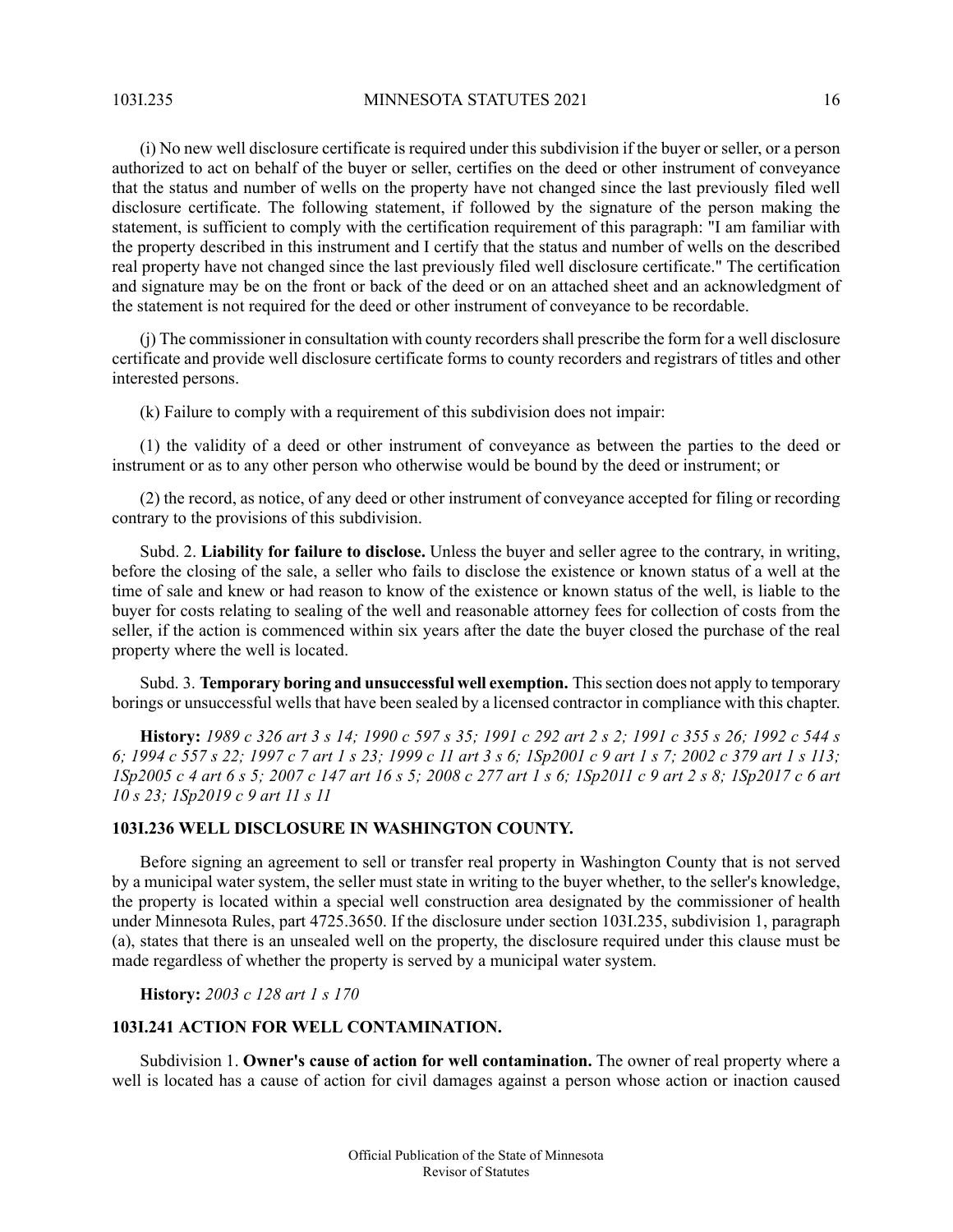contamination of a well. The property owner may commence an action for a period of six years after the owner knows or becomes aware of the contamination of the well.

Subd. 2. **Court awards.** The court may award damages, reasonable attorney fees, and costs and disbursements.

<span id="page-16-1"></span><span id="page-16-0"></span>**History:** *1989 c 326 art 3 s 15*

### **WELL SEALING**

#### **103I.301 WELL SEALING REQUIREMENTS.**

Subdivision 1. **Wells and borings.** (a) A property owner must have a well or boring sealed if:

(1) the well or boring is contaminated or may contribute to the spread of contamination;

(2) the well or boring was attempted to be sealed but was not sealed according to the provisions of this chapter; or

(3) the well or boring islocated, constructed, or maintained in a manner that its continued use or existence endangers groundwater quality or is a safety or health hazard.

(b) A well or boring that is not in use must be sealed unless the property owner has a maintenance permit for the well.

(c) The property owner must have a well or boring sealed by a licensed person authorized to seal the well or boring, consistent with provisions of this chapter.

Subd. 2. **Environmental wells.** The owner of the property where an environmental well is located must have the environmental well sealed when the well is no longer in use. The owner must have a well contractor, limited well/boring sealing contractor, or an environmental well contractor seal the environmental well.

Subd. 3. **Dewatering wells.** (a) The owner of the property where a dewatering well is located must have the dewatering well sealed when the dewatering well is no longer in use.

(b) A well contractor, limited well/boring sealing contractor, or limited dewatering well contractor shall seal the dewatering well.

Subd. 3a. **Temporary boring.** (a) The owner of the property where a temporary boring is located must have the temporary boring sealed within 72 hours after the start of construction of the temporary boring.

(b) The owner must have a well contractor, a limited well/boring sealing contractor, or an environmental well contractor seal the temporary boring.

Subd. 4. **Sealing procedures.** Wells and borings must be sealed according to rules adopted by the commissioner.

Subd. 5. [Repealed, 1990 c 597 s 73]

Subd. 6. **Notification required.** A person may not seal a well or temporary boring until a notification of the proposed sealing is filed as prescribed by the commissioner. A single notification is required for all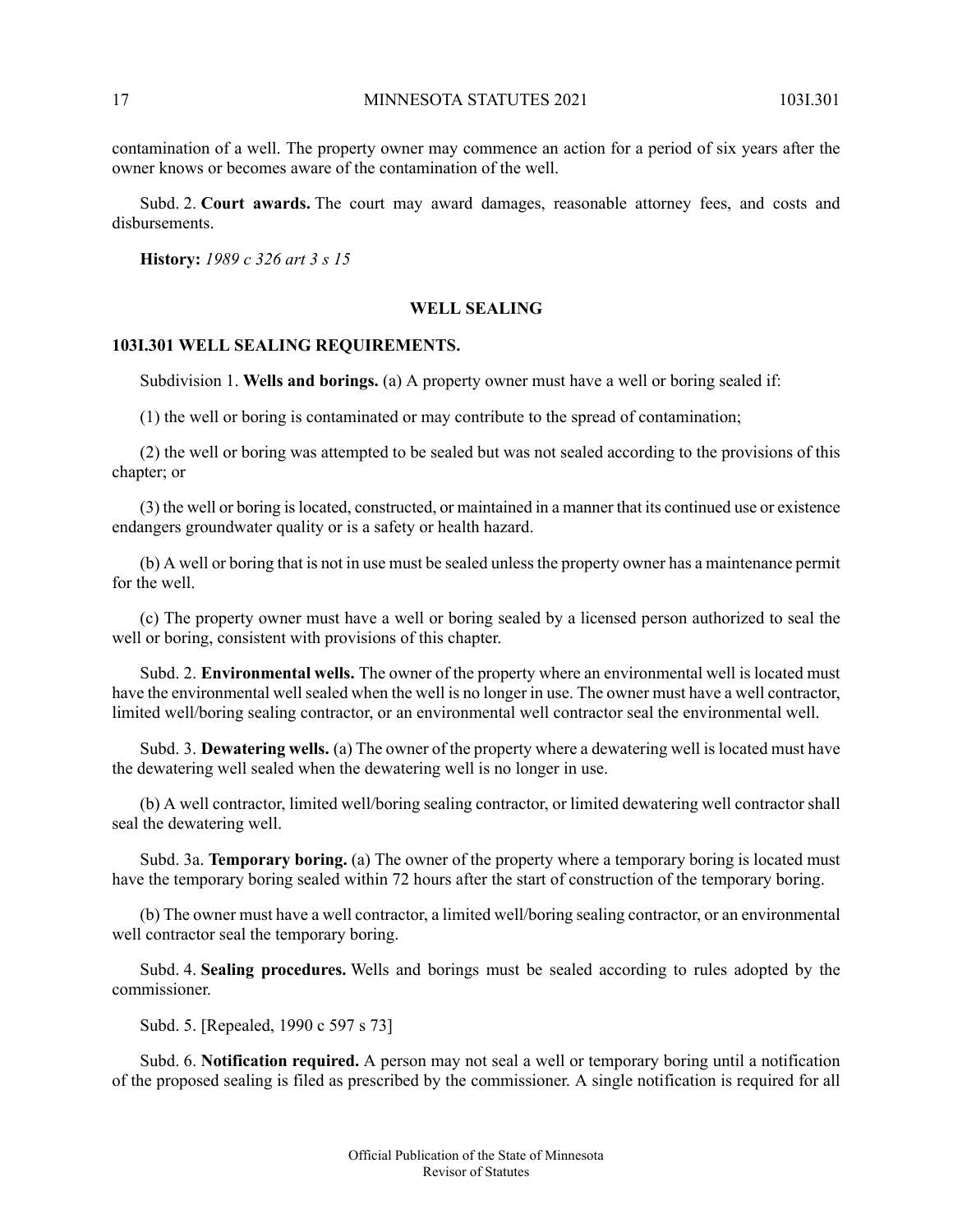temporary borings sealed on a single property. Temporary borings less than 25 feet in depth are exempt from the notification requirements in this chapter.

<span id="page-17-0"></span>History: 1989 c 326 art 3 s 16; 1990 c 597 s 36; 1991 c 355 s 27,28; 1992 c 544 s 7,8; 1999 c 153 s *9,10; 1Sp2017 c 6 art 10 s 24,25; 1Sp2019 c 9 art 11 s 12,13*

# **103I.311 IDENTIFICATION AND SEALING OF WELLS ON STATE PROPERTY.**

Subdivision 1. **Identification of wells.** The commissioner of natural resources in cooperation with other state agencies must identify the location and status of wells and abandoned wells located on state property.

Subd. 2. **Plan and appropriation request for well sealing.** In each budget year of a biennium, the commissioner must present a plan and an appropriation request to properly seal wells on state property.

Subd. 3. **Prohibition on state land purchased without well identification.** The state may not purchase or sell a fee interest in real property without identifying the location of all wells on the property, whether in use, not in use, or sealed, and making provisions to have the wells not in use properly sealed at the cost of the seller as part of the contract. The deed or other instrument of conveyance evidencing the sale may not be recorded with the county recorder or registrar of titles unless this subdivision is complied with. Failure to comply with a requirement of this subdivision does not impair:

(1) the validity of a deed or other instrument of conveyance as between the parties to the deed or instrument or as to any other person who otherwise would be bound by the deed or instrument; or

<span id="page-17-1"></span>(2) the record, as notice, of any deed or other instrument of conveyance accepted for filing or recording contrary to the provisions of this subdivision.

History: 1989 c 326 art 3 s 17; 1990 c 597 s 37; 1991 c 355 s 29; 2008 c 277 art 1 s 7

### **103I.315 ORDERS TO SEAL WELLS AND BORINGS.**

Subdivision 1. **Order to seal well or boring.** The commissioner may order a property owner to seal a well or boring if:

(1) the commissioner determines that without being sealed the well or boring is an imminent threat to public health or public safety;

(2) the well or boring is required to be sealed under section 103I.301; or

(3) a well is an environmental well or dewatering well and by 14 months after construction of the well, the owner has not obtained a maintenance permit, or after a maintenance permit has been issued the owner has not renewed a maintenance permit.

<span id="page-17-2"></span>Subd. 2. **Failure of owner to seal well or boring.** If the property owner fails to seal a well or boring in the time provided in the commissioner's order, or if the commissioner is unable to identify or locate the property owner, the commissioner may enter the property and have the well or boring sealed. The property owner is liable for and must pay the costs of sealing the well or boring.

**History:** *1989 c 326 art 3 s 18; 1992 c 544 s 9; 1Sp2017 c 6 art 10 s 26*

**103I.321** [Repealed, 1990 c 597 s 73]

### **103I.325 LANDOWNER SEALED WELL AND BORING LIABILITY.**

Subdivision 1. [Repealed, 1990 c 597 s 73]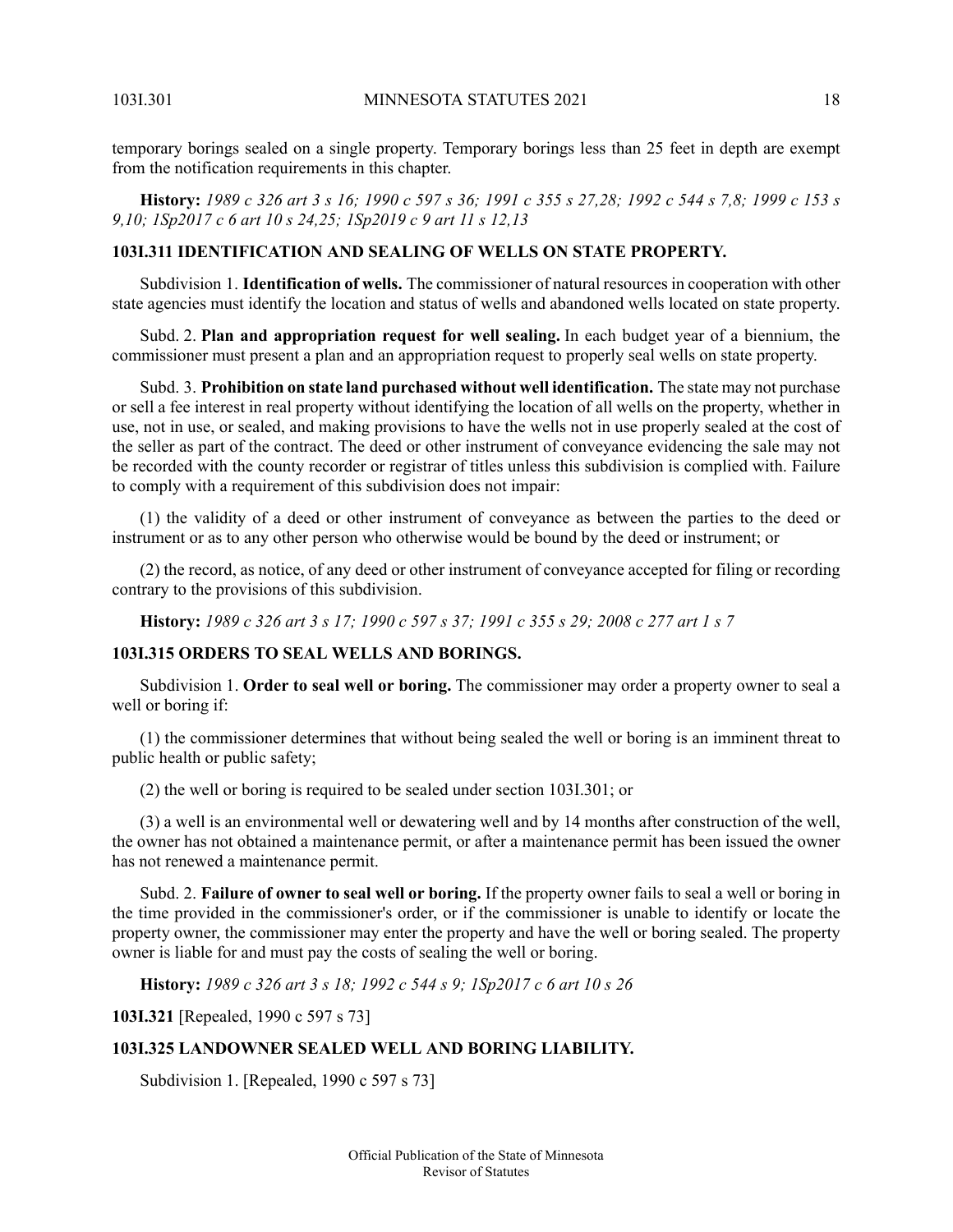Subd. 2. **Liability after sealing.** The owner of a well or boring is not liable for contamination of groundwater from the well or boring that occurs after the well or boring has been sealed by a licensed contractor in compliance with this chapter if a report of sealing has been filed with the commissioner of health by the contractor who performed the work, and if the owner has not disturbed or disrupted the sealed well or boring.

**History:** *1989 c 326 art 3 s 20; 1990 c 597 s 38; 2005 c 106 s 27*

<span id="page-18-0"></span>**103I.331** [Repealed, 1989 c 326 art 3 s 21, subd 6; 1994 c 557 s 23]

# **103I.335 FUNDING FOR PERSONS TO SEAL WELLS.**

Subdivision 1. **Application.** A property owner who desires to seal a well may apply to the Board of Water and Soil Resources for the board to provide funds and seal the well.

Subd. 2. **Criteria for sealing.** The Board of Water and Soil Resources shall adopt criteria for accepting applications to seal wells for property owners applying under subdivision 1.

Subd. 3. **Collection and enforcement of costs.** If the applications are accepted, the costs of sealing become a governmental services lien as provided in section 103I.341. The Board of Water and Soil Resources must enter a written agreement to collect the costs of sealing the well in a manner provided under section 103I.341, subdivision 3. If the costs are not paid according to the agreement, the Board of Water and Soil Resources may enforce the lien in any manner provided under section 103I.341, subdivisions 2 and 3.

<span id="page-18-1"></span>**History:** *1989 c 326 art 3 s 22*

### **103I.341 COLLECTION AND ENFORCEMENT OF WELL SEALING COSTS.**

Subdivision 1. **Lien for sealing costs.** The commissioner and the Board of Water and Soil Resources have a governmental services lien under section 514.67 for the costs of sealing a well or boring that the commissioner or board has contracted to be sealed under section 103I.315, subdivision 2; or 103I.335. The lien attaches to the real property where the well or boring is located. The lien is perfected by recording the lien with the county recorder or registrar of titles where the well or boring and the property are located and serving or mailing by return receipt a copy of the lien to the property owner.

Subd. 2. **Enforcement of lien.** The commissioner or the Board of Water and Soil Resources may enforce the lien in the manner provided for a judgment lien under chapter 550 or certify the amount to the county auditor, which must be assessed against the property and collected in the same manner as real estate taxes.

Subd. 3. **Assessment of installments.** (a) In lieu of certifying the entire amount to be collected, the commissioner or the Board of Water and Soil Resources may have the amount due assessed in seven or less equal annual installments plusinterest due at the rate determined by the state court administrator for judgments under section 549.09.

(b) The interest due is an additional perfected lien on the property without further action by the commissioner or the Board of Water and Soil Resources.

(c) The interest and the installment due must be entered on the tax lists for the year and collected in the same manner as real estate taxes for that year by collecting one-half of the total of the installment and interest with and as part of the real estate taxes.

Subd. 4. **Satisfaction of lien.** The amount due and interest of a lien under this section may be paid at any time. When the amount of the lien including accrued interest is paid, the commissioner or board must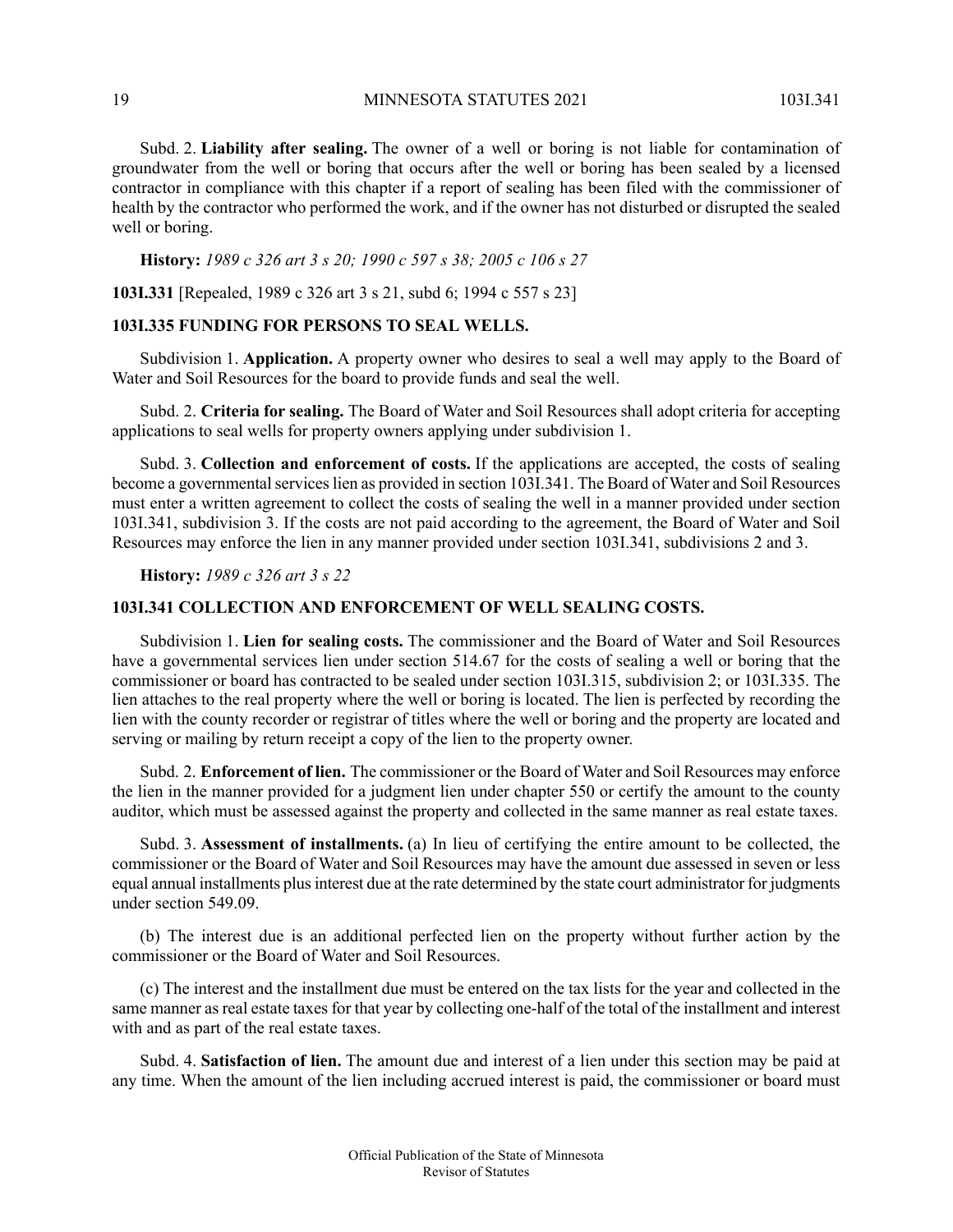execute a satisfaction of the lien and record the satisfaction with the county recorder or registrar of titles where the lien was recorded.

Subd. 5. **Appropriation of recovered costs.** Costs of sealing wells recovered from property owners by the Board of Water and Soil Resources must be deposited in the state treasury and credited to the account from which the amounts were originally appropriated. The amounts are continuously appropriated to the board for sealing wells.

<span id="page-19-0"></span>History: 1989 c 326 art 3 s 23; 1992 c 544 s 10.11; 1997 c 7 art 1 s 24; 2005 c 4 s 27.28

# **103I.345 WELL AND BORING SEALING ACCOUNT.**

Subdivision 1. **Revenue sources.** Revenue from the following sources must be deposited in the state treasury and credited to a special account:

(1) all money recovered by the commissioner under section 103I.341;

(2) all money paid under section 144.99 or under any agreement, stipulation, or settlement resolving an enforcement action brought by the commissioner;

(3) all interest attributable to investment of money credited to the account; and

(4) all money received in the form of gifts, grants, reimbursements, or appropriations from any source intended to be used for the purposes of the account.

<span id="page-19-2"></span><span id="page-19-1"></span>Subd. 2. **Expenditures.** Subject to appropriation by law, money in the account established under subdivision 1 may be used by the commissioner for sealing wells and borings.

**History:** *1992 c 544 s 12; 1993 c 206 s 1; 2005 c 106 s 28*

### **ELEVATOR BORINGS**

# **103I.401 ELEVATOR BORINGS.**

Subdivision 1. **Permit required.** (a) A person may not construct an elevator boring until a permit for the hole or excavation is issued by the commissioner.

(b) The elevator boring permit preempts local permits except local building permits, and counties and home rule charter or statutory cities may not require a permit for elevator borings.

Subd. 2. **License required.** A person may not construct an elevator boring unless the person possesses a well contractor's license or an elevator boring contractor's license issued by the commissioner.

Subd. 3. **Sealing.** A well contractor or elevator boring contractor must seal a hole or excavation that is no longer used for an elevator boring. The sealing must be done according to rules adopted by the commissioner.

Subd. 4. **Report.** Within 30 days after completion or sealing of an elevator boring, the person doing the work must submit a report to the commissioner on forms provided by the commissioner.

History: 1989 c 326 art 3 s 24; 1994 c 557 s 24; 1997 c 203 art 2 s 6; 2005 c 106 s 29

**103I.451** [Repealed, 1Sp2017 c 6 art 10 s 148]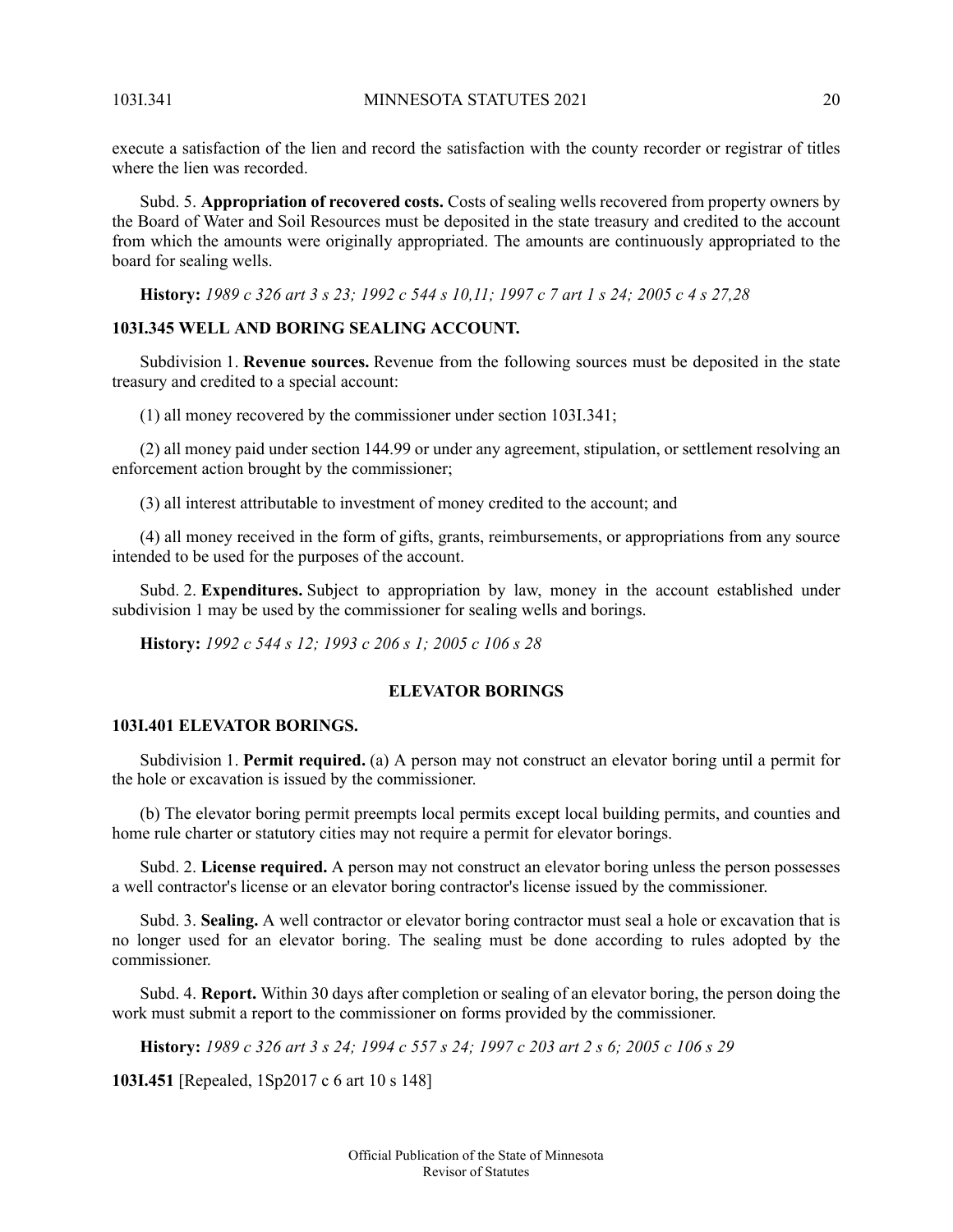# **LICENSING AND REGISTRATION**

# <span id="page-20-1"></span><span id="page-20-0"></span>**103I.501 LICENSING AND REGULATION OF WELLS AND BORINGS.**

(a) The commissioner shall regulate and license:

(1) drilling, constructing, and repair of wells;

(2) sealing of wells;

(3) installing of well pumps and pumping equipment;

(4) excavating, drilling, repairing, and sealing of elevator borings;

(5) construction, repair, and sealing of environmental wells; and

(6) construction, repair, and sealing of bored geothermal heat exchangers.

(b) The commissioner shall examine and license well contractors, limited well/boring contractors, elevator boring contractors, and environmental well contractors.

<span id="page-20-2"></span>(c) The commissioner shall license explorers engaged in exploratory boring and shall examine persons who supervise or oversee exploratory boring.

History: 1989 c 326 art 3 s 26; 1999 c 153 s 11; 2005 c 106 s 30; 2013 c 108 art 12 s 108; 1Sp2017 c *6 art 10 s 27*

# **103I.505 RECIPROCITY OF LICENSES AND REGISTRATIONS.**

Subdivision 1. **Reciprocity authorized.** The commissioner may issue a license or certify a person under this chapter, without giving an examination, if the person is licensed or certified in another state and:

(1) the requirements for licensing or certification under which the well or boring contractor was licensed or person was certified do not conflict with this chapter;

<span id="page-20-3"></span>(2) the requirements are of a standard not lower than that specified by the rules adopted under this chapter; and

(3) equal reciprocal privileges are granted to licensees or certified persons of this state.

<span id="page-20-4"></span>Subd. 2. **Fees required.** A well or boring contractor or certified person must apply for the license or certification and pay the fees under the provisions of this chapter to receive a license or certification under this section.

**History:** *1989 c 326 art 3 s 27; 2005 c 106 s 31; 1Sp2017 c 6 art 10 s 28,29*

### **103I.515 LICENSES NOT TRANSFERABLE.**

A license or certification issued under this chapter is not transferable.

**History:** *1989 c 326 art 3 s 28; 1Sp2017 c 6 art 10 s 30*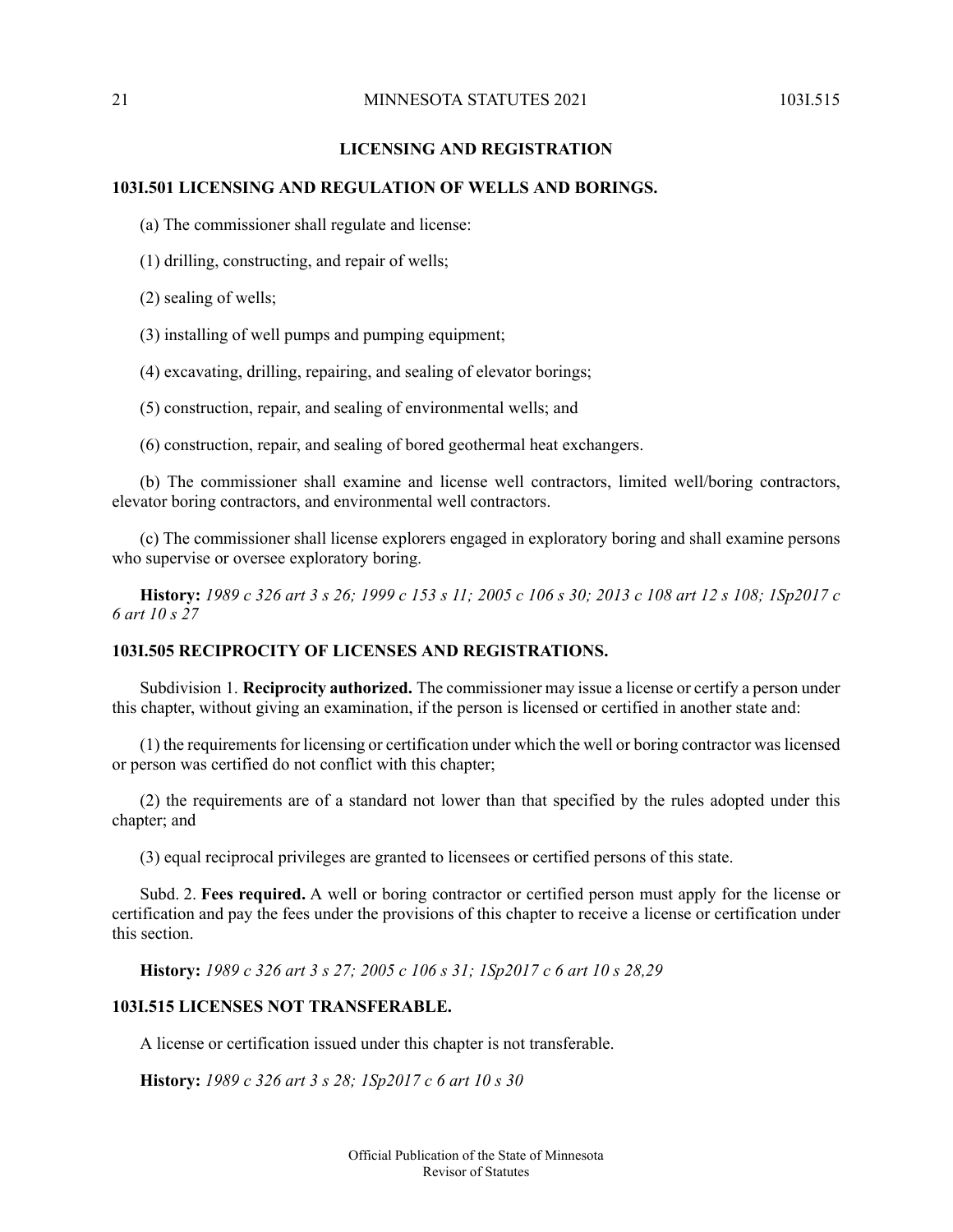### **103I.521 FEES.**

Unless otherwise specified, fees collected by the commissioner under this chapter shall be deposited in the state treasury and credited to the state government special revenue fund.

<span id="page-21-0"></span>History: 1989 c 326 art 3 s 29; 2003 c 112 art 2 s 50; 2009 c 101 art 2 s 109; 2013 c 108 art 12 s 12

# **103I.525 WELL CONTRACTOR'S LICENSE; REPRESENTATIVE'S CERTIFICATION.**

Subdivision 1. **Certification application.** (a) A person must file an application and application fee with the commissioner to represent a well contractor.

(b) The application must state the applicant's qualifications for certification as a representative, and other information required by the commissioner. The application must be on forms prescribed by the commissioner.

Subd. 2. **Certification fee.** (a) The application fee for certification as a representative of a well contractor is \$75. The commissioner may not act on an application until the application fee is paid.

(b) The renewal fee for certification as a representative of a well contractor is \$75. The commissioner may not renew a certification until the renewal fee is paid.

(c) A certified representative must file an application and a renewal application fee to renew the certification by the date stated in the certification. The renewal application must include information that the certified representative has met continuing education requirements established by the commissioner by rule.

Subd. 3. **Examination.** After the commissioner has approved the application, the applicant must take an examination given by the commissioner.

Subd. 3a. **Issuance of certification.** If an applicant meets the experience requirements established by rule and passes the examination as determined by the commissioner, the commissioner shall issue the applicant a certification to represent a well contractor.

Subd. 4. **Issuance of license.** If a person employs a certified representative, submits the bond under subdivision 5, and pays the license fee under subdivision 6, the commissioner shall issue a well contractor's license.

Subd. 5. **Bond.** (a) As a condition of being issued a well contractor's license, the applicant must submit a corporate surety bond for \$25,000 approved by the commissioner. The bond must be conditioned to pay the state on performance of work in this state that is not in compliance with this chapter or rules adopted under this chapter. The bond is in lieu of other license bonds required by a political subdivision of the state.

(b) From proceeds of the bond, the commissioner may compensate personsinjured orsuffering financial loss because of a failure of the applicant to perform work or duties in compliance with this chapter or rules adopted under this chapter.

Subd. 6. **License fee.** The fee for a well contractor's license is \$250.

Subd. 7. **Validity.** A well contractor's license is valid until the date prescribed in the license by the commissioner.

Subd. 8. **Renewal.** (a) A licensee must file an application and a renewal application fee to renew the license by the date stated in the license.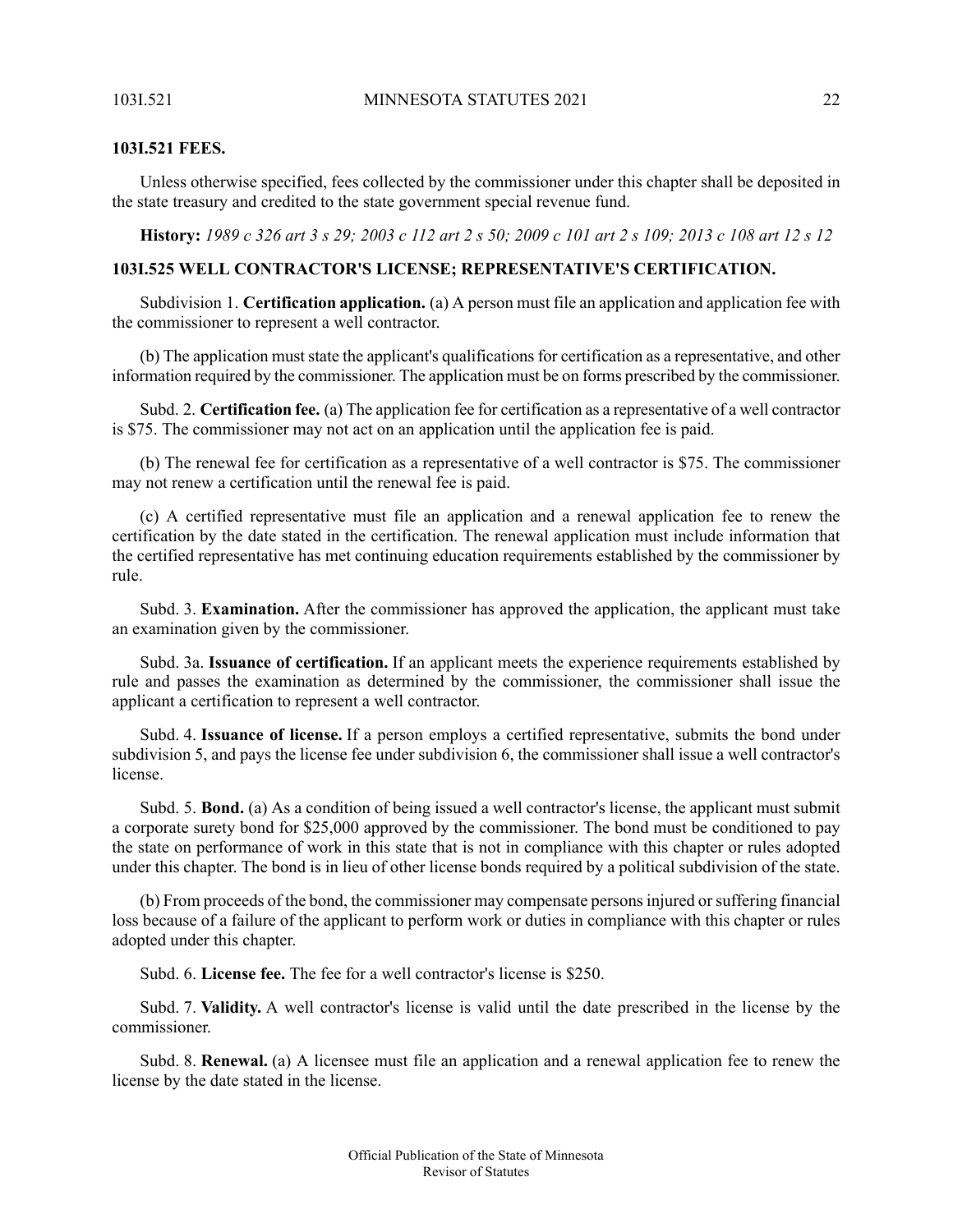(b) The renewal application fee for a well contractor's license is \$250.

(c) The renewal application must include information that the certified representative of the applicant has met continuing education requirements established by the commissioner by rule.

(d) At the time of the renewal, the commissioner must have on file all properly completed well and boring construction reports, well and boring sealing reports, reports of elevator borings, water sample analysis reports, well and boring permits, and well notifications for work conducted by the licensee since the last license renewal.

Subd. 9. **Incomplete or late renewal.** If a licensee fails to submit all information required for renewal in subdivision 8 or submits the application and information after the required renewal date:

(1) the licensee must include a late fee of \$75; and

(2) the licensee may not conduct activities authorized by the well contractor's license until the renewal application, renewal application fee, late fee, and all other information required in subdivision 8 are submitted.

<span id="page-22-0"></span>History: 1989 c 326 art 3 s 30; 1990 c 597 s 40-42; 1991 c 355 s 31-34; 1996 c 305 art 3 s 12,13; 1999 c 250 art 3 s 10; 1Sp2001 c 9 art 1 s 8-11; 2002 c 379 art 1 s 113; 2005 c 106 s 32-37; 2007 c 124 s 1; *1Sp2011 c 9 art 2 s 9; 1Sp2017 c 6 art 10 s 31-35*

# **103I.531 LIMITED WELL/BORING CONTRACTOR'S LICENSE; REPRESENTATIVE'S CERTIFICATION.**

Subdivision 1. **Certification application.** (a) A person must file an application and an application fee with the commissioner to represent a limited well/boring contractor.

(b) The application must state the applicant's qualifications for the certification, and other information required by the commissioner. The application must be on forms prescribed by the commissioner.

Subd. 2. **Certification fee.** (a) The application fee for certification as a representative of a limited well/boring contractor is \$75. The commissioner may not act on an application until the application fee is paid.

(b) The renewal fee for certification as a representative of a limited well/boring contractor is \$75. The commissioner may not renew a certification until the renewal fee is paid.

(c) The fee for three or more limited well/boring contractor certifications is \$225.

(d) A certified representative must file an application and a renewal application fee to renew the certification by the date stated in the certification. The renewal application must include information that the certified representative has met continuing education requirements established by the commissioner by rule.

Subd. 3. **Examination.** After the commissioner has approved the application, the applicant must take an examination given by the commissioner.

Subd. 3a. **Issuance of certification.** If an applicant meets the experience requirements established by rule and passes the examination as determined by the commissioner, the commissioner shall issue the applicant a certification to represent a limited well/boring contractor.

Subd. 4. **Issuance of license.** If a person employs a certified representative, submits the bond under subdivision 5, and pays the license fee under subdivision 6, the commissioner shall issue a limited well/boring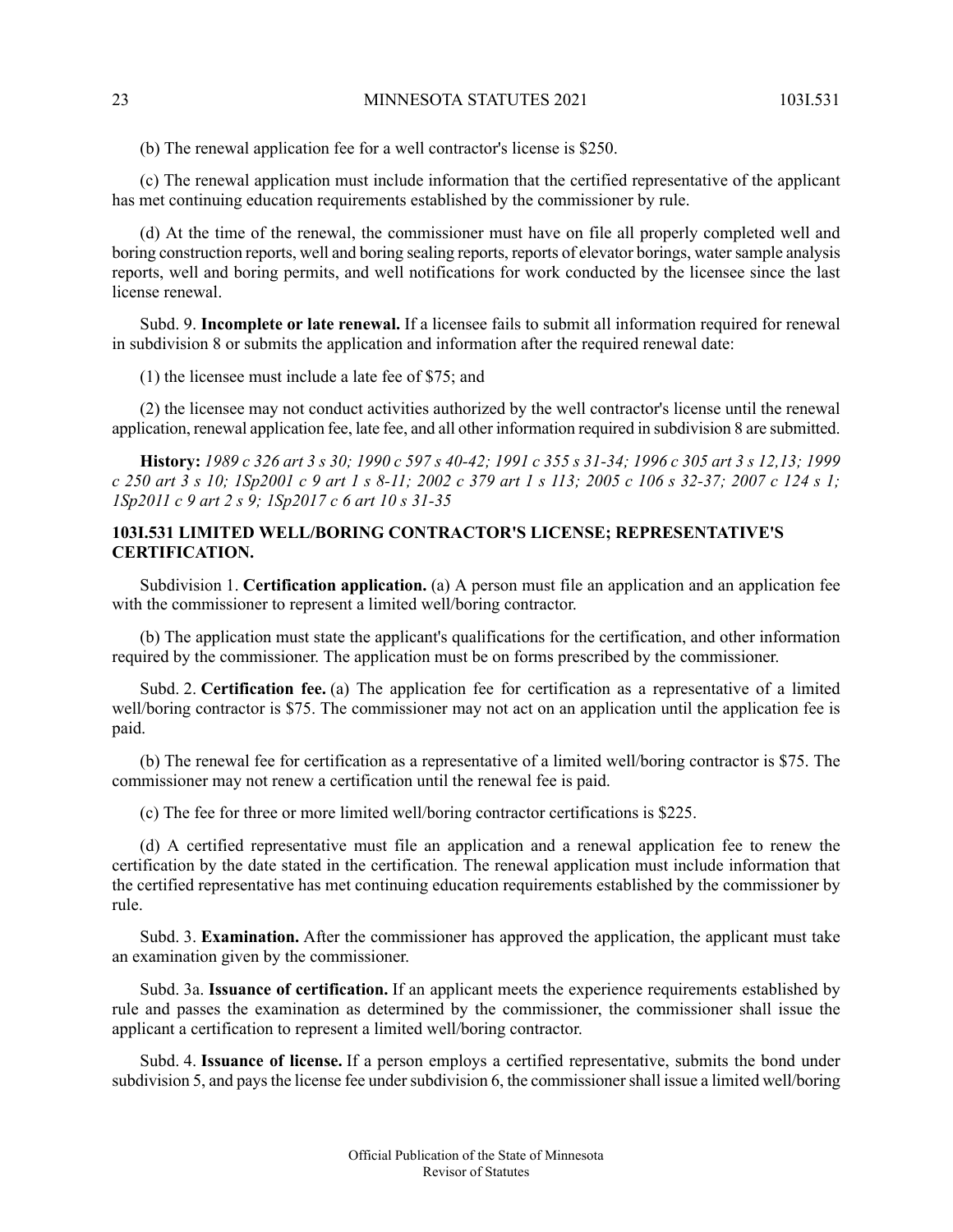contractor's license. If the other conditions of this section are satisfied, the commissioner may not withhold issuance of a dewatering limited license based on the applicant's lack of prior experience under a licensed well contractor.

Subd. 5. **Bond.** (a) As a condition of being issued a limited well/boring contractor's license for sealing wells and borings, constructing, repairing, and sealing dewatering wells, or constructing, repairing, and sealing bored geothermal heat exchangers, the applicant must submit a corporate surety bond for \$10,000 approved by the commissioner. As a condition of being issued a limited well/boring contractor's license for installing, repairing, and modifying well pumps and pumping equipment, well screens, pitless units and pitless adaptors, and well casings from the pitless adaptor or pitless unit to the upper termination of the well casing, the applicant must submit a corporate surety bond for \$2,000 approved by the commissioner. The bonds required in this paragraph must be conditioned to pay the state on performance of work in this state that is not in compliance with this chapter or rules adopted under this chapter. The bonds are in lieu of other license bonds required by a political subdivision of the state.

(b) From proceeds of a bond required in paragraph (a), the commissioner may compensate persons injured orsuffering financial loss because of a failure of the applicant to perform work or dutiesin compliance with this chapter or rules adopted under this chapter.

Subd. 6. **License fee.** The fee for a limited well/boring contractor's license is \$75. The fee for three or more limited well/boring contractor licenses is \$225.

Subd. 7. **Validity.** A limited well/boring contractor's license is valid until the date prescribed in the license by the commissioner.

Subd. 8. **Renewal.** (a) A person must file an application and a renewal application fee to renew the limited well/boring contractor's license by the date stated in the license.

(b) The renewal application fee for a limited well/boring contractor's license is \$75.

(c) The renewal application must include information that the certified representative of the applicant has met continuing education requirements established by the commissioner by rule.

(d) At the time of the renewal, the commissioner must have on file all properly completed well and boring construction reports, well and boring sealing reports, well and boring permits, water quality sample reports, and well notifications for work conducted by the licensee since the last license renewal.

Subd. 9. **Incomplete or late renewal.** If a licensee fails to submit all information required for renewal in subdivision 8 or submits the application and information after the required renewal date:

(1) the licensee must include a late fee of \$75; and

<span id="page-23-0"></span>(2) the licensee may not conduct activities authorized by the limited well/boring contractor's license until the renewal application, renewal application fee, and late fee, and all other information required in subdivision 8 are submitted.

History: 1989 c 326 art 3 s 31; 1990 c 597 s 43; 1991 c 355 s 35-37; 1996 c 305 art 3 s 14,15; 1999 c 153 s 12; 1999 c 250 art 3 s 11; 1Sp2001 c 9 art 1 s 12-15; 2002 c 379 art 1 s 113; 2005 c 106 s 38-43; 2007 c 124 s 2; 1Sp2011 c 9 art 2 s 10; 2013 c 108 art 12 s 108; 1Sp2017 c 6 art 10 s 36,37

**103I.533** [Repealed, 1990 c 597 s 73]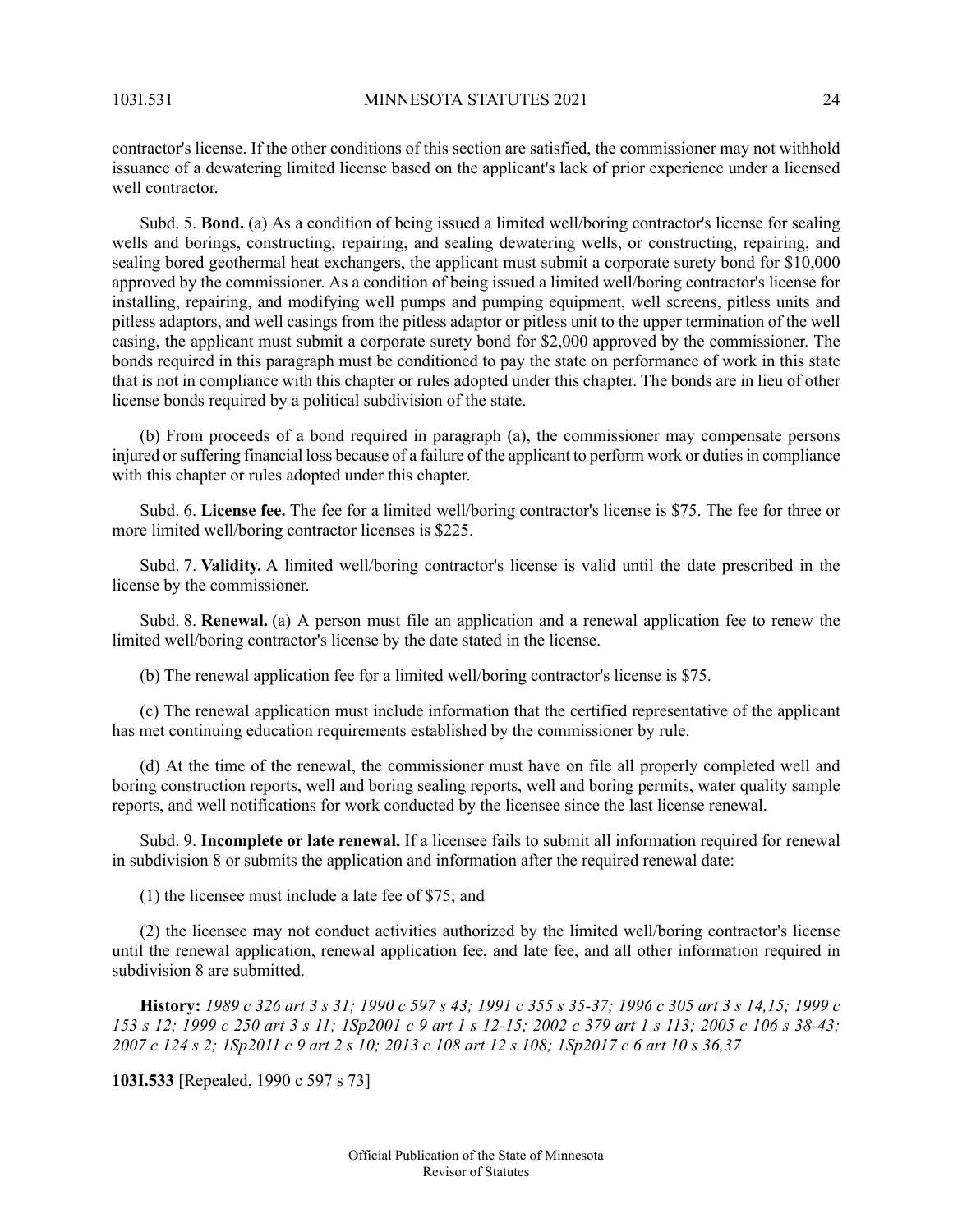# **103I.535 ELEVATOR BORING CONTRACTOR'S LICENSE; REPRESENTATIVE'S CERTIFICATION.**

Subdivision 1. **Certification application.** (a) An individual must file an application and application fee with the commissioner to represent an elevator boring contractor.

(b) The application must state the applicant's qualifications for the certification, and other information required by the commissioner. The application must be on forms prescribed by the commissioner.

Subd. 2. **Certification fee.** (a) The application fee for certification as a representative of an elevator boring contractor is \$75. The commissioner may not act on an application until the application fee is paid.

(b) The renewal fee for certification as a representative of an elevator boring contractor is \$75. The commissioner may not renew a certification until the renewal fee is paid.

(c) A certified representative must file an application and a renewal application fee to renew the certification by the date stated in the certification. The renewal application must include information that the certified representative has met continuing education requirements established by the commissioner by rule.

Subd. 3. **Examination.** After the commissioner has approved the application, the applicant must take an examination given by the commissioner.

Subd. 3a. **Issuance of certification.** If the applicant meets the experience requirements established by rule and passes the examination as determined by the commissioner, the commissioner shall issue the applicant a certification to represent an elevator boring contractor.

Subd. 4. **Issuance of license.** If a person employs a certified representative, submits the bond under subdivision 5, and pays the license fee under subdivision 6, the commissioner shall issue an elevator boring contractor's license to the applicant.

Subd. 5. **Bond.** (a) As a condition of being issued an elevator boring contractor's license, the applicant must submit a corporate surety bond for \$10,000 approved by the commissioner. The bond must be conditioned to pay the state on performance of work in this state that is not in compliance with this chapter or rules adopted under this chapter.

(b) From proceeds of the bond, the commissioner may compensate personsinjured orsuffering financial loss because of a failure of the applicant to perform work or duties in compliance with this chapter or rules adopted under this chapter.

Subd. 6. **License fee.** The fee for an elevator boring contractor's license is \$75.

Subd. 7. **Validity.** An elevator boring contractor's license is valid until the date prescribed in the license by the commissioner.

Subd. 8. **Renewal.** (a) A person must file an application and a renewal application fee to renew the license by the date stated in the license.

(b) The renewal application fee for an elevator boring contractor's license is \$75.

(c) The renewal application must include information that the certified representative of the applicant has met continuing education requirements established by the commissioner by rule.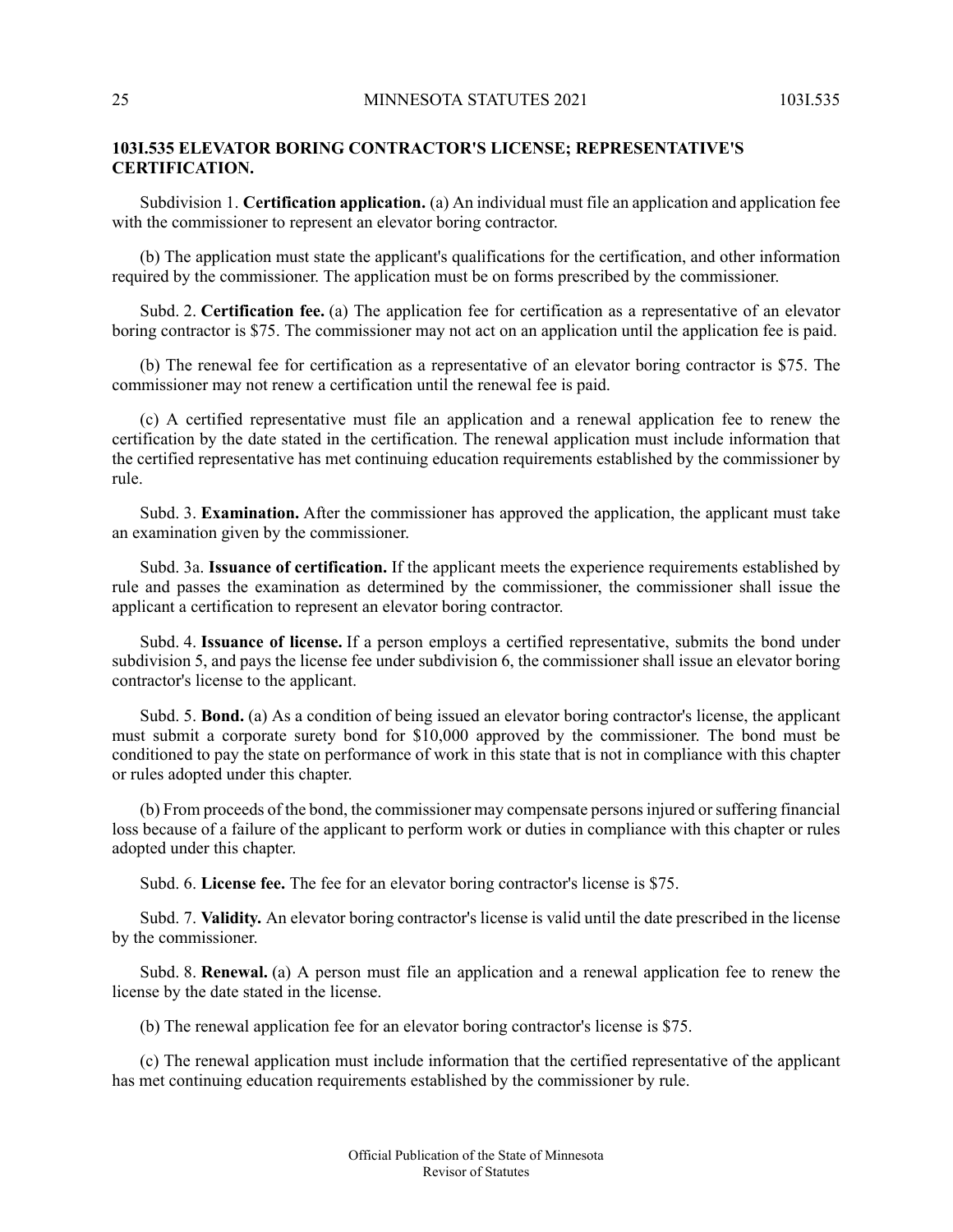(d) At the time of renewal, the commissioner must have on file all reports and permits for elevator boring work conducted by the licensee since the last license renewal.

Subd. 9. **Incomplete or late renewal.** If a licensee fails to submit all information required for renewal in subdivision 8 or submits the application and information after the required renewal date:

(1) the licensee must include a late fee of \$75; and

(2) the licensee may not conduct activities authorized by the elevator boring contractor's license until the renewal application, renewal application fee, and late fee, and all other information required in subdivision 8 are submitted.

<span id="page-25-0"></span>History: 1989 c 326 art 3 s 33; 1991 c 355 s 38,39; 1996 c 305 art 3 s 16; 1997 c 7 art 1 s 25; 1999 c 250 art 3 s 12; ISp2001 c 9 art 1 s 16-19; 2002 c 379 art 1 s 113; 2005 c 106 s 44-51; ISp2011 c 9 art 2 s *11; 1Sp2017 c 6 art 10 s 38,39*

# **103I.541 ENVIRONMENTAL WELL CONTRACTOR'S REGISTRATION; REPRESENTATIVE'S CERTIFICATION.**

Subdivision 1. **Certification.** A person seeking certification to represent an environmental well contractor must meet examination and experience requirements adopted by the commissioner by rule.

Subd. 2. **Validity.** An environmental well contractor's certification is valid until the date prescribed in the certification by the commissioner.

Subd. 2a. **Certification application.** (a) An individual must submit an application and application fee to the commissioner to apply for certification as a representative of an environmental well contractor.

(b) The application must be on forms prescribed by the commissioner. The application must state the applicant's qualifications for the certification, and other information required by the commissioner.

Subd. 2b. **Issuance of license.** If a person employs a certified representative, submits the bond under subdivision 3, and pays the license fee of \$75 for an environmental well contractor license, the commissioner shall issue an environmental well contractor license to the applicant. The fee for an individual registration is \$75. The commissioner may not act on an application until the application fee is paid.

Subd. 2c. **Certification fee.** (a) The application fee for certification as a representative of an environmental well contractor is \$75. The commissioner may not act on an application until the application fee is paid.

(b) The renewal fee for certification as a representative of an environmental well contractor is \$75. The commissioner may not renew a certification until the renewal fee is paid.

(c) A certified representative must file an application and a renewal application fee to renew the certification by the date stated in the certification. The renewal application must include information that the certified representative has met continuing education requirements established by the commissioner by rule.

Subd. 2d. **Examination.** After the commissioner has approved an application, the applicant must take an examination given by the commissioner.

Subd. 2e. **Issuance of certification.** If the applicant meets the experience requirements established by rule and passes the examination as determined by the commissioner, the commissioner shall issue the applicant a certification to represent an environmental well contractor.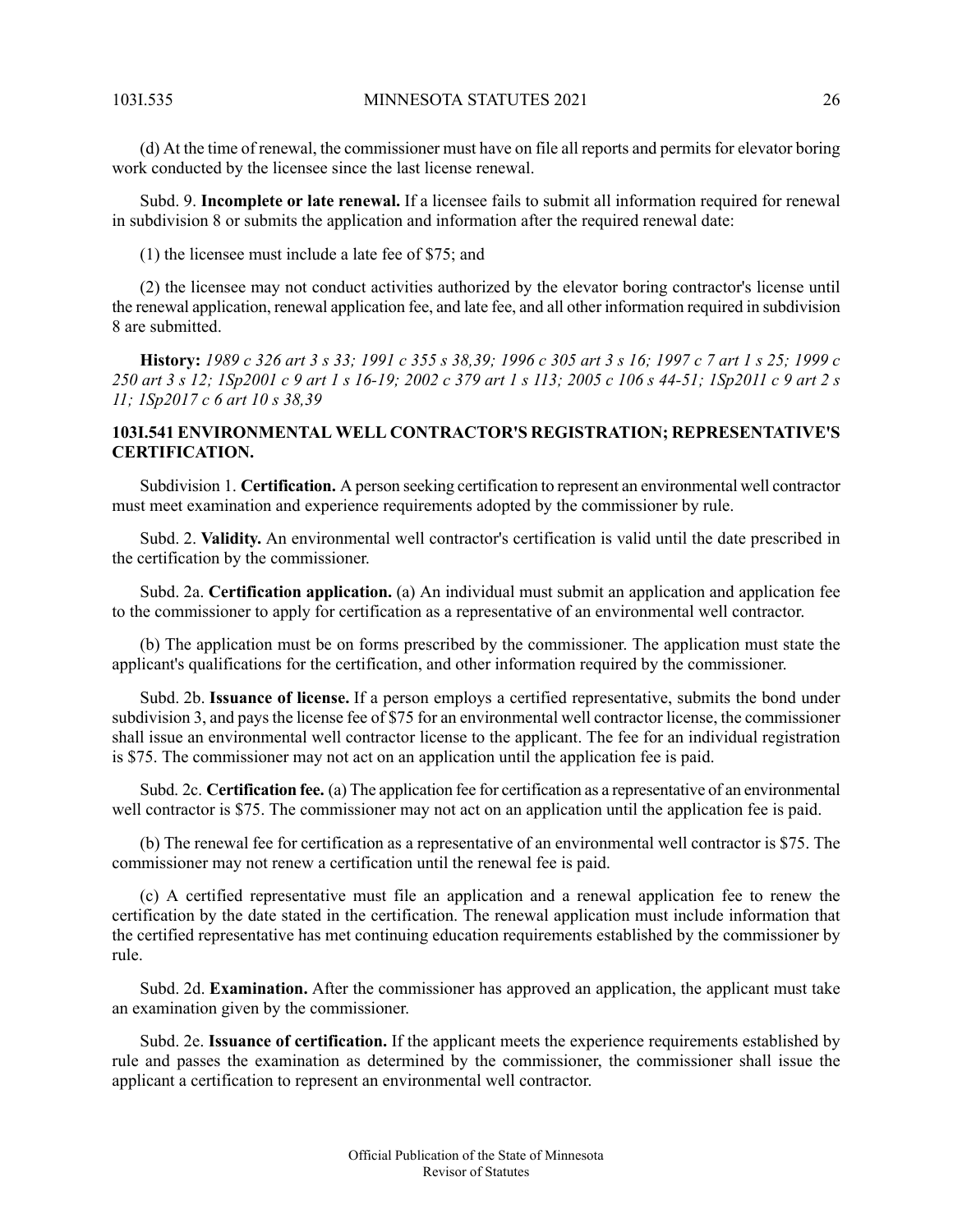Subd. 3. **Bond.** (a) As a condition of being issued an environmental well contractor's license, the applicant must submit a corporate surety bond for \$10,000 approved by the commissioner. The bond must be conditioned to pay the state on performance of work in this state that is not in compliance with this chapter or rules adopted under this chapter. The bond is in lieu of other license bonds required by a political subdivision of the state.

(b) From proceeds of the bond, the commissioner may compensate personsinjured orsuffering financial loss because of a failure of the applicant to perform work or duties in compliance with this chapter or rules adopted under this chapter.

Subd. 4. **License renewal.** (a) A person must file an application and a renewal application fee to renew the license by the date stated in the license.

(b) The renewal application fee for an environmental well contractor's license is \$75.

(c) The renewal application must include information that the certified representative of the applicant has met continuing education requirements established by the commissioner by rule.

(d) At the time of the renewal, the commissioner must have on file all well and boring construction reports, well and boring sealing reports, well permits, and notifications for work conducted by the licensed person since the last license renewal.

Subd. 5. **Incomplete or late renewal.** If a licensed person submits a renewal application after the required renewal date:

(1) the licensed person must include a late fee of \$75; and

<span id="page-26-0"></span>(2) the licensed person may not conduct activities authorized by the environmental well contractor's license until the renewal application, renewal application fee, late fee, and all other information required in subdivision 4 are submitted.

History: 1989 c 326 art 3 s 34; 1990 c 597 s 44-46; 1991 c 355 s 40,41; 1996 c 305 art 3 s 17,18; 1999 c 250 art 3 s 13; 1Sp2001 c 9 art 1 s 20-22; 2002 c 379 art 1 s 113; 2005 c 106 s 52; 1Sp2011 c 9 art 2 s *12; 1Sp2017 c 6 art 10 s 40-48*

### **103I.545 REGISTRATION OF DRILLING MACHINES AND HOISTS REQUIRED.**

Subdivision 1. **Drilling machine.** (a) A person may not use a drilling machine such as a cable tool, rotary tool, hollow rod tool, or auger for a drilling activity requiring a license under this chapter unless the drilling machine is registered with the commissioner.

(b) A person must apply for the registration on forms prescribed by the commissioner and submit a \$75 registration fee.

(c) A registration is valid for one year.

Subd. 2. **Hoist.** (a) A person may not use a machine such as a hoist for an activity requiring a license under this chapter to repair wells or borings, seal wells or borings, or install pumps unless the machine is registered with the commissioner.

(b) A person must apply for the registration on forms prescribed by the commissioner and submit a \$75 registration fee.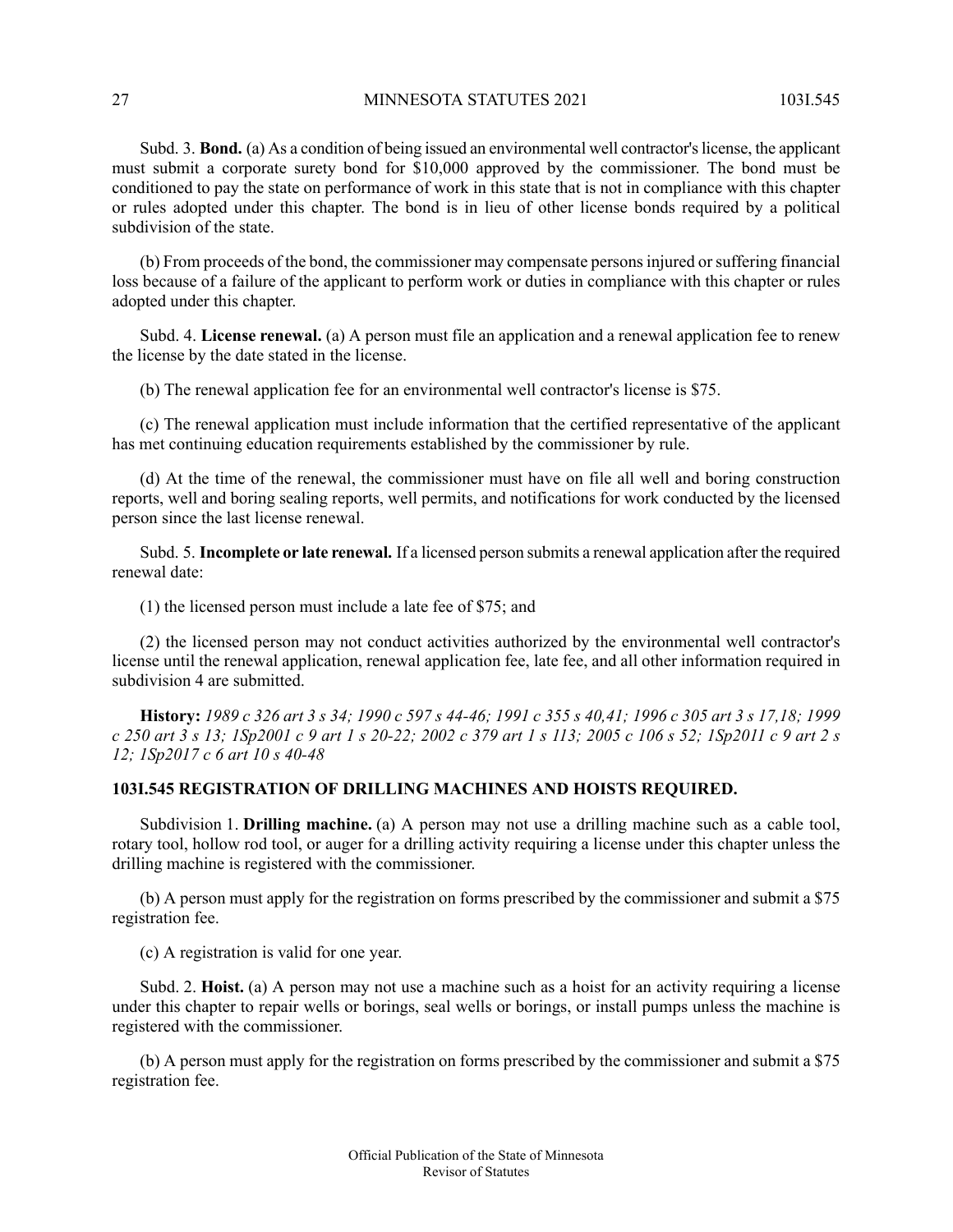(c) A registration is valid for one year.

<span id="page-27-0"></span>History: 1989 c 326 art 3 s 35; 1991 c 355 s 42; 1Sp2001 c 9 art 1 s 23; 2002 c 379 art 1 s 113; 2005 *c 106 s 53; 1Sp2017 c 6 art 10 s 49*

#### **103I.550 LIMITED PUMP, PITLESS, OR DUG WELL/DRIVE POINT CONTRACTOR.**

Subdivision 1. **Limited pump or pitless license or certification.** A person with a limited well/boring contractor's license or certification to install well pumps and pumping equipment; or a person with a limited well/boring contractor's license or certification to install, repair, and modify pitless units and pitless adapters, well casings above the pitless unit or pitless adapter, and well screens and well diameters, will be issued a combined license or certification to: (1) install well pumps and pumping equipment; and (2) install, repair, and modify pitless units and pitless adapters, well casings above the pitless unit or pitless adapter, well screens, and well diameters.

Subd. 2. **Limited dug well/drive point license or certification.** A person with a limited well/boring contractor's license or certification to construct, repair, and seal drive point wells and dug wells will be issued a well contractor's license or certification.

<span id="page-27-2"></span><span id="page-27-1"></span>**History:** *1Sp2017 c 6 art 10 s 50*

# **EXPLORATORY BORINGS**

### **103I.601 EXPLORATORY BORING PROCEDURES.**

Subdivision 1. **Definitions.** (a) For the purposes of this section, the following words have the meanings given them.

(b) "Data" includes samples and factual noninterpreted data obtained from exploratory borings and samples including analytical results.

(c) "Parcel" means a government section, fractional section, or government lot.

(d) "Samples" means at least a one-quarter portion of all samples from exploratory borings that are customarily collected by the explorer. When the exploratory borings are being done to explore or prospect for kaolin clay, "samples" means a representative sample of at least two cubic inches of material per foot from exploratory borings of the material that is customarily collected by the explorer.

Subd. 2. **License required to make borings.** (a) Except as provided in paragraph (d), a person must not make an exploratory boring without an explorer's license. The fee for an explorer's license is \$75. The explorer's license is valid until the date prescribed in the license by the commissioner.

(b) A person must file an application and renewal application fee to renew the explorer's license by the date stated in the license. The renewal application fee is \$75.

(c) If the licensee submits an application fee after the required renewal date, the licensee:

(1) must include a late fee of \$75; and

(2) may not conduct activities authorized by an explorer's license until the renewal application, renewal application fee, late fee, and sealing reports required in subdivision 9 are submitted.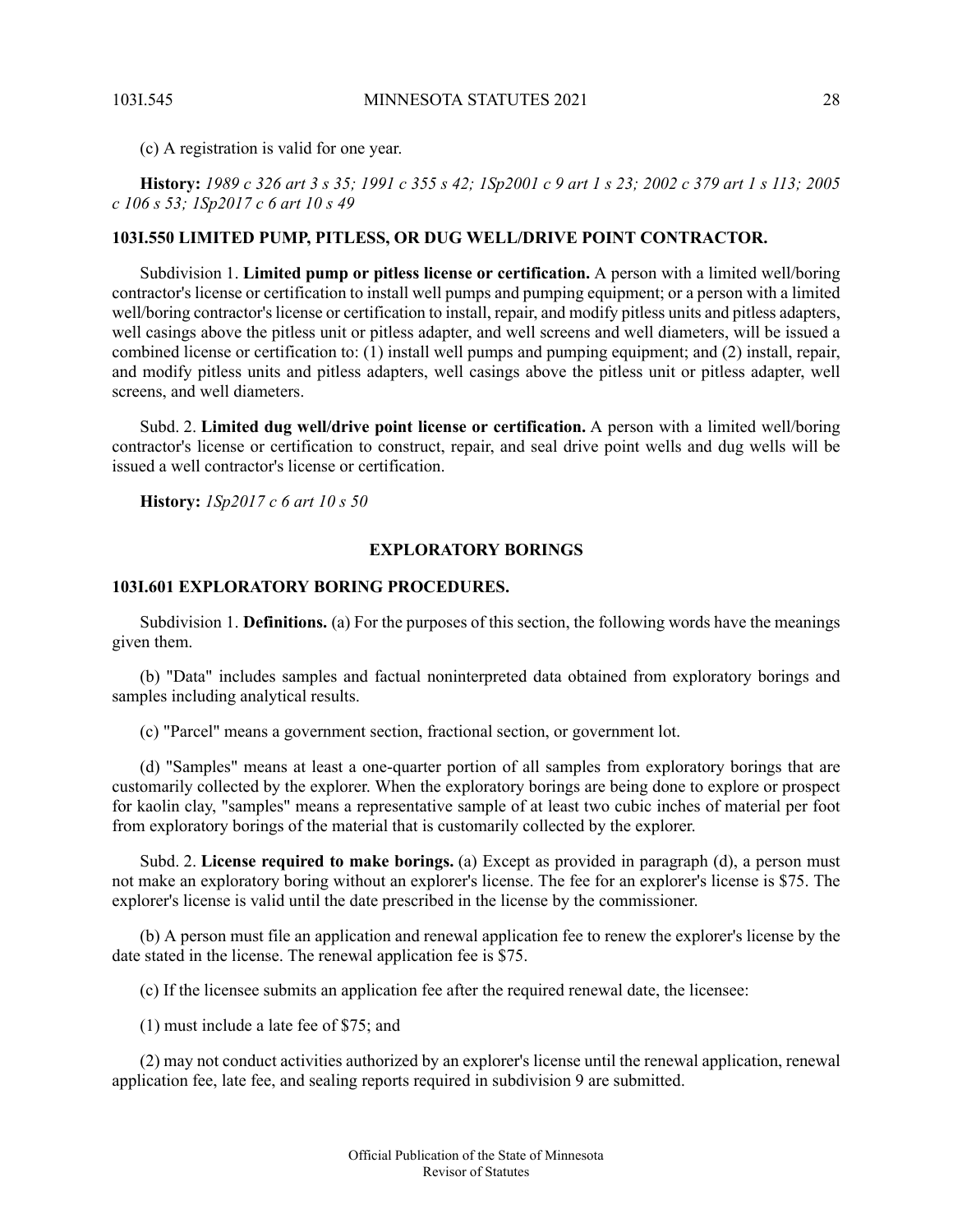(d) An explorer must designate a responsible individual to supervise and oversee the making of exploratory borings.

(1) Before an individual supervises or oversees an exploratory boring, the individual must file an application and application fee of \$75 to qualify as a certified responsible individual.

(2) The individual must take and pass an examination relating to construction, location, and sealing of exploratory borings. A professional engineer or geoscientist licensed under sections 326.02 to 326.15 or a professional geologist certified by the American Institute of Professional Geologists is not required to take the examination required in this subdivision, but must be certified as a responsible individual to supervise an exploratory boring.

(3) The individual must file an application and a renewal fee of \$75 to renew the responsible individual's certification by the date stated in the certification. If the certified responsible individualsubmits an application fee after the renewal date, the certified responsible individual must include a late fee of \$75 and may not supervise or oversee exploratory borings until the renewal application, application fee, and late fee are submitted.

Subd. 3. **Notification of project construction.** (a) By 30 days before making an exploratory boring, an explorer must register with the commissioner of natural resources and provide a copy of the registration to the commissioner of health. The registration must include:

(1) the identity of the firm, association, or company engaged in exploratory boring; and

(2) the identification of an agent, including the agent's business address.

(b) The commissioner of natural resources may require a bond, security, or other assurance from an explorer if the commissioner of natural resources has reasonable doubts about the explorer's financial ability to comply with requirements of law relating to exploratory boring. The commissioner's determination to require assurance is exempt from the rulemaking provisions of chapter 14 and section 14.386 does not apply.

(c) An explorer shall annually register with the commissioner of natural resources while conducting exploratory boring.

Subd. 4. **Notification and map of borings.** (a) By ten days before beginning exploratory boring, an explorer must submit to the commissioner of health a notification of the proposed boring map and a fee of \$275.

(b) By ten days before beginning exploratory boring, an explorer must submit to the commissioners of health and natural resources a county road map on a single sheet of paper that is 8-1/2 by 11 inches in size and having a scale of one-half inch equal to one mile, as prepared by the Department of Transportation, or a 7.5 minute series topographic map (1:24,000 scale), as prepared by the United States Geological Survey, showing the location of each proposed exploratory boring to the nearest estimated 40 acre parcel. Exploratory boring that is proposed on the map may not be commenced later than 180 days after submission of the map, unless a new map is submitted.

Subd. 5. **Accessto drillsites.** The commissioners of health, natural resources, and the Pollution Control Agency, the community health board as authorized under section 145A.04, and their officers and employees shall have access to exploratory boring sites to inspect the drill holes, drilling, and sealing of the borings, and to sample ambient air and drilling waters, and to measure the radioactivity of the waste drill cuttings at the drilling site at the time of observation.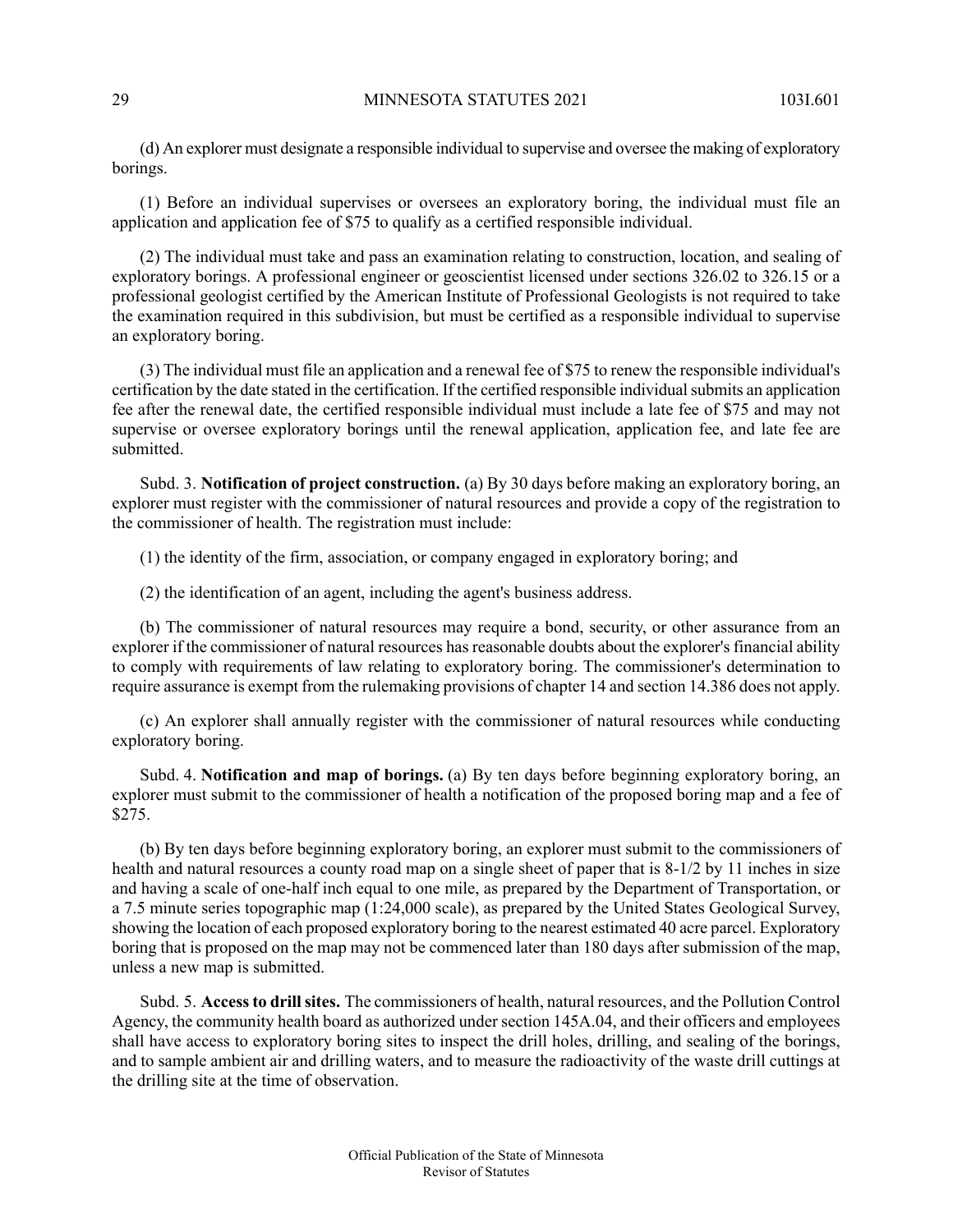103I.601 MINNESOTA STATUTES 2021 30

Subd. 6. **Emergency notification.** The explorer must promptly notify the commissioners of health, natural resources, and the Pollution Control Agency, and the authorized agent of the commissioner of health of an occurrence during exploratory boring that has a potential forsignificant adverse health or environmental effects. The explorer must take reasonable action to minimize the adverse effects.

Subd. 7. **Inspection of data before submission.** The commissioner of health may, if necessary, inspect data before its submission under section 103I.605. The data examined by the commissioner is not public data before it is submitted under section 103I.605.

Subd. 8. **Permanent and temporary sealing procedures.** Exploratory borings must be temporarily or permanently sealed according to rules adopted by the commissioner.

Subd. 9. **Sealing report.** (a) By 30 days after permanent or temporary sealing of an exploratory boring, the explorer must submit a report to the commissioners of health and natural resources.

(b) The report must be on forms provided by the commissioner of health and include:

(1) the location of each drill hole in as large a scale as possible, which is normally prepared as part of the explorer's record;

(2) the type and thickness of overburden and rock encountered;

(3) identification of water bearing formations encountered;

(4) identification of hydrologic conditions encountered;

- (5) method of sealing used;
- (6) methods of construction and drilling used; and

<span id="page-29-0"></span>(7) average scintillometer reading of waste drill cuttings from uranium or other radioactive mineral exploratory borings before backfilling of the recirculation pits.

History: 1989 c 326 art 3 s 36; 1991 c 228 s 2; 1993 c 113 art 3 s 2; 2004 c 221 s 44; 2005 c 106 s 54,55; ISp2005 c 4 art 6 s 6; ISp2017 c 6 art 10 s 51,52; ISp2019 c 9 art 11 s 14

### **103I.605 SUBMISSION OF DATA FROM EXPLORATORY BORINGS.**

Subdivision 1. **Requirement.** Data obtained from exploratory borings must be submitted by the explorer to the commissioner of natural resources as provided in this section.

Subd. 2. **Mineral deposit evaluation data.** (a) In applying for a permit required for activities relating to mineral deposit evaluation, which means examining an area to determine the quality and quantity of minerals, excluding exploratory boring but including obtaining a bulk sample, by excavating, trenching, constructing shafts, ramps, tunnels, pits, and producing refuse and other associated activities, but does not include activities intended, by themselves, for commercial exploitation of the ore body, the explorer must submit to the commissioner of natural resources data relevant to the proposal under consideration. The explorer may identify portions of the data that, if released, would impair the competitive position of the explorer submitting the data. Data identified must be considered to be not public data.

(b) If requested to disclose the data, the commissioner shall mail notice of the request to the explorer and determine whether release of the data would impair the competitive position of the explorer submitting the data. If the commissioner determines that release of the data would impair the competitive position of the explorer submitting the data, the commissioner may not release the data to a person other than parties

Revisor of Statutes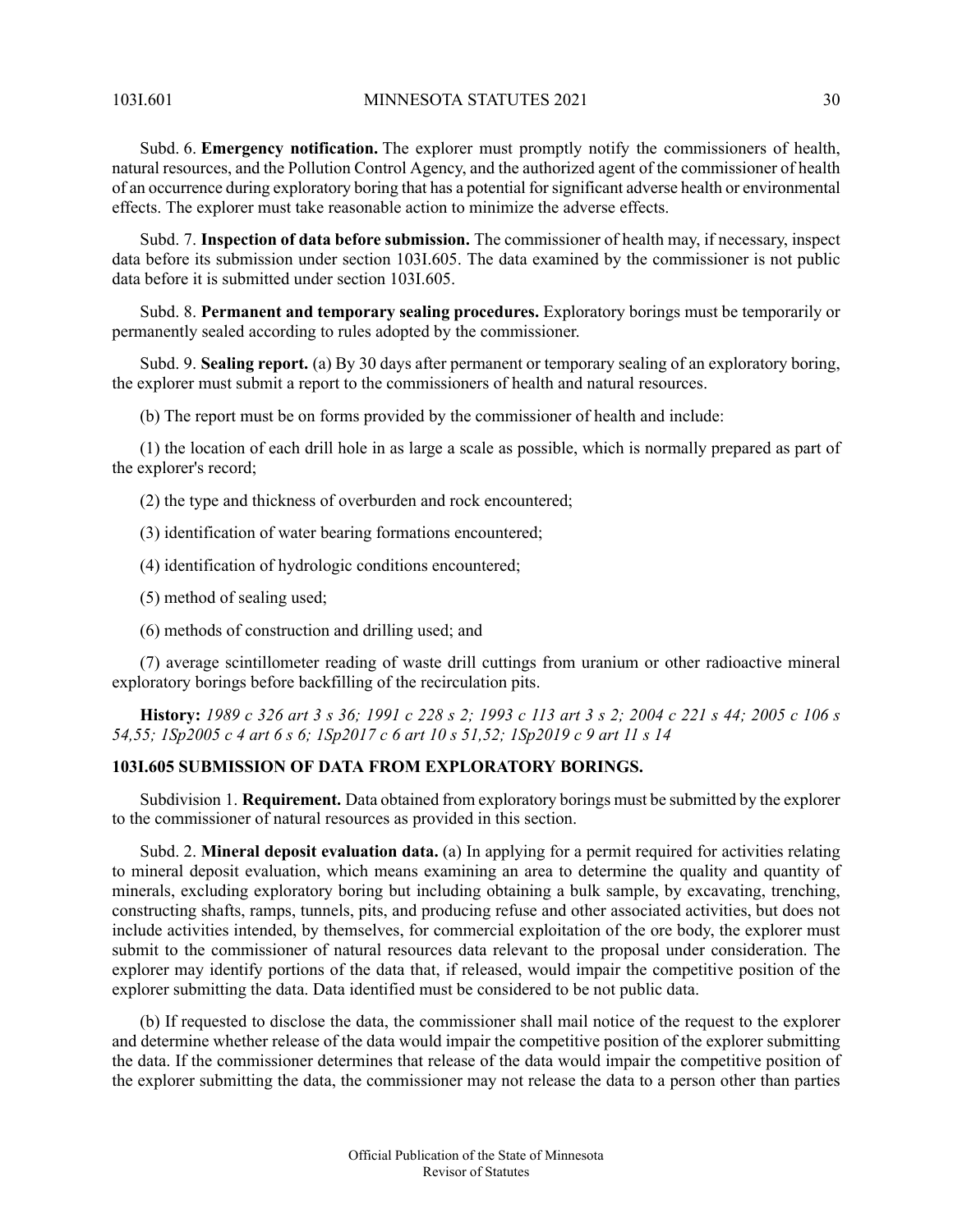to the proceedings relating to the permit under consideration. Parties to the proceedings shall maintain the confidentiality of data.

(c) Data that are classified as not public may not be released by the commissioner until 30 days after mailed notice to the explorer of the commissioner's intention to release the data. The commissioner may not release data to a person engaged in exploration, mining, milling, or related industry pertaining to minerals. If the commissioner determines to release data, the explorer may demand a contested case hearing on the commissioner's determination or may withdraw the permit application and the data may not be released.

(d) Any person aggrieved by the decision of the commissioner may appeal the decision according to chapter 14.

Subd. 3. **Mine development data.** In applying for a permit required for mine development, which means activities undertaken after mineral deposit evaluation for commercial exploitation of the ore body, the explorer must submit to the commissioner of natural resources data relevant to the proposal under consideration. The data is public data and persons submitting or releasing the data are not subject to civil or criminal liability for its use by others.

Subd. 4. **Exploration data.** (a) By 180 days after termination by the explorer of a lease or other type of exploration agreement on a property the data from the exploration must be submitted to the commissioner of natural resources. The data are public data and persons submitting or releasing the data are not subject to civil or criminal liability for its use by others.

(b) Data that will become public under paragraph (a) may be submitted, with the prior written permission of the commissioner of natural resources, before the termination. If the data are submitted earlier than the required time, the data do not become public data until 180 days after termination by the explorer of the lease or other type of exploration agreement on the property from which the data are obtained. An explorer submitting data before the time required by paragraph (a) shall provide to the commissioner of natural resources at the time the data are submitted and every 180 days after that time, in a format designated by the commissioner of natural resources, satisfactory evidence that the lease or other type of exploration agreement is in effect. If satisfactory evidence that the mineral lease or other exploration agreement is still in effect is not provided to the commissioner of natural resources for a given 180-day period by the required date, the data immediately become public data. The explorer may waive, in writing, the data privacy requirements and agree that data submitted before the time required by paragraph (a) are public data.

(c) Upon the written request of the explorer, data submitted under paragraph (a) are nonpublic data until 180 days after termination by the explorer of: (1) all other leases or other types of exploration agreements on property located within the same government section as the property on which the exploratory boring was done, and (2) all other leases or other types of exploration agreements on property located within a government section having at least one point in common along its boundary line with the government section in which the exploratory boring was done; provided that the owner of the property on which the exploration occurred consents to the data not becoming public data.

An explorer requesting that the exploration data not become public data shall provide to the commissioner of natural resources at the time the data are submitted and every 180 days after that time, in a format designated by the commissioner of natural resources: (1) satisfactory evidence that the lease or exploration agreement that provides the basis for requesting that the data remain as not public data remains in effect, and (2) satisfactory evidence that the owner of the property upon which the exploration occurred consents to the data not becoming public data.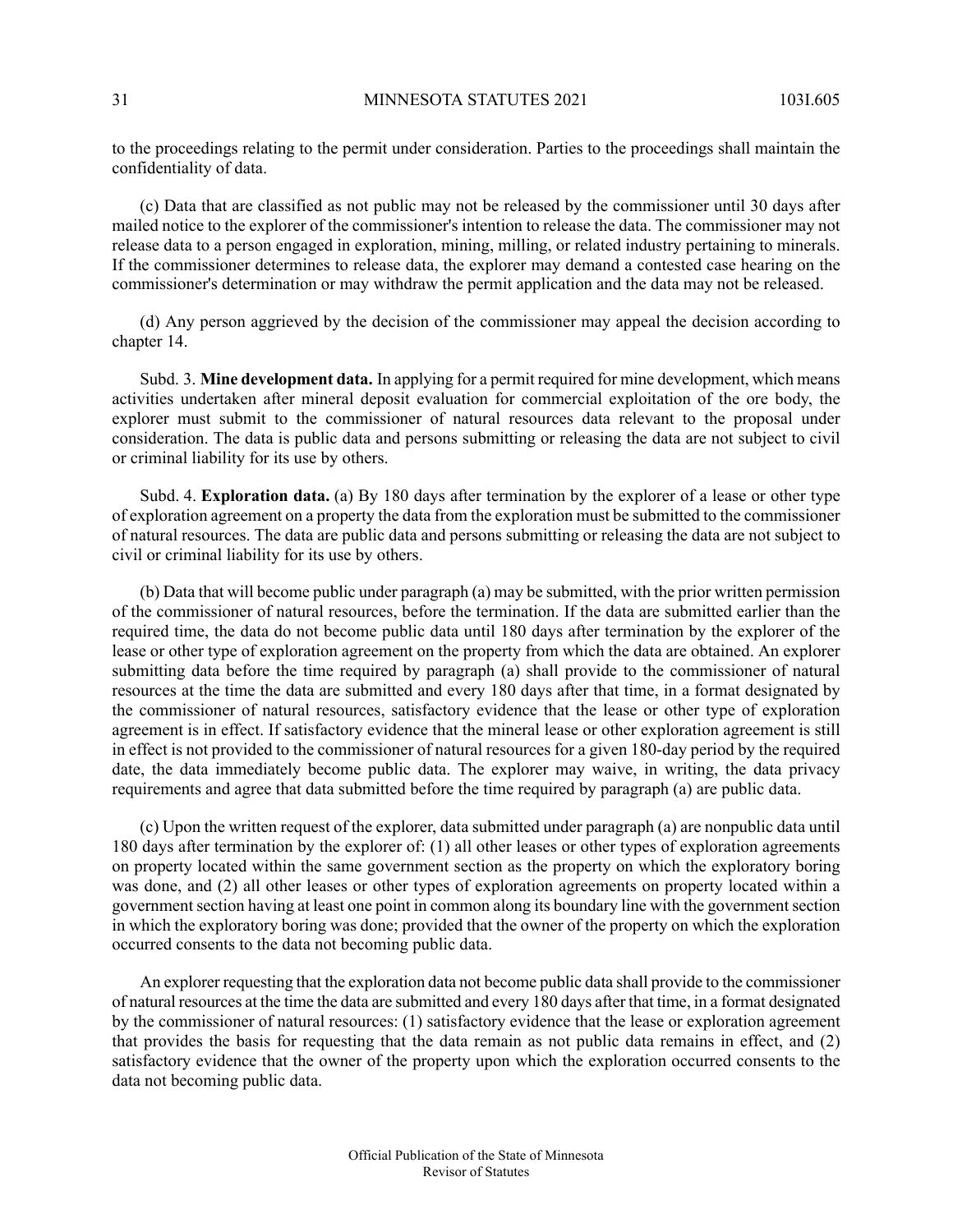103I.605 MINNESOTA STATUTES 2021 32

If either of the pieces of satisfactory evidence is not provided to the commissioner of natural resources for a given 180-day period by the required date, the data immediately become public data. The explorer may waive, in writing, the data privacy requirements and agree that the submitted data are public data.

(d) Exploration data and samples submitted under paragraphs (b) and (c) become public data no later than five years after receipt of the exploration data and samples by the commissioner of natural resources even if the lease or other type of exploration agreement described in paragraphs(b) and (c) has not terminated.

Subd. 5. **Designation ofsamplesto be submitted.** The commissioner of natural resourcesshall designate the samples to be submitted, and specify where the sample is to be delivered. If an explorer requires certain samples in their entirety, the commissioner of natural resources may waive the requirement for a one-fourth portion of the samples. Samples submitted are property of the state.

<span id="page-31-1"></span><span id="page-31-0"></span>**History:** *1989 c 326 art 3 s 37; 1991 c 228 s 3; 1993 c 113 art 3 s 3*

# **GROUNDWATER THERMAL EXCHANGE DEVICES**

# **103I.621 PERMITS FOR GROUNDWATER THERMAL EXCHANGE DEVICES.**

Subdivision 1. **Permit.** (a) Notwithstanding any department or agency rule to the contrary, the commissioner shall issue, on request by the owner of the property and payment of the permit fee, permits for the reinjection of water by a properly constructed well into the same aquifer from which the water was drawn for the operation of a groundwater thermal exchange device.

(b) As a condition of the permit, an applicant must agree to allow inspection by the commissioner during regular working hours for department inspectors.

(c) Not more than 200 permits may be issued forsmallsystems having maximum capacities of 20 gallons per minute or less. The small systems are subject to inspection twice a year.

(d) Not more than ten permits may be issued for larger systems having maximum capacities from 20 to 50 gallons per minute. The larger systems are subject to inspection four times a year.

(e) A person issued a permit must comply with this section for the permit to be valid.

Subd. 2. **Water-use requirements apply.** Water-use permit requirements and penalties under chapter 103F and related rules adopted and enforced by the commissioner of natural resources apply to groundwater thermal exchange permit recipients. A person who violates a provision of this section is subject to enforcement or penalties for the noncomplying activity that are available to the commissioner and the Pollution Control Agency.

Subd. 3. **Construction requirements.** (a) Withdrawal and reinjection for the groundwater thermal exchange device must be accomplished by a closed system in which the waters drawn for thermal exchange do not have contact or commingle with water from other sources or with polluting material or substances. The closed system must be constructed to allow an opening for inspection by the commissioner.

(b) Wells that are part of a groundwater thermal exchange system may not serve another function, except water may be supplied to the domestic water system if:

(1) the supply is taken from the thermal exchange system ahead of the heat exchange unit; and

(2) the domestic water system is protected by an airgap or backflow prevention device as described in rules relating to plumbing enforced by the commissioner of labor and industry.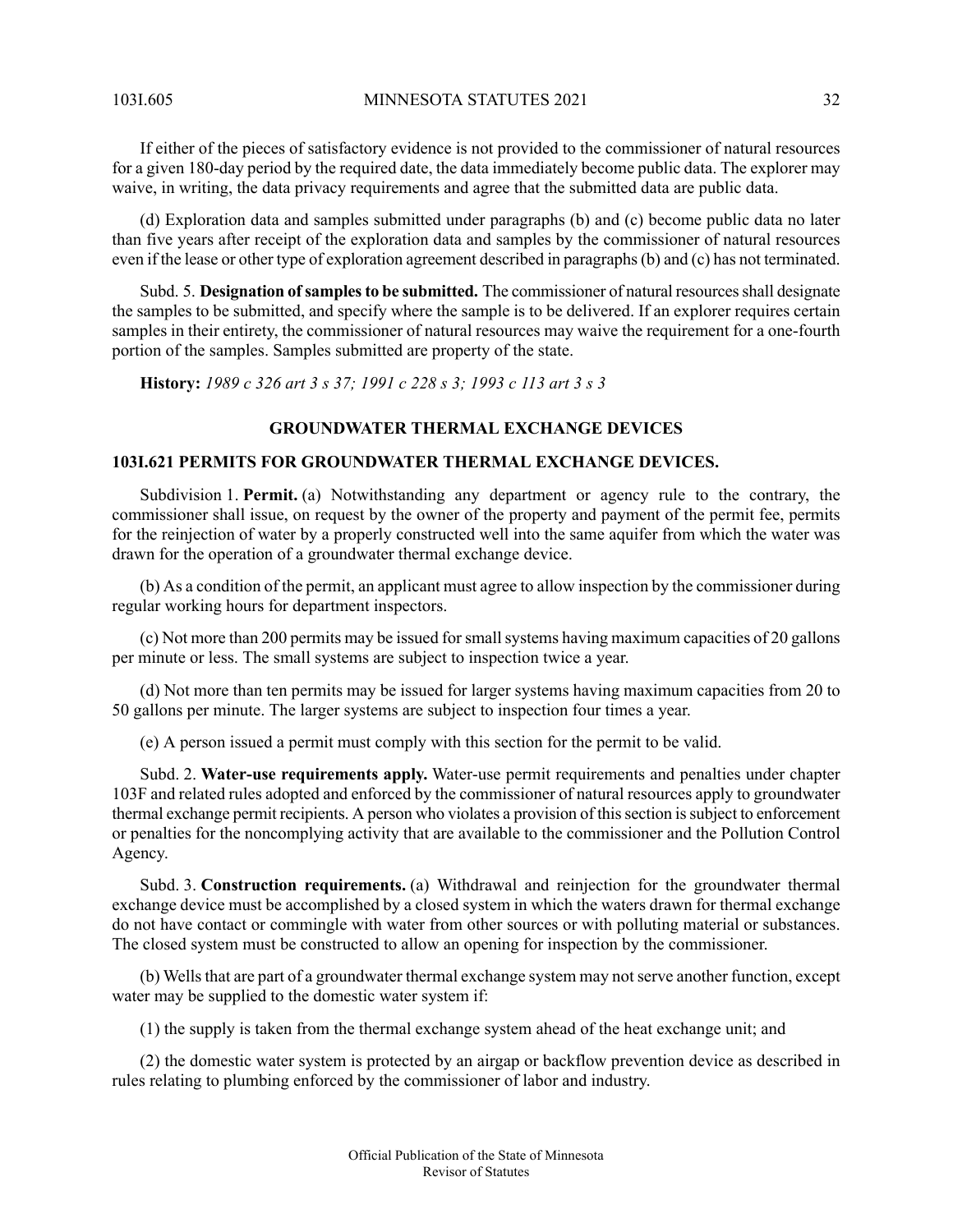(c) A groundwater thermal exchange system may be used for domestic water heating only if the water heating device is an integral part of the heat exchange unit that is used for space heating and cooling.

Subd. 4. **Rules.** The commissioner may adopt rules to administer this section.

<span id="page-32-0"></span>**History:** *1989 c 326 art 3 s 38; 1991 c 355 s 43; 2007 c 140 art 12 s 2*

### **BORED GEOTHERMAL HEAT EXCHANGERS**

### <span id="page-32-1"></span>**103I.641 BORED GEOTHERMAL HEAT EXCHANGERS.**

Subdivision 1. **Requirements.** A person may not drill or construct an excavation used to install a bored geothermal heat exchanger unless the person is a limited well/boring contractor licensed for constructing, repairing, and sealing bored geothermal heat exchangers or a well contractor.

Subd. 2. **Regulationsfor bored geothermal heat exchangers.** Bored geothermal heat exchangers must be constructed, maintained, and sealed under the provisions of this chapter.

Subd. 3. **Permit required.** (a) A bored geothermal heat exchanger may not be installed without first obtaining a permit for the bored geothermal heat exchanger from the commissioner. A limited well/boring contractor licensed for constructing, repairing, and sealing bored geothermal heat exchangers or a well contractor must apply for the permit on forms provided by the commissioner and must pay the permit fee.

<span id="page-32-2"></span>(b) As a condition of the permit, the owner of the property where the bored geothermal heat exchanger is to be installed must agree to allow inspection by the commissioner during regular working hours of Department of Health inspectors.

<span id="page-32-3"></span>**History:** *1989 c 326 art 3 s 39; 1999 c 153 s 13,14; 2013 c 108 art 12 s 108*

# **UNDERGROUND SPACE DEVELOPMENT**

### **103I.661 MINED UNDERGROUND SPACE DEVELOPMENT.**

Subdivision 1. **Commissioner of natural resources review.** The commissioners of natural resources and health shall review all project plans that involve dewatering of underground formations for construction and operation of mined underground space to determine the effects of the proposal on the quality and quantity of underground waters in and adjacent to the areas where the mined underground space is to be developed.

<span id="page-32-5"></span><span id="page-32-4"></span>Subd. 2. **Permit for water removal.** A mined underground space project involving or affecting the quality and quantity of groundwater may not be developed until a water-use permit for the appropriation of waters under chapter 103G has been issued by the commissioner of natural resources.

**History:** *1989 c 326 art 3 s 40*

#### **UNDERGROUND STORAGE OF GAS OR LIQUID**

#### **103I.681 PERMIT FOR UNDERGROUND STORAGE OF GAS OR LIQUID.**

Subdivision 1. **Permit required.** (a) The state, a person, partnership, association, private or public corporation, county, municipality, or other political subdivision of the state may not displace groundwater in consolidated or unconsolidated formations by the underground storage of a gas or liquid under pressure without an underground storage permit from the commissioner of natural resources.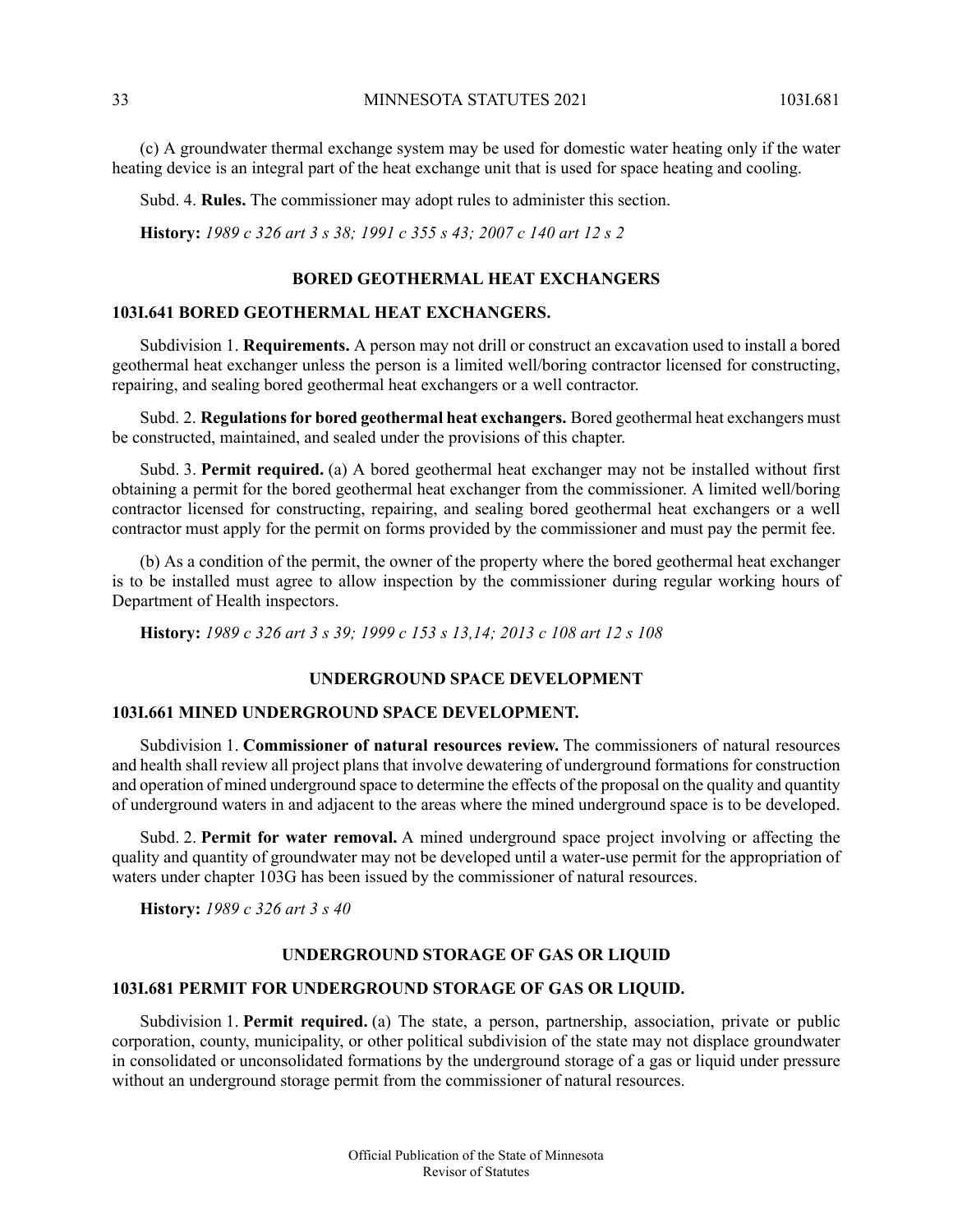103I.681 MINNESOTA STATUTES 2021 34

(b) The state, a person, a public corporation, county, municipality, or other political subdivision of the state may not store a gas or liquid, except water, below the natural surface of the ground by using naturally occurring rock materials as a storage reservoir without an underground storage permit from the commissioner of natural resources.

Subd. 2. **Application.** (a) A person may apply for an underground storage permit by filing an application form with the commissioner of natural resources accompanied by the application fee and maps, plans, and specifications describing the proposed displacement of groundwater and the underground storage of gases or liquids and other data required by the commissioner.

(b) The commissioner of natural resourcesshall prescribe the application form to apply for an underground storage permit.

(c) The commissioner of natural resources may require an applicant to demonstrate to the commissioner that the applicant has adequately provided a method to ensure payment of any damages resulting from the operation of a gas or liquid storage reservoir.

Subd. 3. **Hearing required.** (a) An underground storage permit allowing displacement of groundwater may not be issued by the commissioner of natural resources without holding a public hearing on the issuance of the permit.

(b) By 20 days after receiving a complete application, the commissioner of natural resources shall set a time and location for the hearing.

Subd. 4. **Notice of hearing.** The hearing notice must:

(1) state the date, place, and time of the hearing;

(2)show the location of groundwater and surface water and property affected by the proposed underground storage;

(3) be published by the applicant, or by the commissioner of natural resources if the proceeding is initiated by the commissioner of natural resources, once each week for two successive weeks in a legal newspaper that is published in the county where a part or all of the affected groundwater or surface waters are located; and

(4) be mailed by the commissioner of natural resources to the county auditor and the chief executive official of an affected municipality.

Subd. 5. **Procedure at hearing.** (a) The hearing must be public and conducted by the commissioner of natural resources or a referee appointed by the commissioner.

(b) Affected persons must have an opportunity to be heard. Testimony must be taken under oath and the parties must have the right of cross-examination. The commissioner of natural resources shall provide a stenographer, at the expense of the applicant, to take testimony and a record of the testimony, and all proceedings at the hearing shall be taken and preserved.

(c) The commissioner of natural resources is not bound by judicial rules of evidence or of pleading and procedure.

Subd. 6. **Subpoenas.** The commissioner of natural resources may subpoena and compel the attendance of witnesses and the production of books and documents material to the purposes of the hearing. Disobedience of a subpoena, or refusal to be sworn, or refusal to answer as a witness, is punishable as contempt in the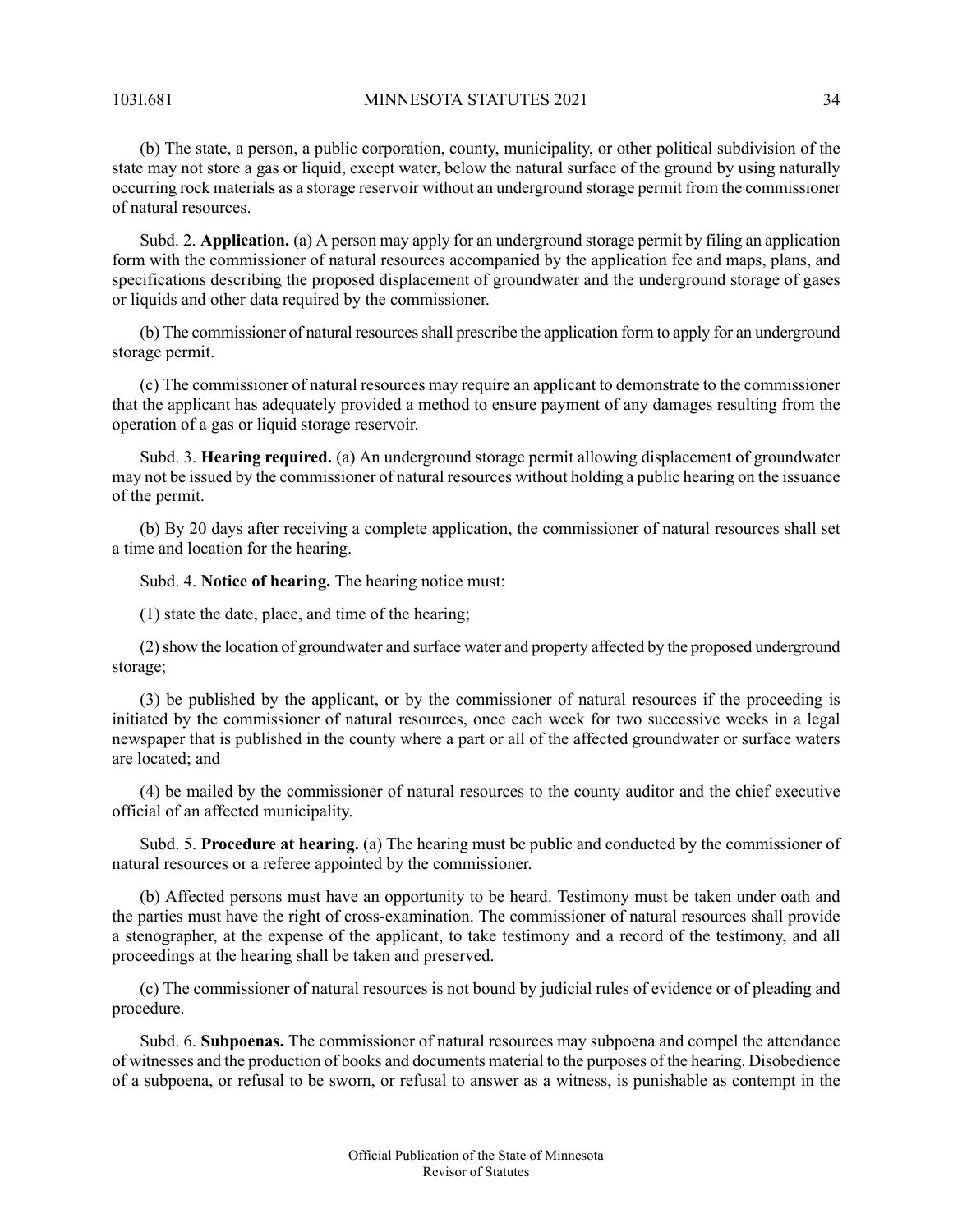same manner as a contempt of the district court. The commissioner of natural resources must file a complaint of the disobedience with the district court of the county where the disobedience or refusal occurred.

Subd. 7. **Required findings.** An order granting a permit for the proposed storage may not be issued unless it contains and is based on a finding stating:

(1) the proposed storage will be confined to geological stratum or strata lying more than 500 feet below the surface of the soil;

(2) the proposed storage will not substantially impair or pollute groundwater or surface water; and

(3) the public convenience and necessity of a substantial portion of the gas-consuming public in the state will be served by the proposed project.

Subd. 8. **Order conditions.** The order granting the permit must contain conditions and restrictions that will reasonably protect:

(1) private property or an interest not appropriated;

(2) the rights of the property owners and owners of an interest in property located within the boundaries of the proposed storage area, or persons claiming under the owners, to explore for, drill for, produce or develop for the recovery of oil or gas or minerals under the property, and to drill wells on the property to develop and produce water; provided that the exploration, drilling, producing, or developing complies with orders and rules of the commissioner of natural resources that protect underground storage strata or formations against pollution and against the escape of gas; and

(3) public resources of the state that may be adversely affected by the proposed project.

Subd. 9. **Publication of findings, conclusions, orders.** (a) The commissioner of natural resources shall mail notice of any findings, conclusions, and orders made after the hearing to:

- (1) the applicant;
- (2) parties who entered an appearance at the hearing;
- (3) the county auditor; and
- (4) the chief executive officer of an affected municipality.

(b) The commissioner of natural resources must publish notice of findings, conclusions, and orders made after the hearing at least once each week for two successive weeks in a legal newspaper in the county where a part or all of the proposed project is located. The costs of the publication must be paid by the applicant.

Subd. 10. **Appeal of commissioner's determination.** An interested party may appeal the determination of the commissioner of natural resources to the court of appeals in accordance with the provisions of chapter 14.

Subd. 11. **Permit fee schedule.** (a) The commissioner of natural resources shall adopt a permit fee schedule under chapter 14. The schedule may provide minimum fees for various classes of permits, and additional fees, which may be imposed subsequent to the application, based on the cost of receiving, processing, analyzing, and issuing the permit, and the actual inspecting and monitoring of the activities authorized by the permit, including costs of consulting services.

(b) A fee may not be imposed on a state or federal governmental agency applying for a permit.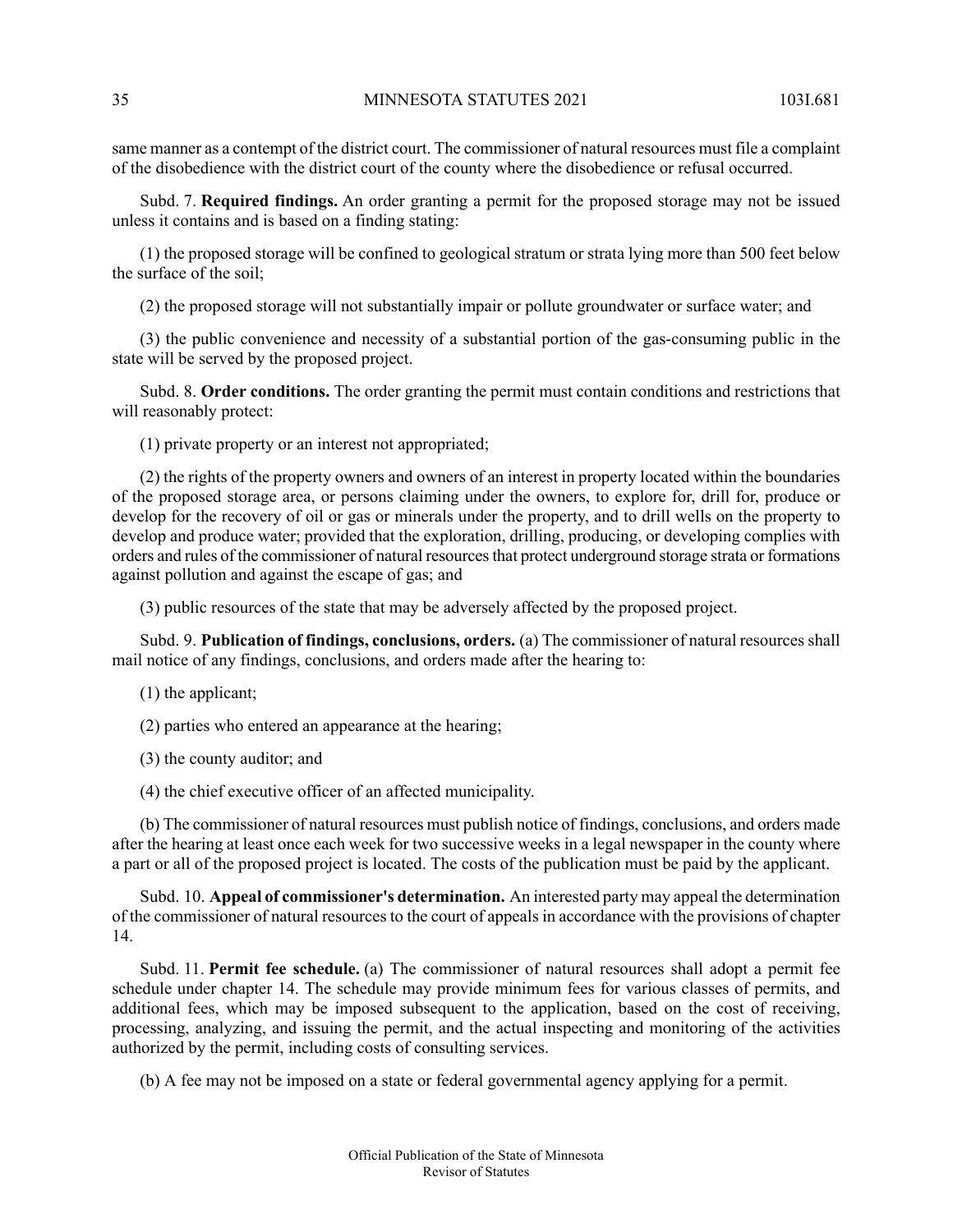103I.681 MINNESOTA STATUTES 2021 36

(c) The fee schedule may provide for the refund of a fee, in whole or in part, under circumstances prescribed by the commissioner of natural resources. Fees received must be deposited in the state treasury and credited to an account in the natural resources fund. Permit fees received are appropriated annually from the natural resourcesfund to the commissioner of natural resourcesfor the costs of inspecting and monitoring the activities authorized by the permit, including costs of consulting services.

<span id="page-35-0"></span>History: 1989 c 326 art 3 s 41; 1990 c 597 s 47; 1Sp2005 c 1 art 2 s 124; 1Sp2010 c 1 art 14 s 6

# **103I.685 ABANDONMENT OF UNDERGROUND STORAGE PROJECT.**

An underground storage project for which an underground storage permit is granted may not be abandoned, or a natural or artificial opening extending from the underground storage area to the ground surface be filled, sealed, or otherwise closed to inspection, except after written approval by the commissioner of natural resources and in compliance with conditions that the commissioner may impose.

<span id="page-35-1"></span>**History:** *1989 c 326 art 3 s 42; 1990 c 597 s 48*

# **103I.691 CERTIFICATE OF USE.**

A person may not use a gas or liquid storage reservoir under an underground storage permit unless the right to use the property affected by the project has been acquired and a notice of the acquisition filed with the commissioner of natural resources. The commissioner of natural resources must issue a certificate approving use of the gas or liquid storage reservoir.

**History:** *1989 c 326 art 3 s 43; 1990 c 597 s 49*

<span id="page-35-3"></span><span id="page-35-2"></span>**103I.701** [Repealed, 1993 c 206 s 25]

**103I.705** [Repealed, 1993 c 206 s 25]

# **ENFORCEMENT**

#### **103I.711 IMPOUNDING OF EQUIPMENT.**

Subdivision 1. **Impoundment.** The commissioner may apply to district court for a warrant authorizing seizure and impoundment of all drilling machines or hoists owned or used by a person. The court shall issue an impoundment order upon the commissioner's showing that a person is constructing, repairing, or sealing wells or borings or installing pumps or pumping equipment or excavating holes for installing elevator borings without a license as required under this chapter. A sheriff on receipt of the warrant must seize and impound all drilling machines and hoists owned or used by the person. A person from whom equipment is seized under this subdivision may file an action in district court for the purpose of establishing that the equipment was wrongfully seized.

<span id="page-35-4"></span>Subd. 2. **Release.** The equipment must remain in the custody of the sheriff until the equipment isreleased under the order of a court or until the commissioner orders the sheriff to release the equipment.

**History:** *1989 c 326 art 3 s 46; 1991 c 355 s 50; 1Sp2017 c 6 art 10 s 53*

# **103I.715 CRIMINAL PENALTIES.**

Subdivision 1. **Misdemeanors.** A person who violates a provision of this chapter is guilty of a misdemeanor.